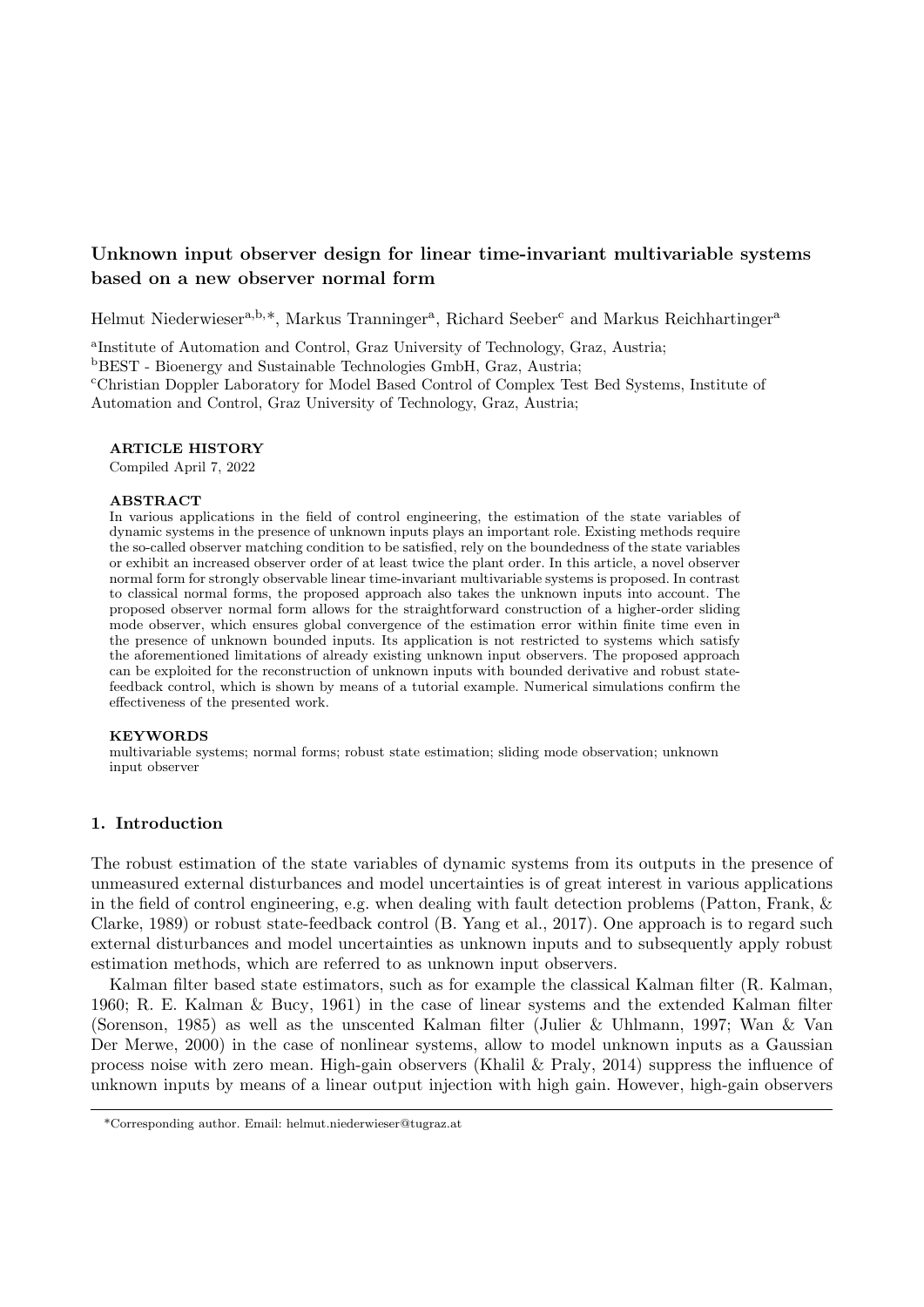as well as the previously mentioned Kalman filter based methods are not exact even in the theoretical case without any measurement noise and model uncertainties. In contrast to the aforementioned linear methods, sliding mode based observers allow for a theoretically exact estimation of the state variables in the presence of a wide range of input uncertainties, e.g., unknown inputs with bounded amplitude or bounded derivatives (Bejarano & Fridman, 2010; De Loza, Bejarano, & Fridman, 2013; Fridman, Levant, & Davila, 2006; Koshkouei & Zinober, 2004; Li & Zhang, 2018; Shtessel, Edwards, Fridman, & Levant, 2014; Utkin, Guldner, & Shijun, 1999).

The applicability of conventional first-order sliding mode based approaches (Edwards & Spurgeon, 1998; Utkin, Guldner, & Shi, 2009; Walcott & Zak, 1987) as well as linear Luenberger like unknown input observers (Darouach, Zasadzinski, & Xu, 1994; Hautus, 1983; Kudva, Viswanadham, & Ramakrishna, 1980; F. Yang & Wilde, 1988) is limited to strongly detectable systems which additionally satisfy a rank condition often referred to as the observer matching condition. In contrast, so-called step-by-step sliding mode observers and higher order sliding mode approaches do not require the observer matching condition to be fulfilled. Step-by-step sliding mode observers transform the system in a triangular structure and successively apply either classical first-order (Barbot, Boukhobza, & Djemai, 1996; Floquet & Barbot, 2004) or second-order sliding mode methods (Floquet & Barbot, 2007; Floquet, Edwards, & Spurgeon, 2007) for reconstruction purposes. However, in order to achieve global convergence of those observers, the boundedness of certain derivatives of the outputs is required which in general depend on the state variables. Hence, only local asymptotic stability of the estimation error dynamics is obtained in general.

Higher order sliding mode observers typically rely on the robust exact differentiator (RED) (Levant, 1998, 2003a). Whenever it is possible to express the state variables by means of the outputs, their derivatives and the control inputs only, the RED can be directly applied as a state estimator, e.g. (Davila, Fridman, Pisano, & Usai, 2009; Ferreira de Loza, Fridman, Aguilar, & Iriarte, 2019; Sanchez & Moreno, 2021). However, in general, also this procedure only permits local asymptotic stability of the estimation error dynamics. In order to overcome this issue, a cascaded observer consisting of a non-robust observer and an RED is applied (Fridman, Davila, & Levant, 2011; Fridman et al., 2006; R´ıos, 2020; Shtessel et al., 2014; Tranninger, Seeber, Steinberger, & Horn, 2019; Tranninger, Zhuk, Steinberger, Fridman, & Horn, 2018). This cascaded observer achieves global convergence in finite time in the presence unknown bounded inputs. However, the observer order is substantially larger than the order of the considered plant. Moreover, by the use of the additional non-robust observer, the number of observer parameters is increased. Since the parameters of the RED depend on the parameters of the additional observer as well as the characteristics of the unknown inputs, the tuning of those observer parameters may be cumbersome.

Recently, an RED-based unknown input observer for strongly observable linear time-invariant (LTI) systems with one single unknown input and one single output has been proposed (Niederwieser, Koch, & Reichhartinger, 2019). It is based on the classical observability canonical form of linear systems and allows for a theoretically exact estimation of the state variables. This approach neither requires the application of an cascaded observer scheme, nor the boundedness of the state variables of the plant for global convergence, nor the observer matching condition to be satisfied. However, an extension to strongly observable systems with multiple unknown inputs and multiple outputs is not available yet.

In contrast to the single-input single-output case, classical normal forms are not suitable for the construction of such an observer. Existing approaches rely on the well-known observability canonical form by Luenberger (Gupta & Fairman, 1974; Luenberger, 1967) and its time-varying generalizations, e.g. (Davila, Tranninger, & Fridman, 2021; Ríos, Mera, Efimov, & Polyakov, 2017). However, these canonical forms do not take into account the unknown inputs. In order to exactly reconstruct the system's state variables, these methods require the system to satisfy a restrictive condition concerning its observability indices and the output relative degree. In contrast to Luenberger's canonical form, the so-called special coordinate basis (Chen, Lin, & Shamash, 2004; Sannuti & Saberi, 1987) decomposes the system into coupled chains of integrators by explicitly taking into account the unknown inputs.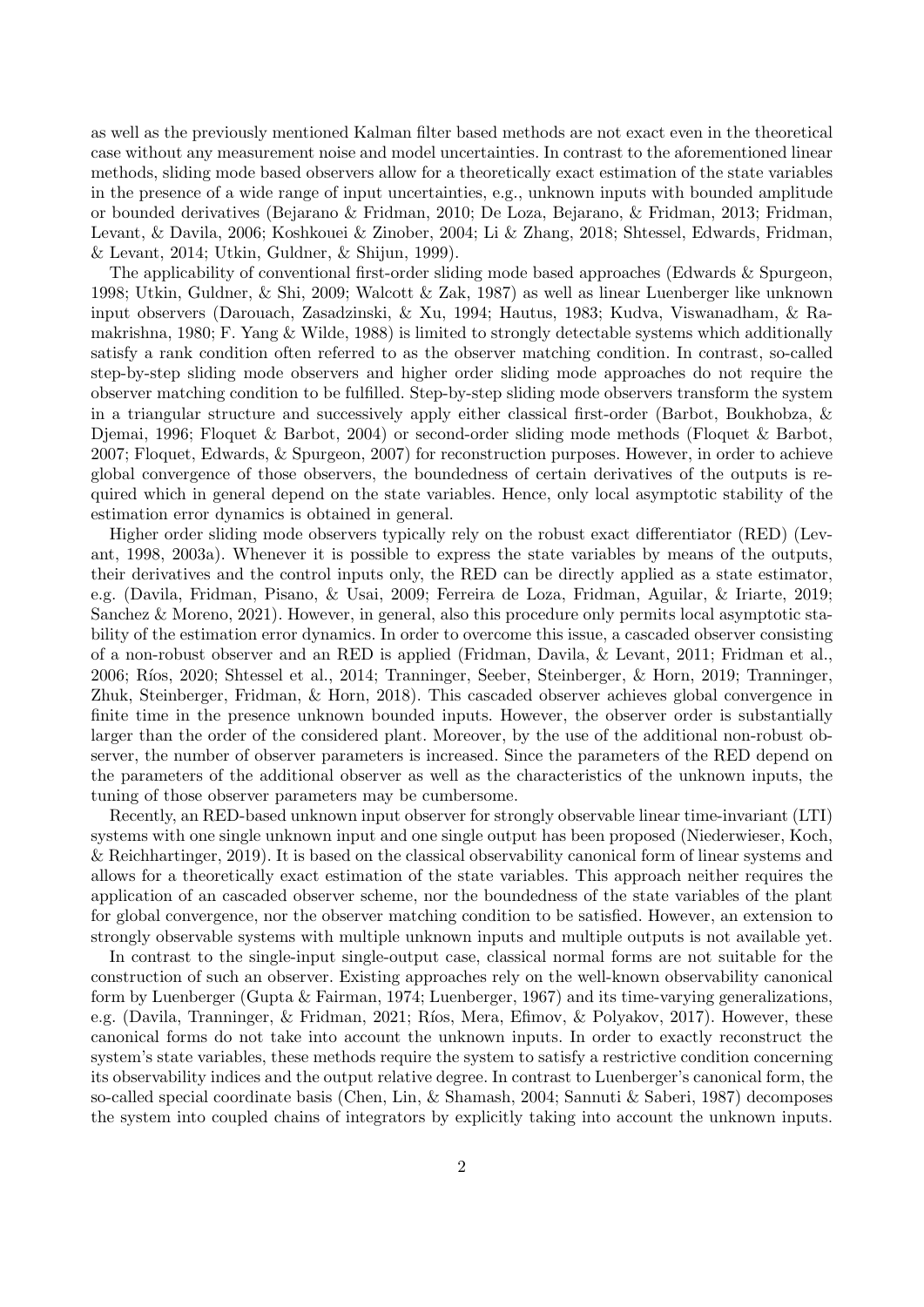However, the application of the RED as a state observer would again require the boundedness of the state variables for global convergence.

The contribution of this article is the development of a novel observer normal form for strongly observable LTI systems with multiple unknown inputs and multiple outputs. In this representation the system exhibits a block triangular structure up to an output injection which allows for a straightforward construction of an RED-based unknown input observer. In comparison to all previously mentioned concepts, the proposed observer provides theoretically exact estimates of the state variables in the presence of unknown inputs without relying on the boundedness of the state and without increasing the observer order beyond the order of the plant. The observer matching condition, which is prerequisite for the existence of many classical unknown input observers, is not required. Moreover, the observer does not rely on any restrictive conditions concerning the observability indices and the output relative degree.

A detailed description of the considered problem statement is given in Section 2. Section 3 presents the main result: a novel observer normal form developed for strongly observable LTI systems and a robust observer for systems in the proposed observer normal form. A detailed derivation of the transformation into the proposed observer normal form is provided in Section 4. The applicability of the presented approach is demonstrated by means of a simulation example in Section 5. In addition, based on the provided example, it is shown how to exploit the presented approach for reconstructing the unknown input. Finally, Section 6 concludes the presented work and points out future research directions.

### Nomenclature

Throughout the paper, bold lowercase letters refer to vectors and bold uppercase letters refer to matrices. The *i*<sup>th</sup> canonical unit vector is denoted by  $e_i$ . Furthermore,  $I_i$  refers to the  $i \times i$  identity matrix and  $\mathbf{0}_{j\times k}$  is the zero matrix of dimension  $j\times k$ . The notation  $\stackrel{(i)}{=}$  refers to the insertion of equation  $(i)$  into the respective equation. In order to abbreviate sign preserving power functions, the notation

$$
\lfloor \cdot \rceil^{\gamma} = |\cdot|^{\gamma} \text{sign}(\cdot) \quad \text{and particularly} \quad \lfloor \cdot \rceil^0 = \text{sign}(\cdot)
$$

is used in this article. The notation

$$
a \leftarrow f(a)
$$

refers to an update step for the value of a required in the description of iterative algorithms, i.e., the new value of a is some function  $f(\cdot)$  of the old value of a.

The time-derivative  $\frac{d}{dt}x$  is also denoted by  $\dot{x}$ . Moreover, the solutions of differential equations with discontinuous right-hand side are understood in the sense of Filippov (Filippov, 2013).

### 2. Problem statement

Consider the LTI system

$$
\begin{aligned}\n\dot{x} &= A x + D \Delta, \\
y &= C x,\n\end{aligned} \tag{1}
$$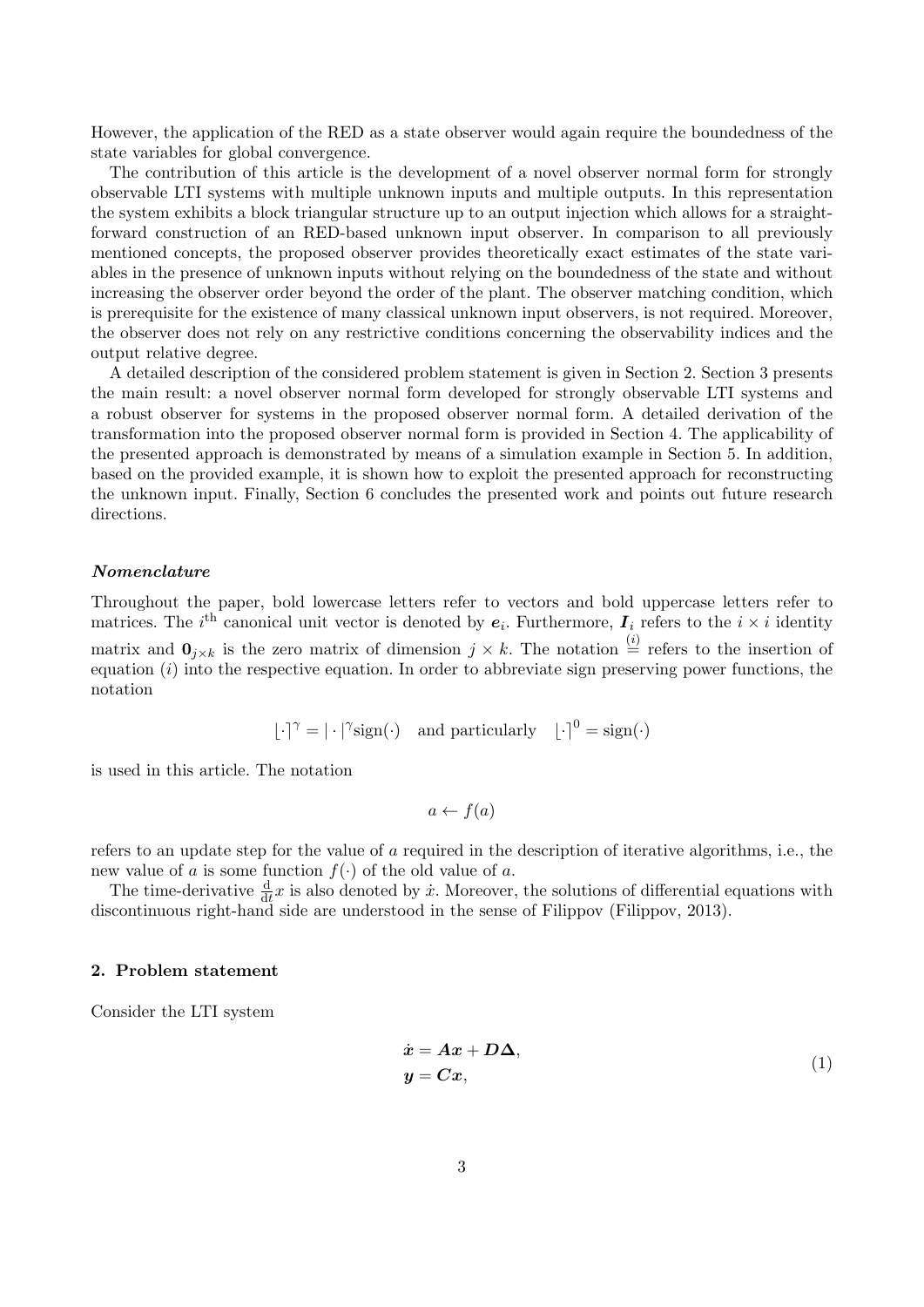where  $\boldsymbol{x} = \begin{bmatrix} x_1 & x_2 & \dots & x_n \end{bmatrix}^\text{T}$  is the *n*-dimensional state vector,  $\boldsymbol{\Delta} = \begin{bmatrix} \Delta_1 & \Delta_2 & \dots & \Delta_m \end{bmatrix}^\text{T}$  denotes the vector of possibly time-varying, unknown inputs and  $\boldsymbol{y} = \begin{bmatrix} y_1 & y_2 & \dots & y_p \end{bmatrix}^T$  is the output vector. Furthermore, the dynamic matrix  $\mathbf{\Lambda} \in \mathbb{R}^{n \times n}$ , the unknown-input matrix  $\mathbf{D} \in \mathbb{R}^{n \times m}$  and the output matrix  $C \in \mathbb{R}^{p \times n}$  are constant matrices. The unknown-input matrix and the output matrix are partitioned into column and row vectors, respectively, i.e.,

$$
D = \begin{bmatrix} d_1 & d_2 & \dots & d_m \end{bmatrix}, \qquad C = \begin{bmatrix} c_1^{\mathrm{T}} \\ c_2^{\mathrm{T}} \\ \vdots \\ c_p^{\mathrm{T}} \end{bmatrix}.
$$
 (2)

Assumption 2.1. The amplitudes of the unknown inputs are bounded, i.e.,

$$
|\Delta_i(t)| \le L_i \quad \forall t, \qquad \text{with} \quad 0 \le L_i < \infty, \quad i = 1, \dots, m. \tag{3}
$$

Assumption 2.2. The columns of  $D$  as well as the rows of  $C$  are linearly independent, i.e., rank  $D = m$  and rank  $C = p$ .

Assumption 2.3. System (1) is strongly observable (Hautus, 1983), i.e., its Rosenbrock matrix

$$
P(s) = \begin{bmatrix} sI_n - A & -D \\ C & 0 \end{bmatrix}
$$
 (4)

satisfies

$$
rank \mathbf{P}(s) = n + m \qquad \forall s \in \mathbb{C}.\tag{5}
$$

The goal is to provide an exact estimate of the state vector  $x$  of system (1) from the measured outputs y despite the unknown inputs  $\Delta$ . Note that existing state estimation methods for the considered system class have the following drawbacks:

- Step-by-step sliding mode observers (Barbot et al., 1996; Floquet & Barbot, 2004, 2007; Floquet et al., 2007) as well as the direct application of the RED as a state observer (Davila et al., 2009; Ferreira de Loza et al., 2019; Sanchez & Moreno, 2021) require the boundedness of the plant's state variables for global convergence.
- Cascaded observers (Fridman et al., 2006; Shtessel et al., 2014; Tranninger et al., 2019, 2018) consist of an RED and a Luenberger observer and ensure global convergence also in the case of unbounded state variables. However, the observer order and the number of tuning parameters are at least twice the system order.
- Classical Luenberger like observers (Darouach et al., 1994; Hautus, 1983; Kudva et al., 1980; F. Yang & Wilde, 1988) as well as conventional first-order sliding mode based methods (Edwards & Spurgeon, 1998; Utkin et al., 2009; Walcott & Zak, 1987) require the so-called observer matching condition

$$
rank\;\mathbf{CD} = rank\;\mathbf{D}\tag{6}
$$

to be satisfied.

• Observers based on Luenberger's classical observability canonical form (Ríos et al., 2017) or its generalizations (Davila et al., 2021) do not rely on bounded state variables, do not increase the observer order beyond the plant order and do not require the observer matching condition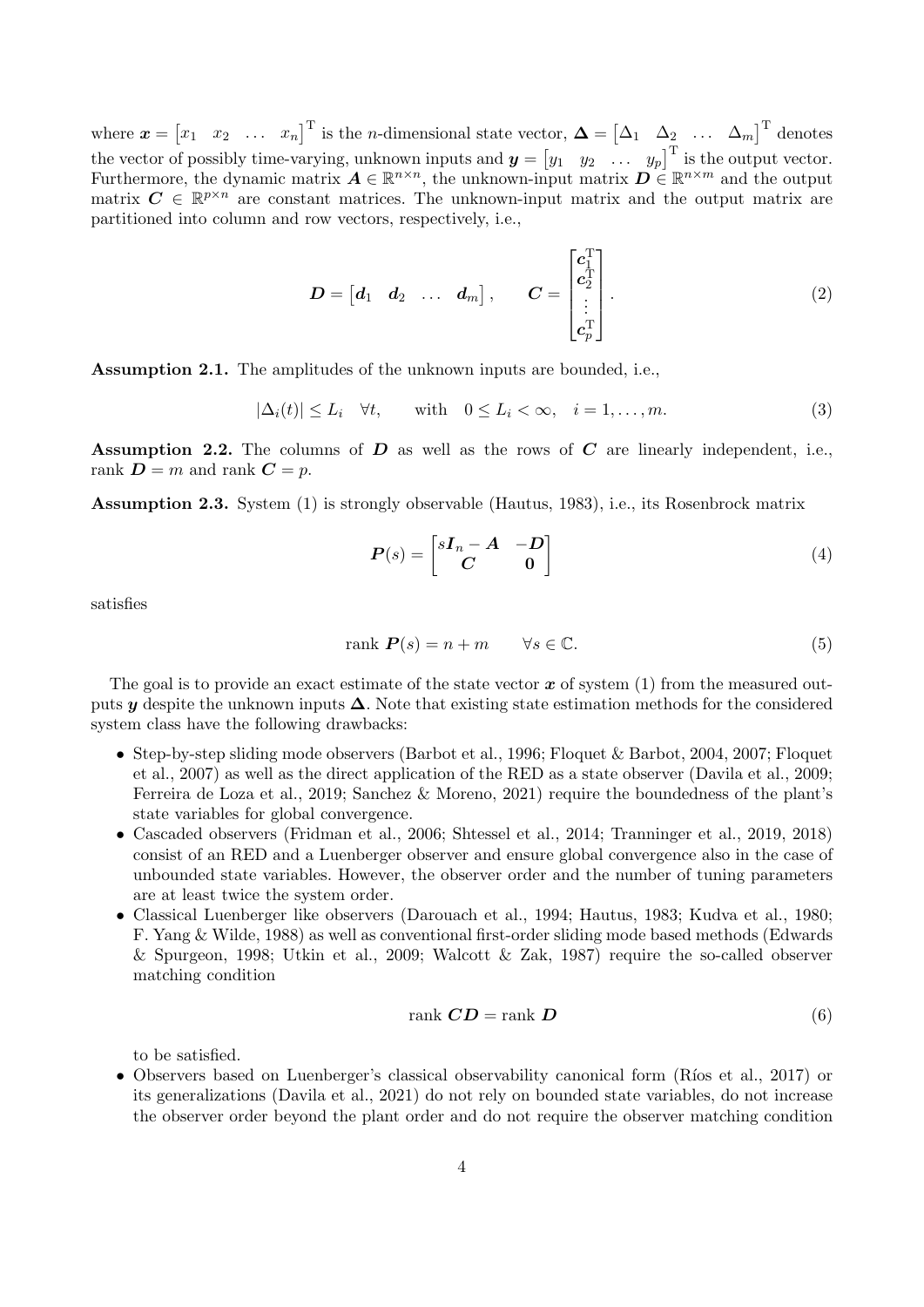(6) to be satisfied. However, these observers are theoretically exact only in the case the system satisfies the relative degree condition

$$
\begin{bmatrix}\n\mathbf{c}_j^{\mathrm{T}}\mathbf{D} \\
\mathbf{c}_j^{\mathrm{T}}\mathbf{A}\mathbf{D} \\
\vdots \\
\mathbf{c}_j^{\mathrm{T}}\mathbf{A}^{\rho_j-2}\mathbf{D}\n\end{bmatrix} = \mathbf{0}_{(\rho_j-1)\times m}, \quad j = 1, \ldots, p,
$$
\n(7)

where  $\rho_j$  is the observability index of the output  $y_j$ . In other words, the relative degree  $\delta_j$  of the output  $y_j$  w.r.t. to the unknown input  $\Delta$ , if it exists, has to satisfy  $\delta_j \ge \rho_j$ .

This article aims for the development of a novel unknown input observer design which neither relies on bounded state variables, nor additionally increases the observer order beyond the order of the plant, nor require the observer matching condition (6) or the relative degree condition (7) to be satisfied. For this purpose, a new observer normal form is proposed in Section 3 where the system is represented by means of p coupled single-output systems which allow for a straightforward design of a robust observer. The corresponding transformation is derived in Section 4.

Remark 2.1. In the case of a strongly observable system with direct feed-through, i.e.,

$$
\begin{aligned}\n\dot{x} &= A x + D \Delta, \\
y &= C x + F \Delta,\n\end{aligned} \tag{8}
$$

where  $\mathbf{F} \in \mathbb{R}^{p \times m}$ , the state estimation problem can be reformulated in terms of a system without direct feed-through (Chen et al., 2004, Section 5.4). This is achieved by regular output and input transformations

$$
\tilde{\mathbf{y}} = \begin{bmatrix} \tilde{\mathbf{y}}_0 \\ \tilde{\mathbf{y}}_1 \end{bmatrix} = \mathbf{U}\mathbf{y}, \qquad \tilde{\mathbf{\Delta}} = \begin{bmatrix} \tilde{\mathbf{\Delta}}_0 \\ \tilde{\mathbf{\Delta}}_1 \end{bmatrix} = \mathbf{V}^{-1} \mathbf{\Delta}, \tag{9}
$$

with  $U \in \mathbb{R}^{p \times p}$  and  $V \in \mathbb{R}^{m \times m}$ , which allow to represent system (8) in the form

$$
\dot{x} = \tilde{A}x + \tilde{D}_1\tilde{\Delta}_1 + \tilde{D}_0\tilde{y}_0,
$$
  

$$
\tilde{y}_1 = \tilde{C}_1x.
$$
 (10)

A detailed description of this system transformation is given in Appendix A.1. Since  $\tilde{\mathbf{y}}_0$  is known it can be easily considered in the observer design. Hence, this term does not affect the construction of the observer. Furthermore, system (10) is strongly observable, if the original system (8) is strongly observable, which is shown in Appendix A.2. Thus, the observer design algorithm proposed in this article is also applicable to systems with non-vanishing direct feed-through.

### 3. Observer normal form and robust observer design

For the purpose of the robust observer design, a state transformation, which is described in detail in Section 4, transforms system (1) into a novel observer normal form for multivariable LTI systems with unknown inputs. The proposed observer normal form introduced in Section 3.1 decomposes the system into p coupled single-output subsystems. Based on this observer normal form, a robust observer is designed in Section 3.2 which allows for an exact finite-time reconstruction of the system's state variables.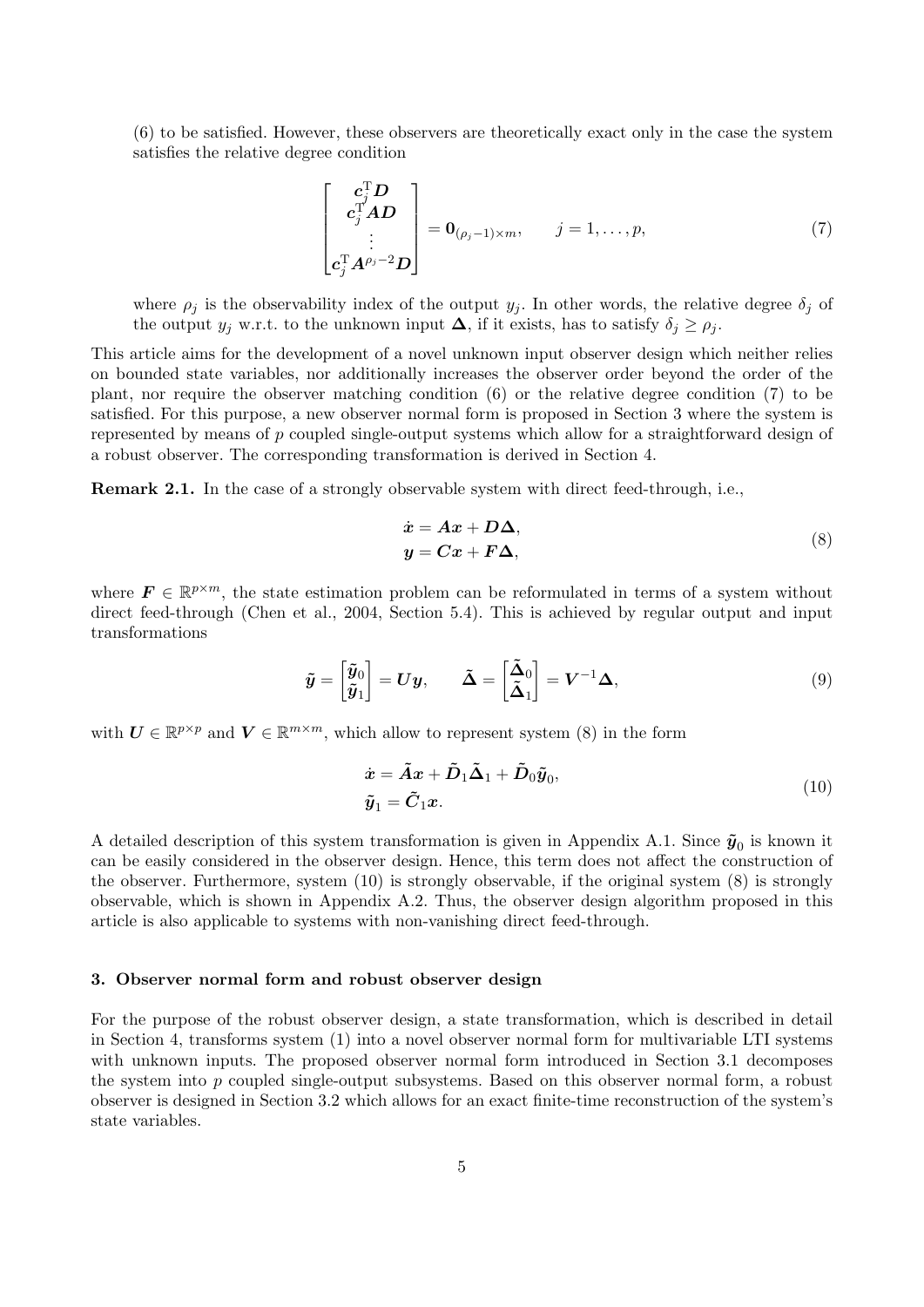# 3.1. Proposed observer normal form

In the following the main result of this article given by the new observer normal form is presented.

Definition 3.1. A system

$$
\dot{\overline{x}} = \overline{A}\overline{x} + \overline{D}\Delta, \n\overline{y} = \overline{C}\overline{x},
$$
\n(11a)

is said to be in observer normal form if its dynamic matrix takes the structure

|             | $\alpha_{1,1}$                 | $\mathbf{1}$     | $\overline{0}$              | $\cdots$                                  | $\overline{0}$                          | $\alpha_{2,1}$       | $\boldsymbol{0}$ | .                                                         | $\cdots$                                 | 0                     |                        | $\alpha_{p,1}$ 0 |                  |                     | $\mathbf{a}$ , $\mathbf{a}$ , $\mathbf{a}$ , $\mathbf{a}$ , $\mathbf{a}$                |                |         |
|-------------|--------------------------------|------------------|-----------------------------|-------------------------------------------|-----------------------------------------|----------------------|------------------|-----------------------------------------------------------|------------------------------------------|-----------------------|------------------------|------------------|------------------|---------------------|-----------------------------------------------------------------------------------------|----------------|---------|
| $\bar{A} =$ | $\alpha_{1,2}$                 | $\boldsymbol{0}$ | $\mathbf{1}$                | $\sim 100$                                |                                         | $\alpha_{2,2}$       |                  |                                                           |                                          |                       |                        | $\alpha_{p,2}$   |                  |                     |                                                                                         |                | , (11b) |
|             |                                | ÷                | $\mathcal{L}_{\mathcal{L}}$ |                                           | $\theta$                                | $\vdots$             |                  |                                                           |                                          |                       |                        |                  |                  |                     |                                                                                         |                |         |
|             |                                |                  |                             | $\mathcal{F}_{\mathcal{F}_{\mathcal{A}}}$ |                                         |                      |                  |                                                           |                                          |                       |                        |                  |                  |                     |                                                                                         |                |         |
|             |                                | $\overline{0}$   | $\cdots$                    | $\cdots$                                  | $\boldsymbol{0}$                        |                      | $\overline{0}$   | $\cdots$                                                  | $\cdots$                                 | 0                     |                        |                  | $\overline{0}$   |                     | $\mathbf{1}$ , $\mathbf{1}$ , $\mathbf{1}$ , $\mathbf{1}$ , $\mathbf{1}$ , $\mathbf{1}$ | $\theta$       |         |
|             |                                | $\boldsymbol{0}$ | $\cdots$                    | $\cdots$                                  | $\theta$                                | $\ddot{\cdot}$       | $\mathbf{1}$     | $\overline{0}$                                            | $\cdots$                                 | $\boldsymbol{0}$      |                        |                  | $\boldsymbol{0}$ |                     | $\cdots$                                                                                | $\theta$       |         |
|             |                                |                  |                             |                                           |                                         | $\bullet$            | $\boldsymbol{0}$ |                                                           | $\langle \cdot \rangle_{\rm c}$          |                       |                        |                  |                  |                     |                                                                                         |                |         |
|             |                                |                  |                             |                                           |                                         |                      |                  | $\mathcal{N}_{\mathrm{c}}$                                | $\mathcal{L}_{\text{max}}$               | 0                     |                        |                  |                  |                     |                                                                                         |                |         |
|             |                                | $\boldsymbol{0}$ | $\cdots$                    | $\cdots$                                  | $\theta$                                | $\ddot{\cdot}$       |                  |                                                           | $\mathcal{O}(\mathcal{E}_{\mathcal{A}})$ |                       |                        |                  |                  |                     |                                                                                         |                |         |
|             |                                |                  |                             |                                           | $\beta_{1,2,1}$ $\beta_{1,2,\mu_1-1}$   | $\ddot{\phantom{a}}$ | $\overline{0}$   | $\cdots$                                                  | $\cdots$                                 | $\boldsymbol{0}$      |                        |                  |                  | $0\ \cdots\ \cdots$ |                                                                                         | $\Omega$       |         |
|             |                                |                  |                             |                                           |                                         |                      |                  |                                                           |                                          |                       | $\ddot{\phantom{a}}$ . |                  |                  |                     |                                                                                         |                |         |
|             |                                | $\overline{0}$   | $\cdots$                    | .                                         | $\theta$                                | $\vdots$             | $\Omega$         | $\cdots$                                                  | $\cdots$                                 | $\theta$              |                        |                  |                  | $\Omega$            | $\cdots$                                                                                | $\theta$       |         |
|             |                                |                  |                             |                                           |                                         |                      |                  |                                                           |                                          |                       |                        |                  | $\overline{0}$   |                     |                                                                                         |                |         |
|             |                                |                  |                             |                                           |                                         |                      |                  |                                                           |                                          |                       |                        |                  |                  |                     | $\mathcal{L}_{\text{max}}$ , $\mathcal{L}_{\text{max}}$                                 | $\Omega$       |         |
|             |                                | $\Omega$         |                             |                                           | $\theta$                                | $\ddot{\phantom{a}}$ | $\Omega$         |                                                           | $\cdots$                                 | $\theta$              |                        |                  |                  |                     |                                                                                         | $\overline{1}$ |         |
|             | $\lfloor \alpha_{1,n} \rfloor$ | $\beta_{1,p,1}$  | $\cdot$                     | $\sim 1000$ km s $^{-1}$                  | $\beta_{1,p,\mu_1-1} \mid \alpha_{2,n}$ |                      | $\beta_{2,p,1}$  | $\bullet$ , $\bullet$ , $\bullet$ , $\bullet$ , $\bullet$ |                                          | $\beta_{2,p,\mu_2-1}$ |                        | $\alpha_{p,n}$   | $\overline{0}$   | $\cdots$            | $\cdots$                                                                                | 0              |         |

the unknown-input matrix is given by

$$
\bar{D} = \begin{bmatrix}\n0 & \cdots & 0 \\
\vdots & & \vdots \\
0 & \cdots & 0 \\
\frac{\bar{d}_{\mu_1,1} & \cdots & \bar{d}_{\mu_1,m}}{0} \\
\vdots & & \vdots \\
0 & \cdots & 0 \\
\frac{\bar{d}_{\mu_1+\mu_2,1} & \cdots & \bar{d}_{\mu_1+\mu_2,m}}{0} \\
\vdots & & \vdots \\
0 & \cdots & 0 \\
\frac{\bar{d}_{n,1} & \cdots & \bar{d}_{n,m}\n\end{bmatrix}
$$
\n(11c)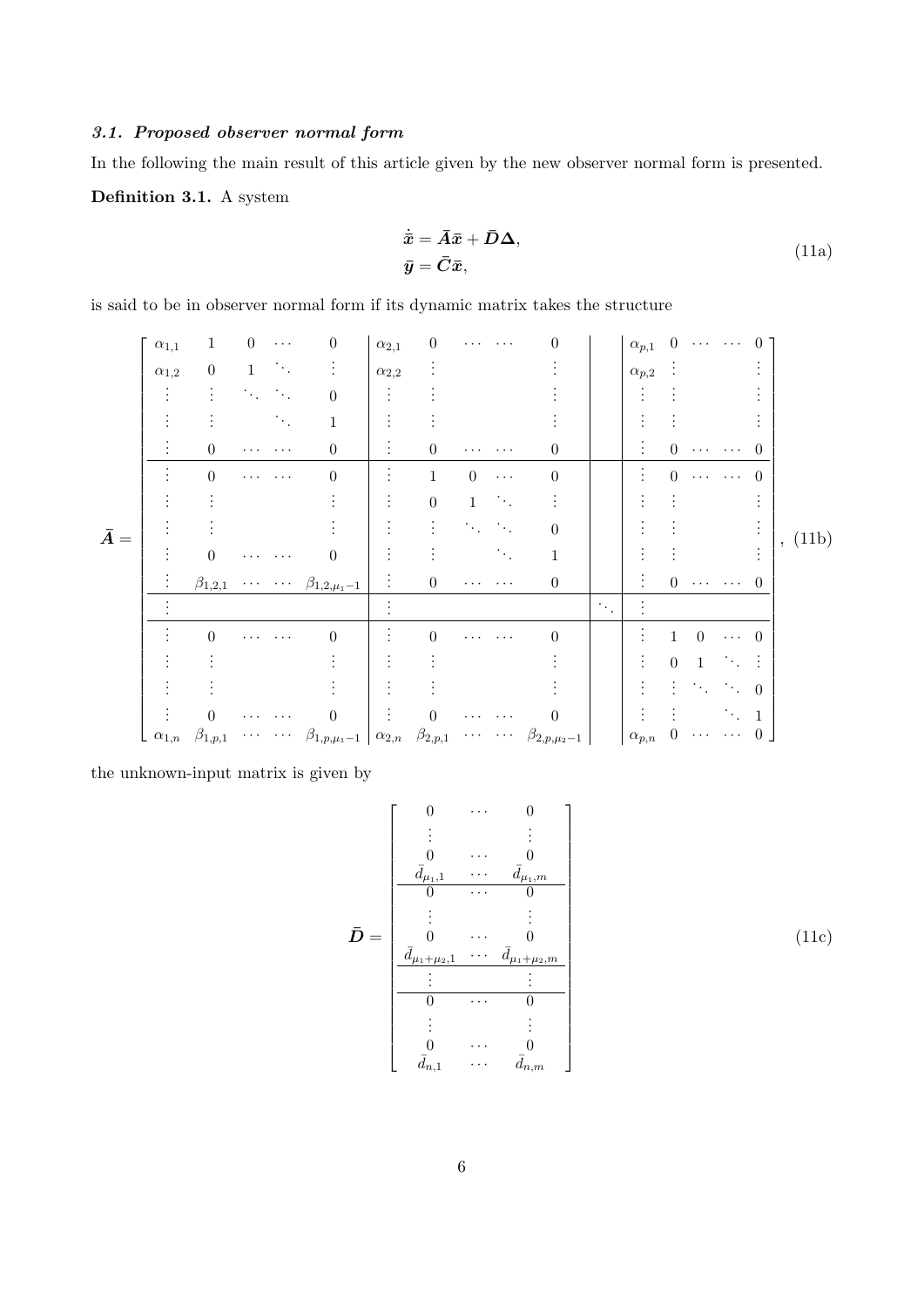and the output matrix has the form

$$
\bar{C} = \left[\begin{array}{cccccc} 1 & 0 & \cdots & \cdots & 0 & 0 & \cdots & \cdots & \cdots & 0 \\ 0 & \cdots & \cdots & \cdots & 0 & 1 & 0 & \cdots & \cdots & 0 \\ \vdots & & & & & & & & \\ \hline 0 & \cdots & \cdots & \cdots & 0 & 0 & \cdots & \cdots & 0 \\ \vdots & & & & & & & & \\ \hline 0 & \cdots & \cdots & \cdots & 0 & 0 & \cdots & \cdots & 0 \\ \hline \end{array}\right].\tag{11d}
$$

Theorem 3.1. Let the LTI system (1) be strongly observable, i.e., let its Rosenbrock matrix satisfy condition (5). Then, there exist non-singular transformation matrices  $\mathbf{T} \in \mathbb{R}^{n \times n}$  and  $\mathbf{\Gamma} \in \mathbb{R}^{p \times p}$  such that the state transformation  $\bar{x} = T^{-1}x$  and the output transformation  $\bar{y} = \Gamma y$  yield the system in observer normal form (11), where the orders of the subsystems given by the integers  $\mu_j$ ,  $j = 1, \ldots, p$ , are sorted in descending order, i.e.,

$$
\mu_1 \ge \mu_2 \ge \cdots \ge \mu_p > 0, \qquad \sum_{j=1}^p \mu_j = n.
$$
\n(12)

The proof of Theorem 3.1 and an algorithm which allows for determining suitable transformations are given in Section 4.

Remark 3.1. Note that the proposed observer normal form consists of p coupled single-output systems of orders  $\mu_1, \ldots, \mu_p$ . In the case  $p = 1$  the proposed observer normal form (11) coincides with the well-known transposed observable canonical form for linear single-output systems.

Remark 3.2. The proposed observer normal form exhibits a block lower triangular structure up to an output injection. In contrast to Luenberger's observability normal form (Luenberger, 1967), the proposed observer normal form also takes the impact of the unknown input ∆ into account and enforces a specific coupling structure between the subsystems.

#### 3.2. Robust observer design in the proposed observer normal form

In order to robustly reconstruct the state vector  $\bar{x}$  of the system (11), an observer relying on the RED (Levant, 1998) is designed. The proposed observer is given by

$$
\dot{\hat{\overline{x}}} = \overline{A}\hat{\overline{x}} + \overline{\Pi}\sigma_{\overline{y}} + \overline{l}(\sigma_{\overline{y}}),
$$
\n
$$
\hat{\overline{y}} = \overline{C}\hat{\overline{x}} = \begin{bmatrix} \hat{y}_1 & \hat{y}_2 & \dots & \hat{y}_p \end{bmatrix}^\mathrm{T} =
$$
\n
$$
= \begin{bmatrix} \hat{x}_1 & \hat{x}_{\mu_1+1} & \dots & \hat{x}_{\mu_1+\dots+\mu_{p-1}+1} \end{bmatrix}^\mathrm{T},
$$
\n(13a)

where

$$
\boldsymbol{\sigma}_{\bar{\boldsymbol{y}}} = \bar{\boldsymbol{y}} - \hat{\bar{\boldsymbol{y}}} = \begin{bmatrix} \sigma_1 & \sigma_{\mu_1+1} & \dots & \sigma_{\mu_1+\dots+\mu_{p-1}+1} \end{bmatrix}^\mathrm{T}
$$
(13b)

is the output error,

$$
\bar{\mathbf{\Pi}} = \begin{bmatrix} \alpha_{1,1} & \cdots & \alpha_{p,1} \\ \vdots & & \vdots \\ \alpha_{1,n} & \cdots & \alpha_{p,n} \end{bmatrix}
$$
 (13c)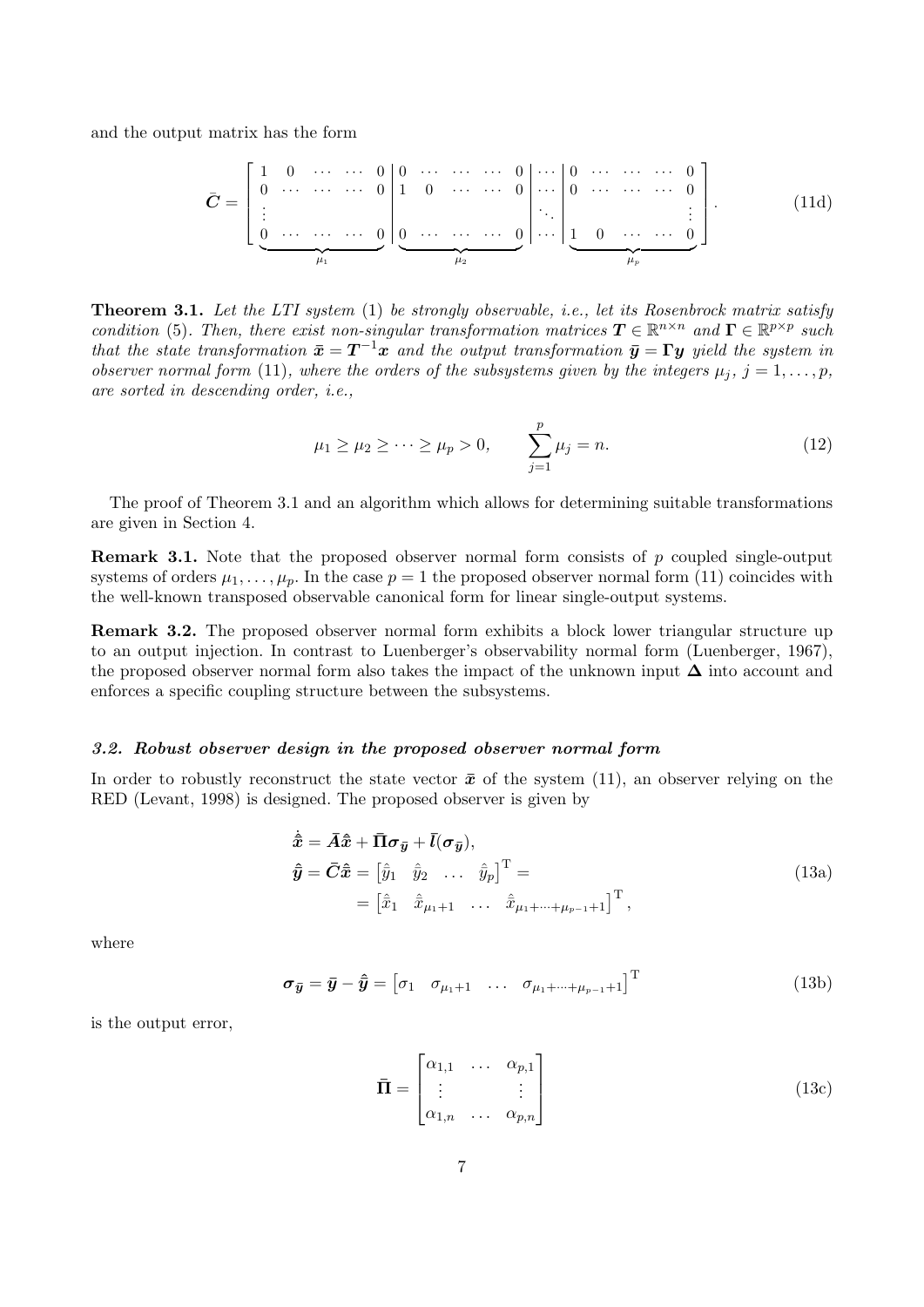provides for a linear output injection in order to compensate for the couplings between the singleoutput systems and  $\bar{l}(\sigma_{\bar{q}})$  is the nonlinear output injection.

**Theorem 3.2.** Consider the observer (13) for the estimation of the state vector  $\bar{x}$  of system (11), the choice

$$
\bar{l}(\sigma_{\bar{y}}) = \begin{bmatrix} \kappa_{1,\mu_1-1}[\sigma_1]^{\frac{\mu_1-1}{\mu_1}} & \cdots & \kappa_{1,1}[\sigma_1]^{\frac{1}{\mu_1}} & \kappa_{1,0}[\sigma_1]^0 & \cdots & \kappa_{p,\mu_p-1}[\sigma_{\mu_1+\cdots+\mu_{p-1}+1}]^{\frac{\mu_p-1}{\mu_p}} & \cdots & \kappa_{p,0}[\sigma_{\mu_1+\cdots+\mu_{p-1}+1}]^0 \end{bmatrix}^T
$$
\n(14)

for the nonlinear output injection and the bounds  $L_i$  for the unknown inputs given in (3). Then, there exist parameters  $\kappa_{j,k}$ ,  $j = 1, \ldots, p$ ,  $k = 0, \ldots, \mu_j - 1$ , such that the estimation error  $\sigma = \bar{x} - \hat{x}$ converges to zero within finite time despite the unknown inputs for any initial states. Moreover, convergence of the observer for all admissible unknown input signals in terms of Assumption 2.1 is achieved only if  $\kappa_{j,0} > \sum_{i=1}^{m}$  $i=1$  $L_i | \bar{d}_{\mu_1 + \dots + \mu_j, i} |$ .

Proof of Theorem 3.2. The estimation error

$$
\boldsymbol{\sigma} = \boldsymbol{\bar{x}} - \boldsymbol{\hat{\bar{x}}} = \begin{bmatrix} \sigma_1 & \sigma_2 & \dots & \sigma_n \end{bmatrix}^\mathrm{T}
$$
 (15)

yields the estimation error dynamics

$$
\dot{\sigma} = \bar{A}\sigma - \bar{\Pi}\sigma_{\bar{y}} - \bar{l}(\sigma_{\bar{y}}) + \bar{D}\Delta,
$$
  
\n
$$
\sigma_{\bar{y}} = \bar{C}\sigma.
$$
\n(16)

Taking into account the structure of the involved matrices allows to rewrite the estimation error dynamics (16) as p coupled subsystems  $\Sigma_j$  of order  $\mu_j$ , i.e.,

$$
\sum_{i=1}^{\tilde{\sigma}_{1}} \left\{ \begin{aligned}\n\dot{\sigma}_{1} &= \sigma_{2} - \kappa_{1,\mu_{1}-1} \left[ \sigma_{1} \right]^{\frac{\mu_{1}-1}}{\mu_{1}} \\
\dot{\sigma}_{\mu_{1}-1} &= \sigma_{\mu_{1}} - \kappa_{1,1} \left[ \sigma_{1} \right]^{\frac{1}{\mu_{1}}} \\
\dot{\sigma}_{\mu_{1}} &= -\kappa_{1,0} \left[ \sigma_{1} \right]^{0} + \sum_{i=1}^{m} \bar{d}_{\mu_{1},i} \Delta_{i} \\
\dot{\sigma}_{\mu_{1}+1} &= \sigma_{\mu_{1}+2} - \kappa_{2,\mu_{2}-1} \left[ \sigma_{\mu_{1}+1} \right]^{\frac{\mu_{2}-1}{\mu_{2}}} \\
\vdots \\
\dot{\sigma}_{\mu_{1}+\mu_{2}-1} &= \sigma_{\mu_{1}+\mu_{2}} - \kappa_{2,1} \left[ \sigma_{\mu_{1}+1} \right]^{\frac{1}{\mu_{2}}} \\
\dot{\sigma}_{\mu_{1}+\mu_{2}} &= \sum_{l=1}^{\mu_{1}-1} \beta_{1,2,l} \sigma_{l+1} - \kappa_{2,0} \left[ \sigma_{\mu_{1}+1} \right]^{0} + \sum_{i=1}^{m} \bar{d}_{\mu_{1}+\mu_{2},i} \Delta_{i} \\
&\vdots \\
\dot{\sigma}_{\mu_{1}+\cdots+\mu_{p-1}+1} &= \sigma_{\mu_{1}+\cdots+\mu_{p-1}+2} - \kappa_{p,\mu_{p}-1} \left[ \sigma_{\mu_{1}+\cdots+\mu_{p-1}+1} \right]^{\frac{\mu_{p}-1}{\mu_{p}}} \\
\vdots \\
\sum_{p} \left\{ \begin{aligned}\n\dot{\sigma}_{n-1} &= \sigma_{n} - \kappa_{p,1} \left[ \sigma_{\mu_{1}+\cdots+\mu_{p-1}+1} \right]^{\frac{1}{\mu_{p}}} \\
\dot{\sigma}_{n-1} &= \sigma_{n} - \kappa_{p,1} \left[ \sigma_{\mu_{1}+\cdots+\mu_{p-1}+1} \right]^{\frac{1}{\mu_{p}}} \\
\dot{\sigma}_{n} &= \sum_{i=1}^{p-1} \sum_{l=1}^{p-1} \beta_{i,p,l
$$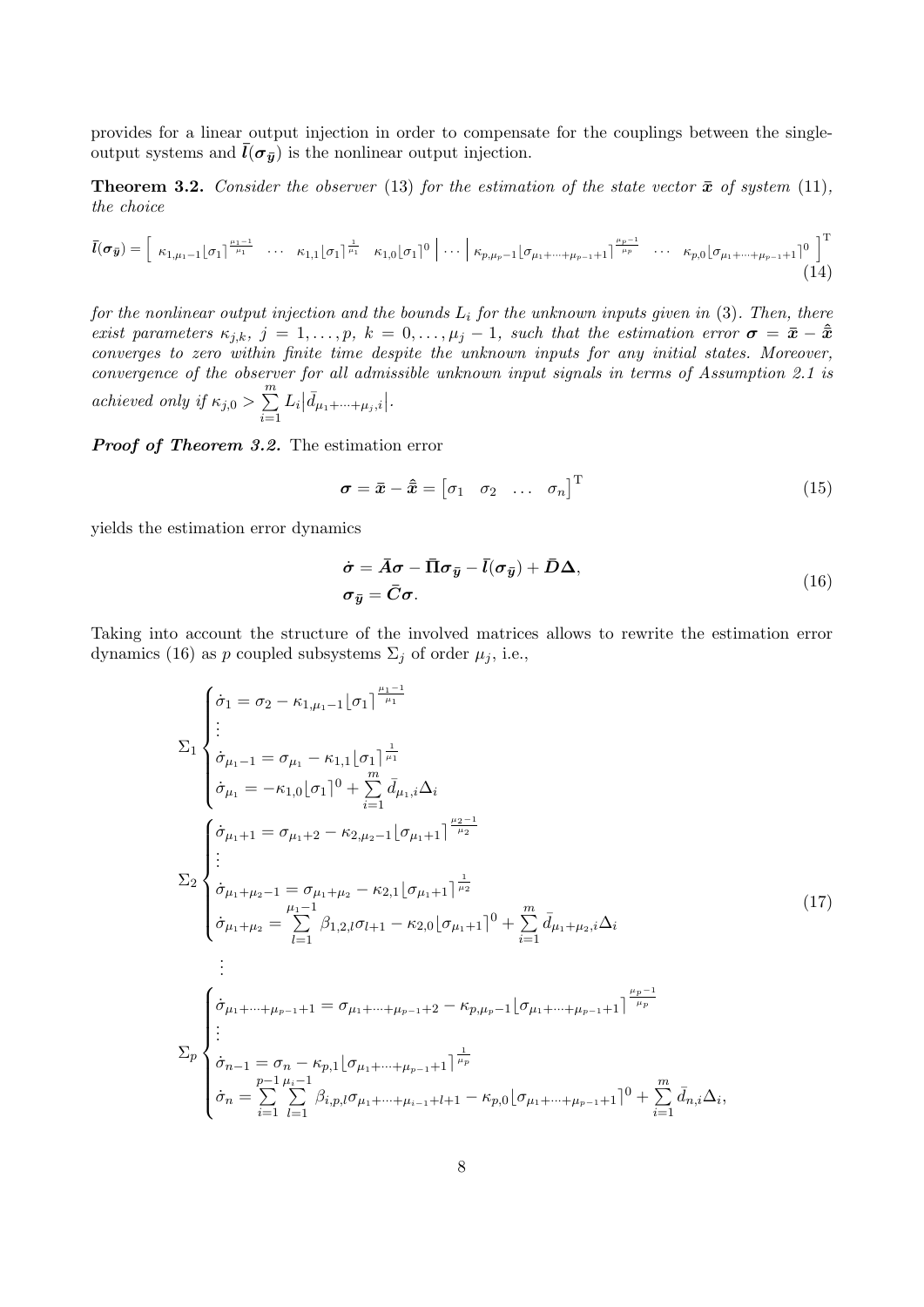where each subsystem  $\Sigma_i$ , in terms of structure coincides with the estimation error dynamics of the RED (Levant, 1998, 2003b) with additional couplings  $\sum_{i=1}^{j-1}$  $i=1$  $\sum_{i=1}^{\mu_i-1}$  $\sum_{l=1} \beta_{i,p,l} \sigma_{\mu_1+\cdots+\mu_{i-1}+l+1}$  in the last differential equation. It is known that there exist parameters  $\kappa_{i,k}$ ,  $k = 0, \ldots, \mu_{j-1}$  such that the state variables  $\sigma_{\mu_1+\cdots+\mu_{j-1}+1},\ldots,\sigma_{\mu_1+\cdots+\mu_j}$  of the respective subsystem  $\Sigma_j$  converge to zero in finite time if the right-hand side of the last differential equation is bounded (Cruz-Zavala & Moreno, 2016). Therefore, since the unknown inputs  $\Delta_i$  are bounded, the estimation error variables  $\sigma_1, \ldots, \sigma_{\mu_1}$  of subsystem  $\Sigma_1$  converge to zero within finite time for properly chosen parameters  $\kappa_{1,k}$ . During the convergence of the state variables of  $\Sigma_1$ , the state variables of the other subsystems remain bounded as the systems do not exhibit a finite escape time. After finite-time convergence of the state variables of  $\Sigma_1$ , the coupling of  $\Sigma_1$  and  $\Sigma_2$  through the last differential equation of  $\Sigma_2$  vanishes and the estimation error variables  $\sigma_{\mu_1+1}, \ldots, \sigma_{\mu_1+\mu_2}$  of system  $\Sigma_2$  converge to zero within finite time for properly chosen parameters  $\kappa_{2,k}$ . This further decouples  $\Sigma_3$  from  $\Sigma_2$ . By induction, it can be shown, that this step-wise finite-time convergence is achieved for all further subsystems  $\Sigma_3, \ldots, \Sigma_p$ . Thus, it can be concluded that the estimation error  $\sigma$  vanishes in finite time despite the unknown inputs for properly chosen parameters  $\kappa_{i,k}, j = 1, \ldots, p, k = 0, \ldots, \mu_j - 1.$ 

Furthermore, the robustness of (17) requires that the discontinuity in the last differential equation of each subsystem  $\Sigma_j$  is capable of dominating the respective right-hand side (Levant, 1998). Since the linear coupling terms in  $\Sigma_j$  vanish when all the previous subsystems  $\Sigma_1, \ldots, \Sigma_{j-1}$  have converged, the condition

$$
\kappa_{j,0} > \sum_{i=1}^{m} L_i | \bar{d}_{\mu_1 + \dots + \mu_j, i} | \quad \text{for } j = 1, \dots, p
$$
 (18)

 $\Box$ 

is required.

Remark 3.3. Note that the observer (13) with the choice (14) for the nonlinear output injection becomes a sliding mode observer. The observer parameters  $\kappa_{i,k}$  of the subsystem  $\Sigma_i$  correspond to the gains of a  $(\mu_j - 1)^{\text{th}}$  order RED. It is pointed out that the choice of the observer parameters depends on the bounds of the unknown inputs only and, thus, is independent of the couplings. Since the subsystems are decoupled of each other after some finite time, the parameters of each subsystem can be selected independently. Well-established parameter settings can be found e.g. in (Shtessel et al., 2014, Section 6.7) and (Reichhartinger & Spurgeon, 2018).

**Remark 3.4.** In the case  $\bar{d}_{\mu_1+\cdots+\mu_j,1} = \bar{d}_{\mu_1+\cdots+\mu_j,2} = \cdots = \bar{d}_{\mu_1+\cdots+\mu_j,m} = 0$  for some j, i.e., there acts no unknown input on  $\Sigma_j$ , the output injection  $\bar{l}(\sigma_{\bar{y}})$  can be modified such that the corresponding subsystem  $\Sigma_j$  coincides with the estimation error dynamics of any other non-robust finite-time differentiator, e.g. the continuous, homogeneous differentiators considered in (Cruz-Zavala & Moreno, 2016; Perruquetti, Floquet, & Moulay, 2008).

**Remark 3.5.** In the case of a system with a scalar output and a single scalar input, i.e.  $p = m = 1$ . the proposed observer (13) with the output injection (14) coincides with the observer proposed in (Niederwieser et al., 2019) for homogeneity degree  $q = -1$ .

Remark 3.6. For the case of unbounded unknown inputs with bounded derivatives the proposed observer can be extended in a straightforward manner, see e.g. (Bejarano & Fridman, 2010).

Remark 3.7. If the output is corrupted by additive, uniformly bounded measurement noise  $\boldsymbol{v} = \begin{bmatrix} v_1 & \cdots & v_p \end{bmatrix}^\mathrm{T}$ , i.e.,  $\bar{\boldsymbol{y}} = \bar{\boldsymbol{C}}\bar{\boldsymbol{x}} + \boldsymbol{v}$ ,  $|v_j| \leq \eta_j$ ,  $\eta_j \geq 0$ ,  $j = 1, \ldots, p$ , the estimation error  $\boldsymbol{\sigma}$  stays bounded with bounds discussed e.g. in (Cruz-Zavala & Moreno, 2016).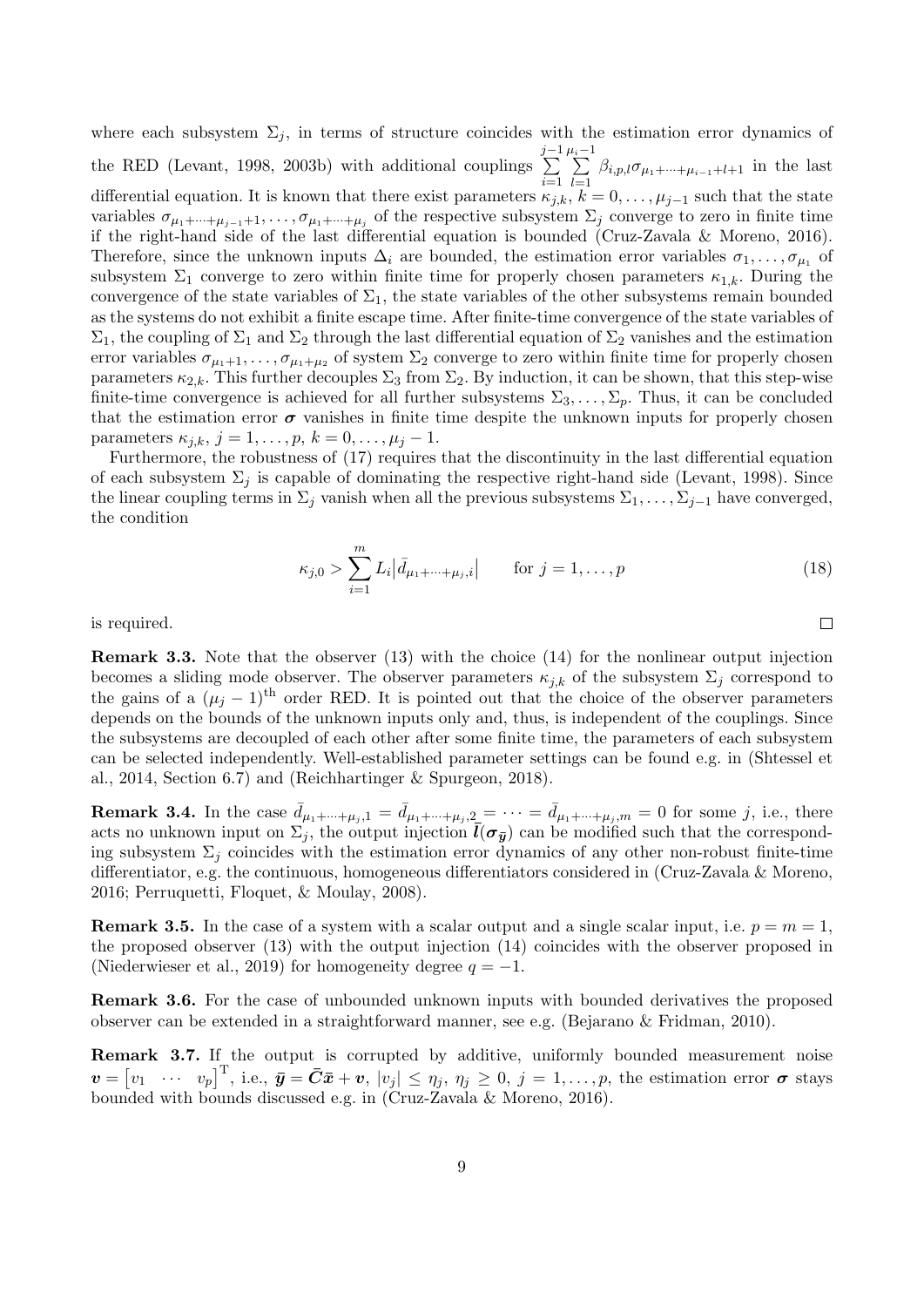# 4. Transformation into observer normal form

The transformation of system (1) into the proposed observer normal form (11) is achieved by a regular state transformation of the form

$$
\bar{x} = T^{-1}x \quad \text{with} \quad T \in \mathbb{R}^{n \times n}, \tag{19}
$$

and a regular output transformation

$$
\bar{\mathbf{y}} = \Gamma \mathbf{y} \quad \text{with} \quad \Gamma \in \mathbb{R}^{p \times p}, \tag{20}
$$

which yield the matrices

$$
\bar{A} = T^{-1}AT,\t(21a)
$$

$$
\bar{D} = T^{-1}D,\tag{21b}
$$

$$
\bar{C} = \Gamma C T, \qquad (21c)
$$

of the transformed system. An algorithm for the construction of the transformation matrices  $T$  and Γ is presented in Section 4.1. Moreover, a Matlab implementation of the presented algorithm can be downloaded from http://www.reichhartinger.at/. The theoretical basis including the relevant proofs of Theorem 3.1 is provided in Section 4.2.

### 4.1. Description of the proposed algorithm

In order to construct the state transformation matrix  $T$  and the output transformation matrix  $\Gamma$ , apply the following four-step algorithm:

#### Step 1: Output transformation and output-feedback based decomposition of the dynamic matrix

The first step aims for maximizing the relative degrees of the outputs w.r.t.  $\Delta$  by means of an output transformation and some output-feedback Ξ. To be more specific, the goal is to find an output transformation (20) and a decomposition of the dynamic matrix into

$$
A = \check{A} - \Xi C \quad \text{with} \quad \Xi \in \mathbb{R}^{n \times p}, \tag{22}
$$

such that the auxiliary system

$$
\dot{\tilde{x}} = \tilde{A}\tilde{x} + D\Delta,
$$
  
\n
$$
\tilde{y} = \begin{bmatrix} \tilde{y}_1 & \tilde{y}_2 & \dots & \tilde{y}_p \end{bmatrix}^{\mathrm{T}} = \tilde{C}\tilde{x},
$$
\n(23)

with

$$
\check{\mathbf{C}} = \begin{bmatrix} \check{\mathbf{c}}_1 & \check{\mathbf{c}}_2 & \dots & \check{\mathbf{c}}_p \end{bmatrix}^\mathrm{T} = \mathbf{\Gamma}\mathbf{C} \tag{24}
$$

has the following properties: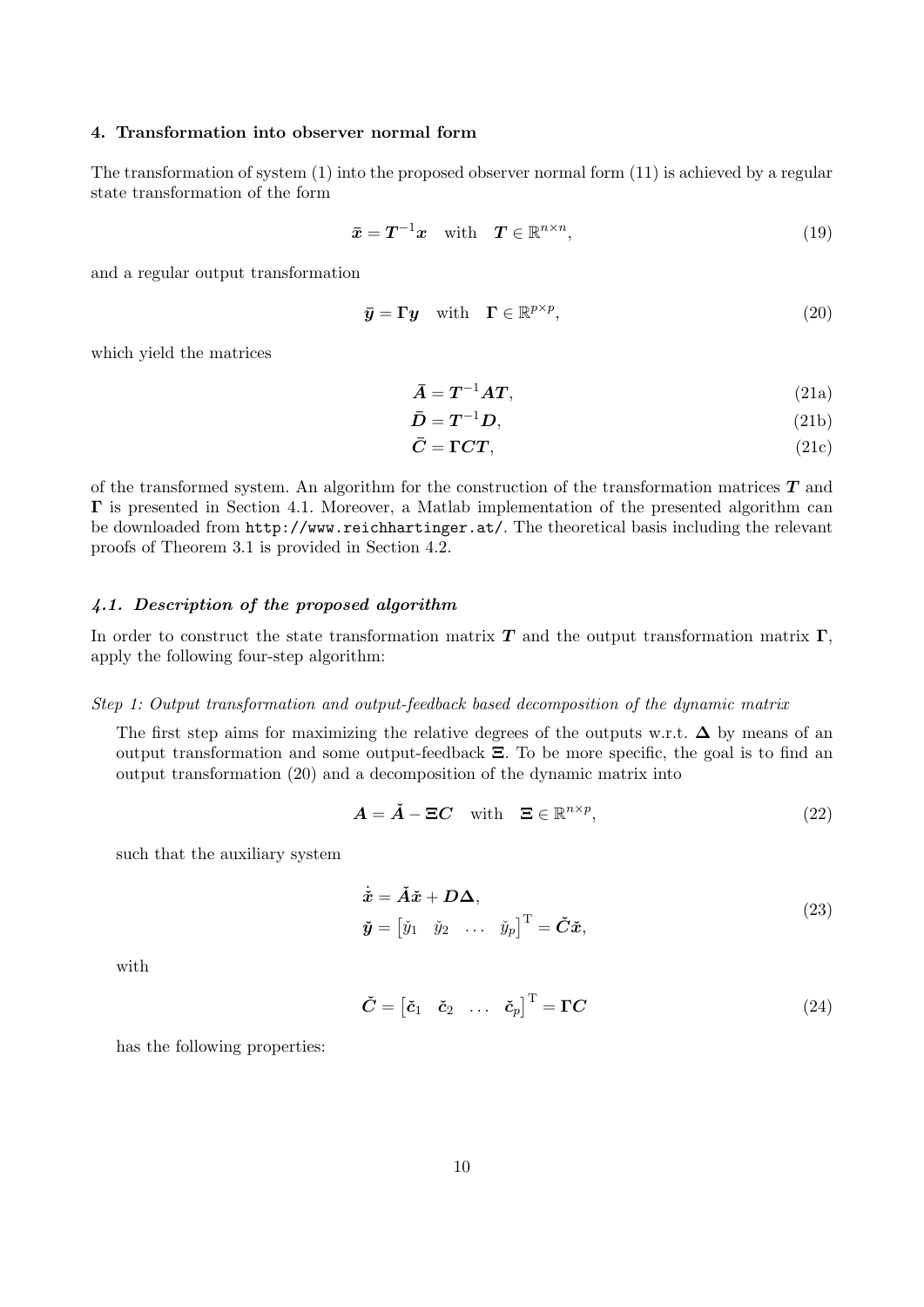(i) There exist integers  $\mu_1 \geq \mu_2 \geq \cdots \geq \mu_p > 0$  satisfying  $\sum$ p  $\sum_{j=1} \mu_j = n$  such that the  $n \times n$  matrix

$$
\mathcal{O}_{R} = \begin{bmatrix} \check{c}_{1}^{T} \\ \vdots \\ \check{c}_{1}^{T} \check{A}^{\mu_{1}-1} \\ \check{c}_{2}^{T} \\ \vdots \\ \check{c}_{2}^{T} \check{A}^{\mu_{2}-1} \\ \vdots \\ \check{c}_{p}^{T} \\ \vdots \\ \check{c}_{p}^{T} \check{A}^{\mu_{p}-1} \end{bmatrix}
$$
(25)

is invertible, i.e.,

$$
rank \mathcal{O}_R = n. \tag{26}
$$

(ii) If the relative degree  $\check{\delta}_j$  of the output  $\check{y}_j$  w.r.t. the unknown input  $\Delta$  exists, it satisfies  $\check{\delta}_j \geq \mu_j$ , i.e.,

$$
\check{\mathbf{c}}_j^{\mathrm{T}} \check{A}^i \mathbf{D} = \mathbf{0}^{\mathrm{T}} \qquad \text{for } j = 1, \dots, p, \, i = 0, \dots, \mu_j - 2. \tag{27}
$$

The following iterative procedure is partially taken from the steps SCB.1, SCB.2 and SCB.3 of the decomposition algorithm proposed in (Chen et al., 2004, Section 5.3, pages 119-127).

First of all, initialize

$$
\boldsymbol{Z} = \boldsymbol{C}, \quad \boldsymbol{Z}_j = \boldsymbol{c}_j^{\mathrm{T}}, \quad \boldsymbol{\Psi}_j = \boldsymbol{e}_j^{\mathrm{T}} \in \mathbb{R}^{1 \times p}, \quad \boldsymbol{W} = \begin{bmatrix} \boldsymbol{w}_1^{\mathrm{T}} \\ \boldsymbol{w}_2^{\mathrm{T}} \\ \vdots \\ \boldsymbol{w}_p^{\mathrm{T}} \end{bmatrix} = \begin{bmatrix} \boldsymbol{0}_{1 \times m} \\ \boldsymbol{0}_{1 \times m} \\ \vdots \\ \boldsymbol{0}_{1 \times m} \end{bmatrix}, \quad \nu_j = 1, \tag{28}
$$

for all  $j = 1, \ldots, p$  and the flag vector

$$
\boldsymbol{f} = \begin{bmatrix} f_1 \\ f_2 \\ \vdots \\ f_p \end{bmatrix} = \begin{bmatrix} 1 \\ 1 \\ \vdots \\ 1 \end{bmatrix} . \tag{29}
$$

Note that these quantities are modified from iteration to iteration and  $Z$ ,  $Z_j$  and  $\Psi_j$  will be augmented by further rows. Repeat until all elements of  $f$  have become zero: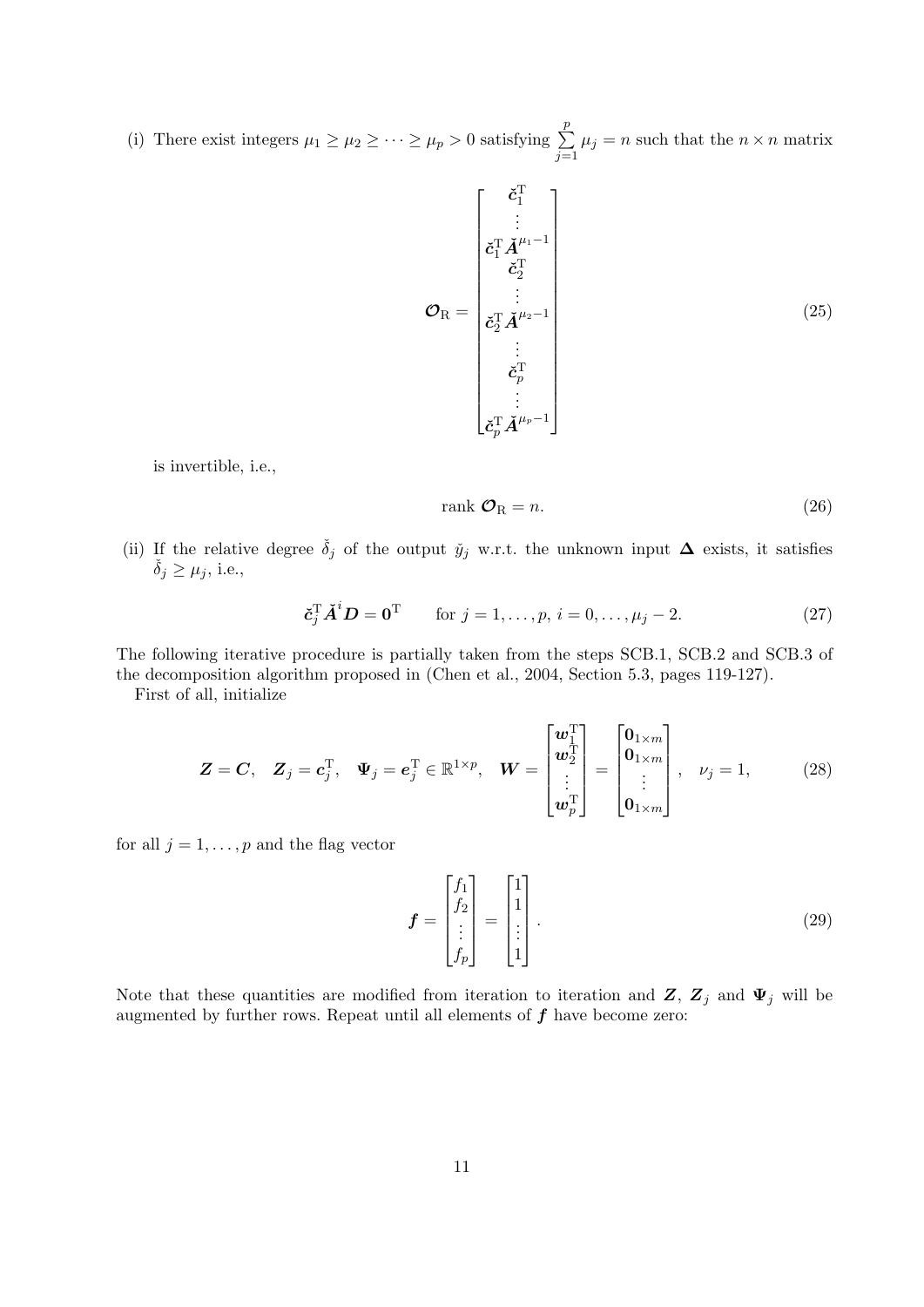For each non-zero element  $f_j$  consider the last row  $\mathcal{z}_{j,\nu_j}^{\mathrm{T}}$  of the corresponding matrix

$$
\boldsymbol{Z}_{j} = \begin{bmatrix} z_{j,1}^{\mathrm{T}} \\ \vdots \\ z_{j,\nu_{j}}^{\mathrm{T}} \end{bmatrix} . \tag{30}
$$

Case 1: If

$$
\operatorname{rank}\left[\begin{matrix} \mathbf{W} \\ \mathbf{z}_{j,\nu_j}^{\mathrm{T}} \mathbf{D} \end{matrix}\right] > \operatorname{rank} \mathbf{W} \tag{31}
$$

set  $f_j \leftarrow 0$  and  $\boldsymbol{w}_j^{\mathrm{T}} \leftarrow \boldsymbol{z}_{j,\nu_j}^{\mathrm{T}} \boldsymbol{D}$ . Then, continue with the next non-zero  $f_j$ . Case 2: If

$$
\text{rank}\,\begin{bmatrix} \mathbf{W} \\ \mathbf{z}_{j,\nu_j}^{\mathrm{T}} \mathbf{D} \end{bmatrix} = \text{rank}\,\mathbf{W} \tag{32}
$$

calculate coefficients  $\zeta_{j,\nu_j,k}, k = 1,\ldots,p$  which allow to represent  $\boldsymbol{z}_{j,\nu_j}^T \boldsymbol{D}$  as a linear combination of the rows  $\boldsymbol{w}_j^\text{T}$  of  $\boldsymbol{W},$  i.e.,

$$
\boldsymbol{z}_{j,\nu_j}^{\mathrm{T}} \boldsymbol{D} = \begin{bmatrix} \zeta_{j,\nu_j,1} & \dots & \zeta_{j,\nu_j,p} \end{bmatrix} \boldsymbol{W}.
$$
 (33)

Note that (33) may have infinitely many solutions. A reasonable choice is given by the solution with the minimum quadratic norm. Update the rows of  $\mathbf{Z}_j$  according to

$$
z_{j,1}^{\mathrm{T}} \leftarrow z_{j,1}^{\mathrm{T}} - \sum_{k=1}^{p} \zeta_{j,\nu_{j},k} z_{k,\nu_{k}-\nu_{j}+1}^{\mathrm{T}}
$$
  
\n
$$
z_{j,2}^{\mathrm{T}} \leftarrow z_{j,2}^{\mathrm{T}} - \sum_{k=1}^{p} \zeta_{j,\nu_{j},k} z_{k,\nu_{k}-\nu_{j}+2}^{\mathrm{T}}
$$
  
\n
$$
\vdots
$$
  
\n
$$
z_{j,\nu_{j}}^{\mathrm{T}} \leftarrow z_{j,\nu_{j}}^{\mathrm{T}} - \sum_{k=1}^{p} \zeta_{j,\nu_{j},k} z_{k,\nu_{k}}^{\mathrm{T}},
$$
  
\n(34)

where  $\boldsymbol{z}_{k,l} = \boldsymbol{0}^{\mathrm{T}}$  if  $l < 1$ . Thus,  $\boldsymbol{Z}_{j}^{\mathrm{T}} \boldsymbol{D} = \boldsymbol{0}$  is satisfied. Furthermore, update

$$
\Psi_j \leftarrow \Psi_j - \sum_{k=1}^p \zeta_{j,\nu_j,k} \begin{bmatrix} \mathbf{0}_{(\nu_j - \nu_k) \times p} \\ \Psi_k \end{bmatrix}, \quad \mathbf{Z} \leftarrow \begin{bmatrix} \mathbf{Z}_1 \\ \vdots \\ \mathbf{Z}_p \end{bmatrix} . \tag{35}
$$

Sub-case 2.1: If

$$
\text{rank}\,\left[\begin{matrix} \mathbf{Z} \\ \mathbf{z}_{j,\nu_j}^{\mathrm{T}} \mathbf{A} \end{matrix}\right] = \text{rank}\,\mathbf{Z} \tag{36}
$$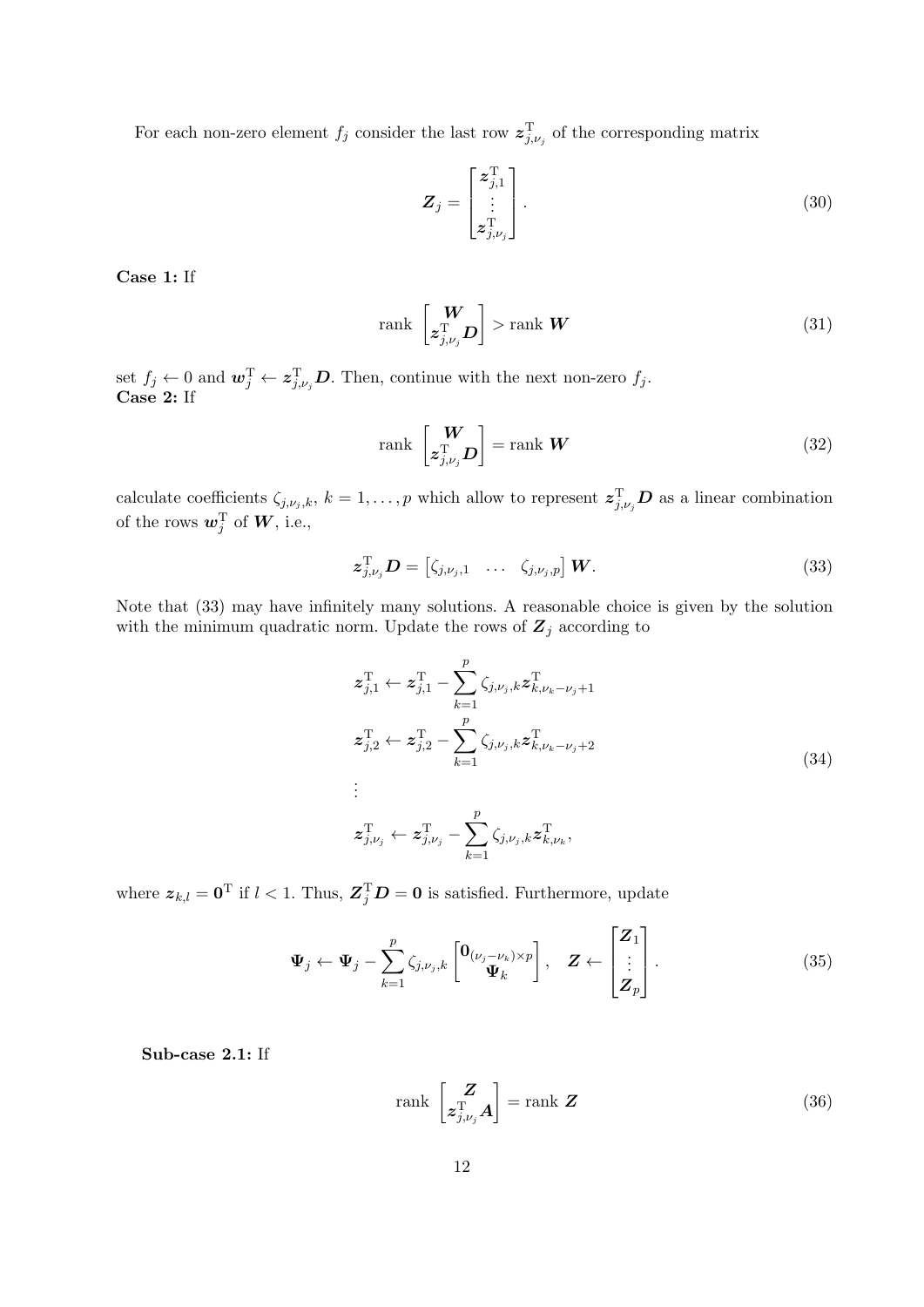set the corresponding flag  $f_j \leftarrow 0$ . Sub-case 2.2: If

$$
\operatorname{rank}\left[\begin{matrix} Z\\ z_{j,\nu_j}^{\mathrm{T}} A \end{matrix}\right] > \operatorname{rank} Z
$$
\n(37)

augment the matrices

$$
\mathbf{Z}_{j} \leftarrow \begin{bmatrix} \mathbf{Z}_{j} \\ \mathbf{z}_{j,\nu_{j}}^{T} \mathbf{A} \end{bmatrix}, \quad \mathbf{\Psi}_{j} \leftarrow \begin{bmatrix} \mathbf{\Psi}_{j} \\ \mathbf{0}_{1 \times p} \end{bmatrix}, \tag{38}
$$

update

$$
\mathbf{Z} \leftarrow \begin{bmatrix} \mathbf{Z}_1 \\ \vdots \\ \mathbf{Z}_p \end{bmatrix},\tag{39}
$$

and increase

$$
\nu_j \leftarrow \nu_j + 1. \tag{40}
$$

This procedure is repeated with the next non-zero element  $f_j$  until  $f = 0$ . Note that, once all elements in the flag vector  $f$  have become zero,  $Z$  is an invertible  $n \times n$  matrix and  $\sum$ p  $j=1$  $\nu_j = n$  is ensured, which is shown later on. Assign the integers  $1, 2, \ldots, p$  to  $j_1, j_2, \ldots, j_p$  such that

$$
\nu_{j_1} \ge \nu_{j_2} \ge \cdots \ge \nu_{j_p} \tag{41}
$$

are sorted in descending order and assign the orders  $\mu_j$  of the subsystems as

$$
\mu_1 = \nu_{j_1}, \quad \mu_2 = \nu_{j_2}, \quad \dots, \quad \mu_p = \nu_{j_p}.\tag{42}
$$

Consider the matrices  $\Psi_j$  partitioned into their rows

$$
\mathbf{\Psi}_j = \begin{bmatrix} \boldsymbol{\psi}_{j,1}^{\mathrm{T}} \\ \vdots \\ \boldsymbol{\psi}_{j,\nu_j}^{\mathrm{T}} \end{bmatrix} . \tag{43}
$$

and construct the output transformation matrix

$$
\mathbf{\Gamma} = \begin{bmatrix} \boldsymbol{\psi}_{j_1,1}^{\mathrm{T}} \\ \boldsymbol{\psi}_{j_2,1}^{\mathrm{T}} \\ \vdots \\ \boldsymbol{\psi}_{j_p,1}^{\mathrm{T}} \end{bmatrix} . \tag{44}
$$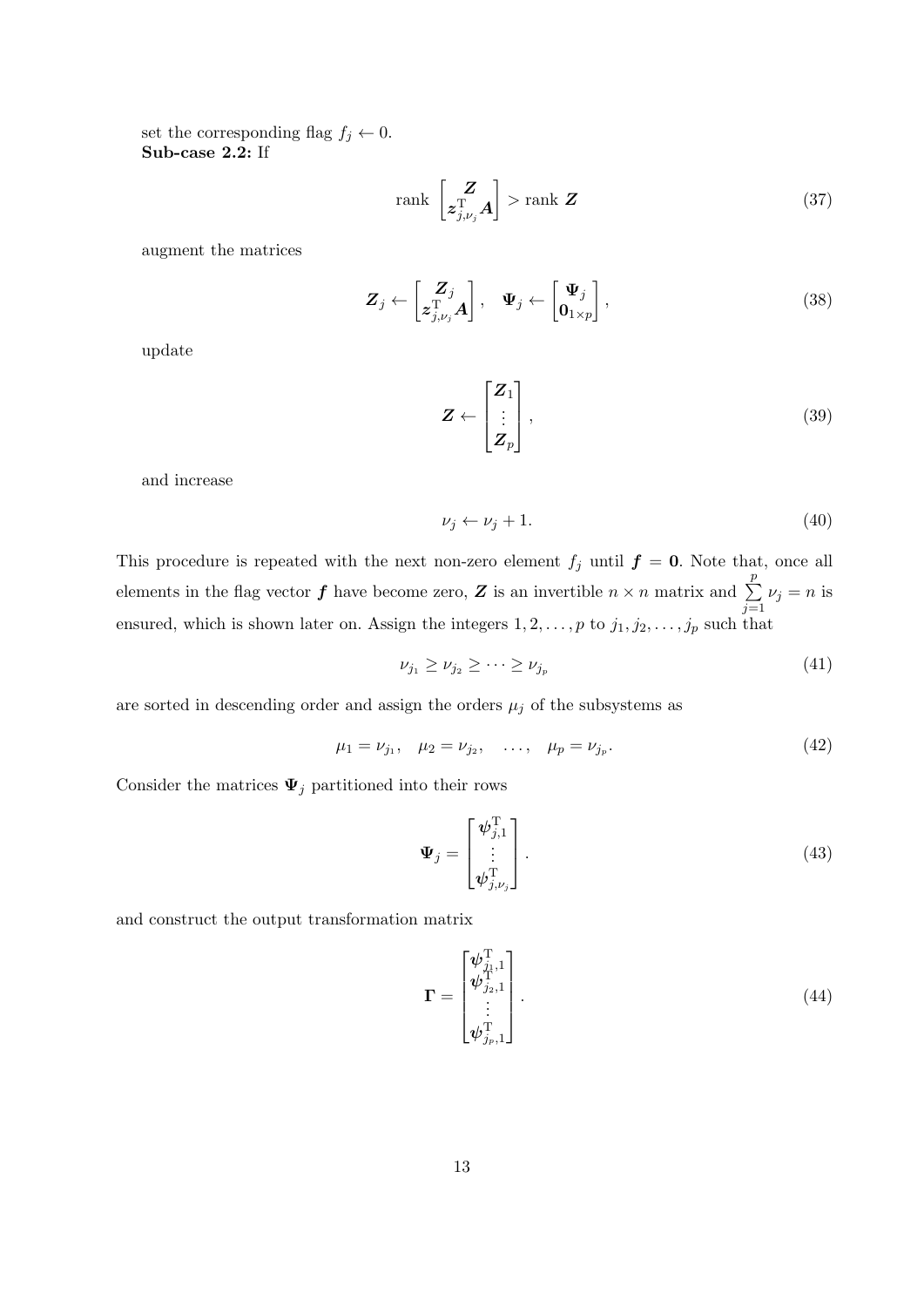Finally, construct the matrix  $\Xi$  introduced in (22) according to

$$
\mathbf{\Xi} = \mathbf{Z}^{-1} \begin{bmatrix} \psi_{1,2}^{\mathrm{T}} \\ \vdots \\ \psi_{1,\nu_{1}}^{\mathrm{T}} \\ \mathbf{0}^{\mathrm{T}} \\ \vdots \\ \psi_{p,2}^{\mathrm{T}} \\ \vdots \\ \psi_{p,\nu_{p}}^{\mathrm{T}} \end{bmatrix}, \tag{45}
$$

and calculate the matrices  $\check{A}$  and  $\check{C}$  of the auxiliary system (23) from (22) and (24), respectively.

### Step 2: Calculation of p columns of the state transformation matrix

The construction of the state transformation (19) is based on the auxiliary system (23). Consider the transformation matrix  $T$  to be expressed by its column vectors  $t_i$  i.e.,

$$
T = [t_1 \ t_2 \ \ldots \ t_{\mu_1} \ | \ t_{\mu_1+1} \ \ldots \ t_{\mu_1+\mu_2} \ | \ \ldots \ | \ t_{\mu_1+\cdots+\mu_{p-1}+1} \ \ldots \ t_n \ ]. \tag{46}
$$

Calculate the column vectors  $t_{\mu_1}, t_{\mu_1+\mu_2}, \ldots, t_n$  of the transformation matrix  $T$  from

$$
\begin{bmatrix} \bm{t}_{\mu_1} & \bm{t}_{\mu_1+\mu_2} & \dots & \bm{t}_n \end{bmatrix} = \bm{\mathcal{O}}_{\rm R}^{-1} \begin{bmatrix} \bm{e}_{\mu_1} & \bm{e}_{\mu_1+\mu_2} & \dots & \bm{e}_n \end{bmatrix}, \qquad (47)
$$

where  $\mathcal{O}_{\rm R}$  is the observability matrix like matrix of the auxiliary system given in (25).

## Step 3: Calculation of the coefficients  $\beta_{j,k,l}$

For each  $j = 1, 2, \ldots, p - 1$  calculate the coefficients  $b_{j,k,l}$  of the matrix  $\bar{A}$  for  $k = j + 1, j + 2, \ldots, p$ and  $l = 1, 2, \ldots, \mu_j - 1$  in the following way: (a) Construct the invertible matrix

$$
\boldsymbol{H}^{(j)} = \begin{bmatrix} \boldsymbol{H}_{j+1,j+1}^{(j)} & \cdots & \boldsymbol{H}_{j+1,p}^{(j)} \\ \vdots & \ddots & \vdots \\ \boldsymbol{H}_{p,j+1}^{(j)} & \cdots & \boldsymbol{H}_{p,p}^{(j)} \end{bmatrix},
$$
(48)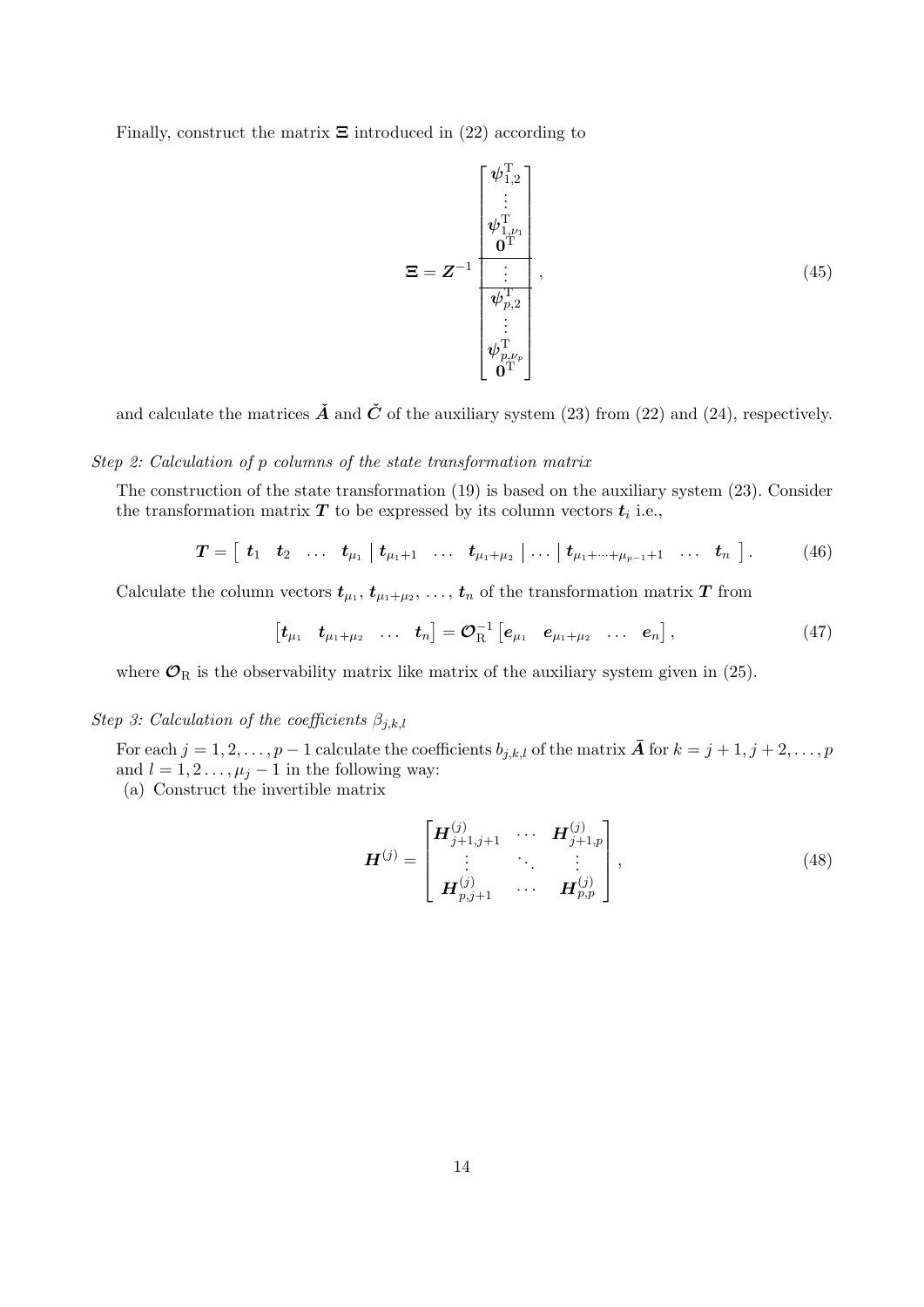where the submatrices  $\mathbf{H}_{r,s}^{(j)} \in \mathbb{R}^{(\mu_j - \mu_r) \times (\mu_j - \mu_s)}$  have the Toeplitz structure

$$
H_{r,s}^{(j)} = \begin{cases} \begin{bmatrix} \tilde{c}_{r}^{T} \tilde{A}^{\mu_{s-1}} t_{\mu_{1} + \dots + \mu_{s}} & \tilde{c}_{r}^{T} \tilde{A}^{\mu_{s-1}} t_{\mu_{1} + \dots + \mu_{s}} & \cdots & \tilde{c}_{r}^{T} \tilde{A}^{\mu_{j-2}} t_{\mu_{1} + \dots + \mu_{s}} \\ \vdots & \ddots & \vdots & \vdots \\ \tilde{c}_{r}^{T} \tilde{A}^{\mu_{r}} t_{\mu_{1} + \dots + \mu_{s}} & \tilde{c}_{r}^{T} \tilde{A}^{\mu_{s-1}} t_{\mu_{1} + \dots + \mu_{s}} & \cdots & \tilde{c}_{r}^{T} \tilde{A}^{\mu_{j-3}} t_{\mu_{1} + \dots + \mu_{s}} \\ 0 & \ddots & \ddots & \vdots \\ \vdots & \ddots & \ddots & \vdots \\ \vdots & \ddots & \ddots & \vdots \\ 0 & \cdots & \cdots & 0 \end{bmatrix} & \text{if } r > s \ (\Rightarrow \mu_{r} \le \mu_{s}),
$$
  
\n
$$
H_{r,s}^{(j)} = \begin{cases} 1 & \tilde{c}_{r}^{T} \tilde{A}^{\mu_{r}} t_{\mu_{1} + \dots + \mu_{r}} & \cdots & \tilde{c}_{r}^{T} \tilde{A}^{\mu_{j-2}} t_{\mu_{1} + \dots + \mu_{r}} \\ 0 & \cdots & \cdots & 0 \\ \vdots & \ddots & \ddots & \vdots \\ \vdots & \ddots & \ddots & \vdots \\ \vdots & \ddots & \ddots & \vdots \\ \vdots & \ddots & \ddots & \vdots \\ \vdots & \ddots & \ddots & \vdots \\ \vdots & \ddots & \ddots & \vdots \\ \vdots & \ddots & \ddots & \vdots \\ \vdots & \ddots & \ddots & \vdots \\ \vdots & \ddots & \ddots & \vdots \\ \vdots & \ddots & \ddots & \vdots \\ \vdots & \ddots & \ddots & \vdots \\ \vdots & \ddots & \ddots & \vdots \\ \vdots & \ddots & \ddots & \vdots \\ \vdots & \ddots & \ddots & \vdots \\ \vdots & \ddots & \ddots & \vdots \\ \end{b
$$

(b) Build up the vector

$$
\mathbf{w}^{(j)} = \begin{bmatrix} \mathbf{w}_{j+1}^{(j)} \\ \mathbf{w}_{j+2}^{(j)} \\ \vdots \\ \mathbf{w}_p^{(j)} \end{bmatrix}, \text{ where } \mathbf{w}_r^{(j)} = \begin{bmatrix} \mathbf{\tilde{c}}_r^{\mathrm{T}} \tilde{\mathbf{A}}^{\mu_j - 1} \mathbf{t}_{\mu_1 + \dots + \mu_j} \\ \mathbf{\tilde{c}}_r^{\mathrm{T}} \tilde{\mathbf{A}}^{\mu_j - 2} \mathbf{t}_{\mu_1 + \dots + \mu_j} \\ \vdots \\ \mathbf{\tilde{c}}_r^{\mathrm{T}} \tilde{\mathbf{A}}^{\mu_r} \mathbf{t}_{\mu_1 + \dots + \mu_j} \end{bmatrix} . \tag{50}
$$

(c) Solve the linear system of equations

$$
\boldsymbol{H}^{(j)}\boldsymbol{\beta}^{(j)} = \boldsymbol{w}^{(j)}\tag{51}
$$

for the vector  $\beta^{(j)}$  which holds the coefficients  $\beta_{j,k,l}$  for  $l \geq \mu_k$ , i.e.,

$$
\beta^{(j)} = \begin{bmatrix} \beta_{j+1}^{(j)} \\ \beta_{j+2}^{(j)} \\ \vdots \\ \beta_p^{(j)} \end{bmatrix}, \quad \text{with} \quad \beta_r^{(j)} = \begin{bmatrix} \beta_{j,r,\mu_r} \\ \vdots \\ \beta_{j,r,\mu_j-1} \end{bmatrix}.
$$
 (52)

Set the remaining coefficients to zero, i.e.,

$$
\beta_{j,k,l} = 0 \qquad \text{for} \quad l < \mu_k. \tag{53}
$$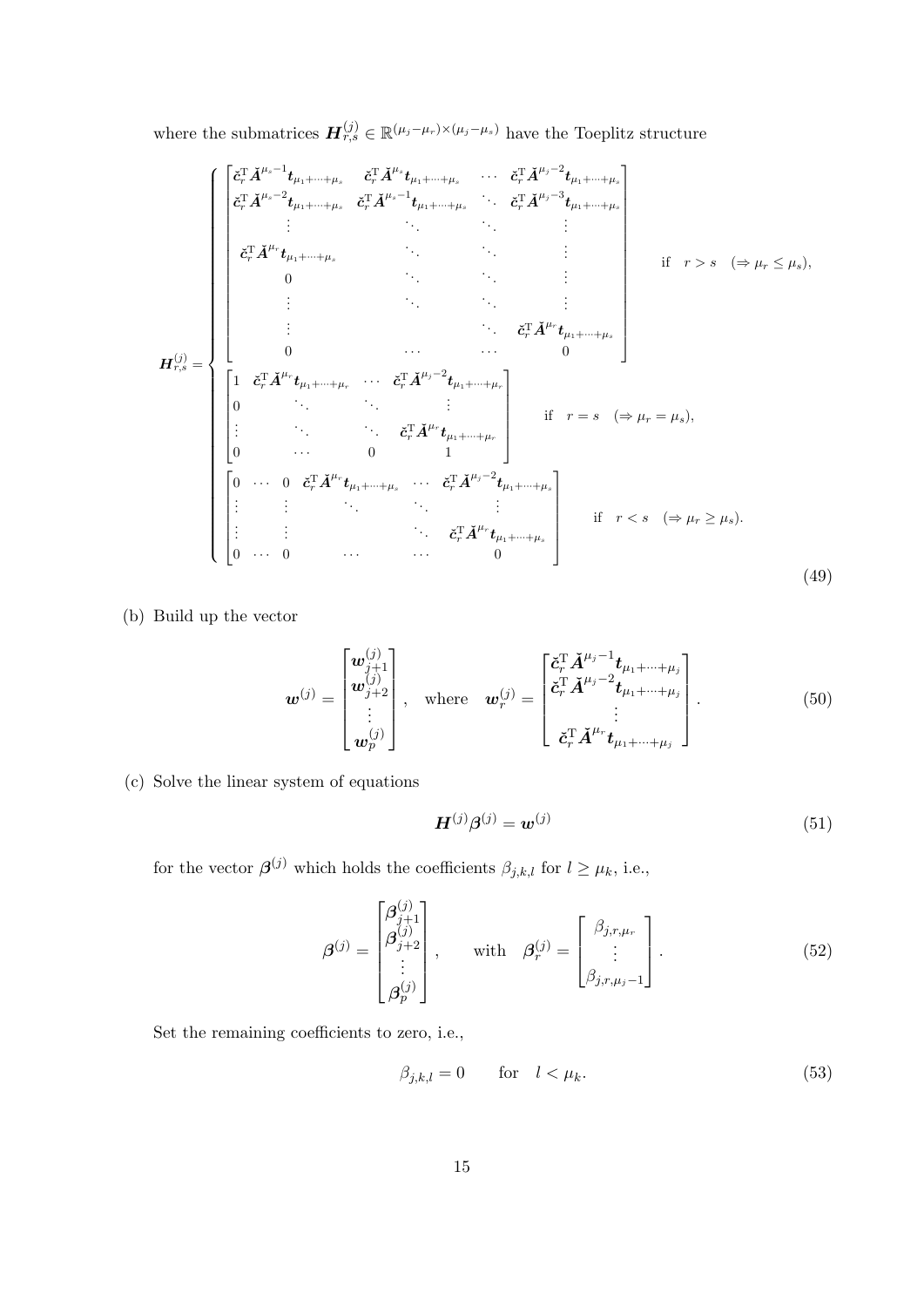Step 4: Construction of the state transformation matrix

Calculate the remaining columns of the transformation matrix  $T$  given in (46) according to

$$
\boldsymbol{t}_{\mu_1+\cdots+\mu_j-i} = \boldsymbol{A}^i \boldsymbol{t}_{\mu_1+\cdots+\mu_j} - \sum_{r=j+1}^p \sum_{q=1}^i \beta_{j,r,\mu_j-q} \boldsymbol{A}^{i-q} \boldsymbol{t}_{\mu_1+\cdots+\mu_r},
$$
(54)

where  $j = 1, 2, \ldots, p$  and  $i = 0, 1, \ldots, \mu_j - 1$ . Note that (54) is also consistent in the case  $i = 0$ which is exploited in the proofs in the Appendix.

The presented algorithm yields non-singular transformation matrices  $T$  and  $\Gamma$  whenever the original system (1) is strongly observable, which is shown in the following Section 4.2.

#### 4.2. Existence of the proposed state transformation

In this section, the theoretical basis for the previously presented state transformation is established. It is shown that the algorithm proposed in Section 4.1 yields a description of the system in the observer normal form proposed in Theorem 3.1 which finally proves this Theorem.

**Proof of Theorem 3.1.** In order to prove Theorem 3.1, the following lemma is useful:

Lemma 4.1. Under the conditions given in Theorem 3.1, the following statements are true:

- (a) The auxiliary system (23) generated by Step 1 of the algorithm proposed in Section 4.1 satisfies the conditions (26) and (27).
- (b) The transformation matrix  $\bf{T}$  constructed by the proposed algorithm in Section 4.1 is quaranteed to be non-singular, regardless of the specific values of  $\beta_{i,k,l}$ .
- (c) There exists a unique solution of the system of equations (51) in Step 3 of the algorithm proposed in Section 4.1.
- (d) If the transformation matrix  $\bf{T}$  is constructed according to the algorithm in Section 4.1, then the dynamic matrix  $\overline{A}$  of the transformed system (11a) given in (21a) takes the proposed form (11b).
- (e) If the transformation matrix  $\bf{T}$  is constructed according to the algorithm in Section 4.1, then the unknown-input matrix  $\bar{\mathbf{D}}$  of the transformed system (11a) given in (21b) takes the proposed form  $(11c)$ .
- (f) If the transformation matrix  $T$  is constructed according to the algorithm in Section 4.1, then the output matrix  $\bar{C}$  of the transformed system (11a) given in (21c) takes the proposed form (11d).

The proof of Lemma 4.1 is provided in Appendix B. Note that Lemma 4.1(a) is a prerequisite for the proofs of Lemma 4.1(b) to 4.1(f). Lemma 4.1(b) ensures T to be non-singular. Moreover,  $\Gamma$  is ensured to be non-singular which follows directly from the results presented in (Chen et al., 2004, Section 5.3, pages 119-127). Lemma 4.1(c) states that a unique solution of the system of equations (51) exists, which ensures the existence of the coefficients  $\beta_{j,k,l}$  of the dynamic matrix  $\bar{A}$  of the transformed system. Finally, from Lemma  $4.1(d)$ ,  $4.1(e)$  and  $4.1(f)$  it follows directly that the transformed system takes the proposed observer normal form, which completes the proof of Theorem 3.1.  $\Box$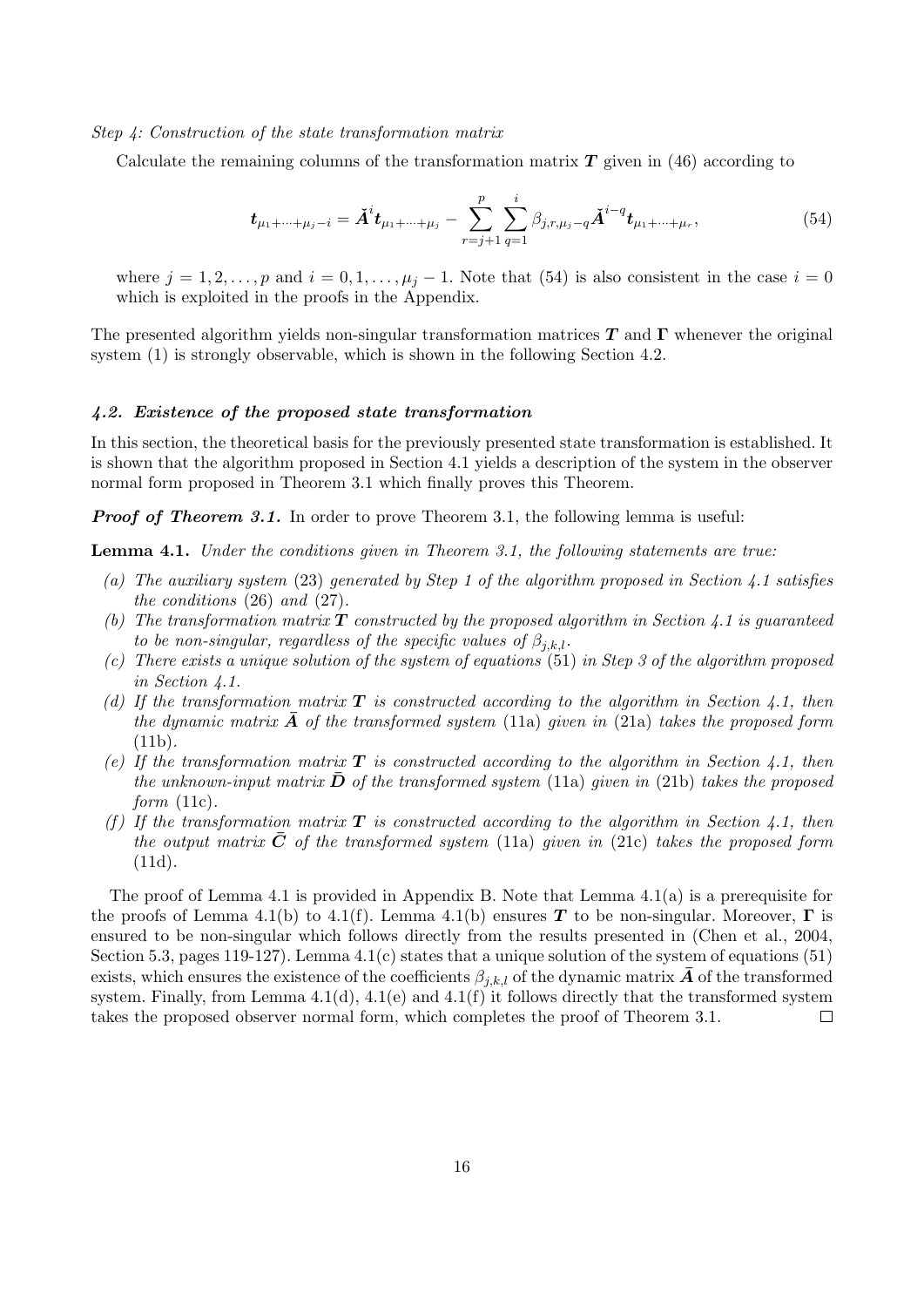### 5. Example

In order to demonstrate the effectiveness of the proposed method, it is applied to a linearized model of the lateral motion of a light aircraft taken from (Mudge & Patton, 1988). Note that another finite-time approach for the robust estimation of the state variables is already applied to this model in (Floquet & Barbot, 2006). However, this approach requires bounded state variables in order to ensure convergence of the observer.

The system of order  $n = 7$  with 2 control inputs,  $m = 1$  unknown input and  $p = 2$  outputs is given by

$$
\begin{aligned} \dot{x} &= Ax + Bu + D\Delta, \\ y &= Cx, \end{aligned} \tag{55}
$$

where

$$
A = \begin{bmatrix} -0.3 & 0 & -33 & 9.81 & 0 & -5.4 & 0 \\ -0.1 & -8.3 & 3.75 & 0 & 0 & 0 & -28.6 \\ 0.37 & 0 & -0.64 & 0 & 0 & -9.5 & 0 \\ 0 & 1 & 0 & 0 & 0 & 0 & 0 \\ 0 & 0 & 1 & 0 & 0 & 0 & 0 \\ 0 & 0 & 0 & 0 & 0 & 0 & -10 & 0 \\ 0 & 0 & 0 & 0 & 0 & 0 & -5 \end{bmatrix}, B = \begin{bmatrix} 0 & 0 \\ 0 & 0 \\ 0 & 0 \\ 0 & 0 \\ 20 & 0 \\ 0 & 10 \end{bmatrix}, D = \begin{bmatrix} 0 \\ 0 \\ 0 \\ 0 \\ 0 \\ 20 \\ 0 \end{bmatrix}, C = \begin{bmatrix} 0 & 1 & 0 & 0 & 0 & 0 \\ 0 & 1 & 0 & 0 & 0 & 0 \\ 0 & 0 & 0 & 1 & 0 & 0 \end{bmatrix}.
$$
 (56)

The state vector  $\boldsymbol{x} = \begin{bmatrix} v & p & r & \phi & \psi & \zeta & \xi \end{bmatrix}^T$  consists of the sideslip velocity v, the roll rate p, the yaw rate r, the roll angle  $\phi$ , the yaw angle  $\psi$ , the rudder angle  $\zeta$  and the aileron angle  $\xi$ . The control input  $u = [\zeta_c \quad \xi_c]^{\text{T}}$  is given by the rudder angle demand  $\zeta_c$  and the aileron angle demand  $\xi_c$ . For the unknown input  $\Delta$ , a bounded actuator fault in the rudder is considered. The output  $y = \begin{bmatrix} y_1 & y_2 \end{bmatrix}^T$ provides measurements of the roll rate m and the yaw angle  $\psi$ . Note that the considered system is strongly observable which can be shown by means of the rank condition (5) regarding the Rosenbrock matrix. The considered system  $(55)$  is unstable since A has two eigenvalues with non-negative real part located at  $s_1 = 0$  and  $s_2 = 0.1219$ . For this reason, all the derivatives of the output may be unbounded and, thus, a direct application of the RED as a state observer without any prestabilization of the estimation error dynamics is not possible. Furthermore, it is pointed out that the relative degree  $\delta_1 = 3$  of the output  $y_1$  is smaller than its respective observability index  $\rho_1 = 4$ , i.e., system (55) does not satisfy the relative degree condition  $(7)$ . Thus, the methods presented in (Davila et al., 2021; Ríos et al., 2017) cannot be applied for the purpose of exact estimation of the state variables.

In the following, the algorithm proposed in Section 4.1 is applied to system (55) in order to provide a system description in the presented observer normal form. A robust observer is designed according to Section 3.2 in order to provide exact estimates of the state vector in the presence of an unknown input  $\Delta$ . The efficiency of this observer is confirmed by numerical simulations. Furthermore, a straightforward extension of the proposed observer is used in order to reconstruct the unknown input  $\Delta$  which is incorporated into a robust state-feedback control law in order to asymptotically stabilize the plant in the origin despite the unknown input  $\Delta$ .

### 5.1. Transformation into the proposed observer normal form

In the following, the construction of the state transformation matrix  $T$  and the output transformation matrix Γ based on the algorithm presented in Section 4.1 is illustrated step by step. It is pointed out that all numbers are presented rounded to four decimal places.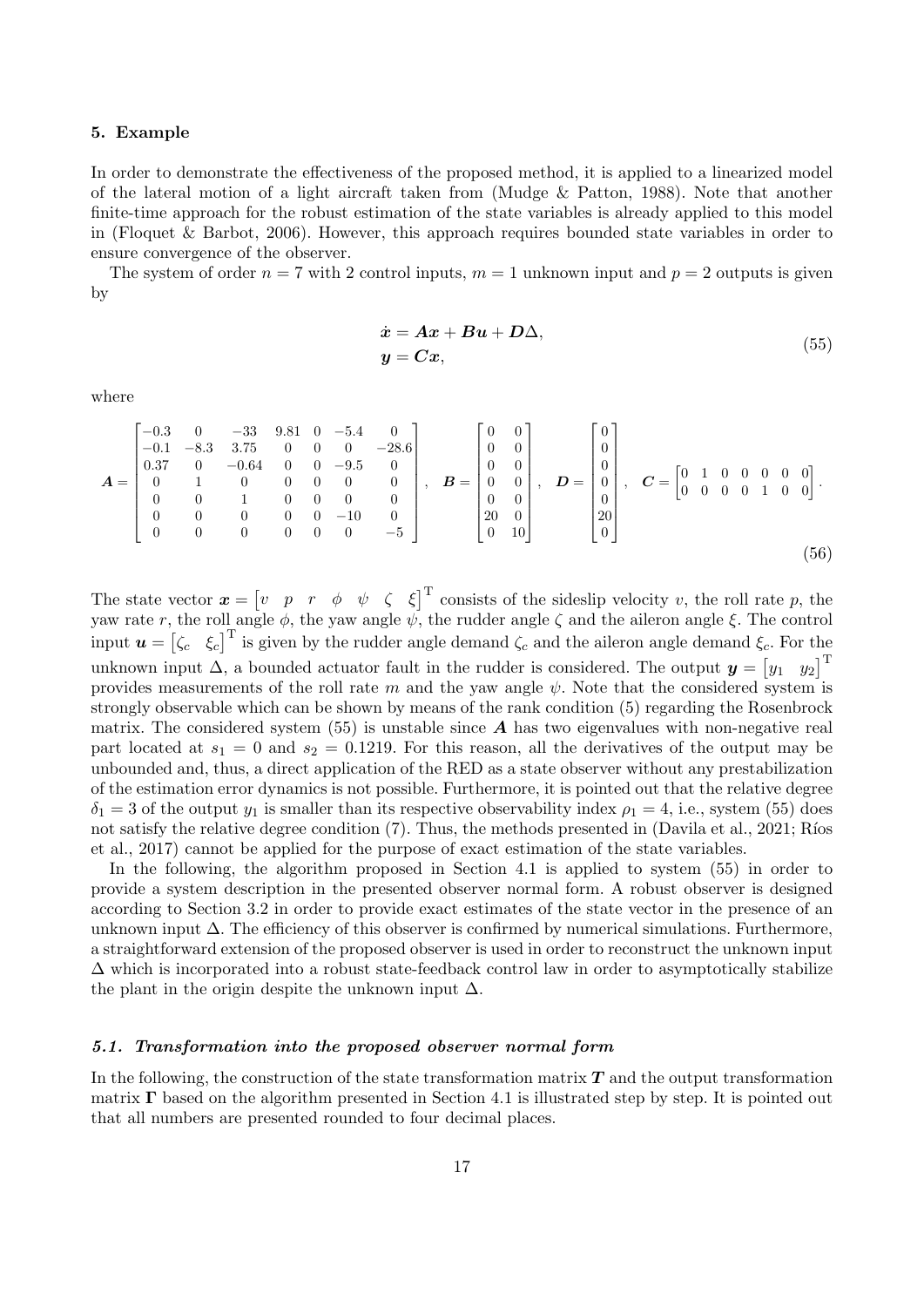Step 1: Output transformation and output-feedback based decomposition of the dynamic matrix

First of all, the initialization of the required quantities yields

$$
\mathbf{Z} = \mathbf{C} = \begin{bmatrix} 0 & 1 & 0 & 0 & 0 & 0 & 0 \\ 0 & 0 & 0 & 0 & 1 & 0 & 0 \end{bmatrix}, \quad \mathbf{Z}_1 = \mathbf{c}_1^{\mathrm{T}} = \begin{bmatrix} 0 & 1 & 0 & 0 & 0 & 0 & 0 \end{bmatrix},
$$
  
\n
$$
\mathbf{Z}_2 = \mathbf{c}_2^{\mathrm{T}} = \begin{bmatrix} 0 & 0 & 0 & 0 & 1 & 0 & 0 \end{bmatrix}, \quad \mathbf{\Psi}_1 = \mathbf{e}_1^{\mathrm{T}} = \begin{bmatrix} 1 & 0 \end{bmatrix}, \quad \mathbf{\Psi}_2 = \mathbf{e}_2^{\mathrm{T}} = \begin{bmatrix} 0 & 1 \end{bmatrix}, \quad (57)
$$
  
\n
$$
\mathbf{W} = \begin{bmatrix} w_1 \\ w_2 \end{bmatrix} = \begin{bmatrix} 0 \\ 0 \end{bmatrix}, \quad \nu_1 = 1, \quad \nu_2 = 1, \quad \mathbf{f} = \begin{bmatrix} f_1 \\ f_2 \end{bmatrix} = \begin{bmatrix} 1 \\ 1 \end{bmatrix}.
$$

**Iteration 1:** Starting with the first non-zero flag  $f_1 = 1$  leads to Case 2 since  $\boldsymbol{z}_{1,1}^{\mathrm{T}}\boldsymbol{D} = 0$ . Thus,  $\zeta_{1,1,1} = \zeta_{1,1,2} = 0$  and  $\mathbf{z}_{1,1}$  and  $\Psi_1$  remain unchanged. Then, Sub-case 2.2 is entered and the updates

$$
\mathbf{Z}_{1} \leftarrow \begin{bmatrix} \mathbf{Z}_{1} \\ \mathbf{z}_{1,1}^{T} \mathbf{A} \end{bmatrix} = \begin{bmatrix} 0 & 1 & 0 & 0 & 0 & 0 & 0 \\ -0.1 & -8.3 & 3.75 & 0 & 0 & 0 & -28.6 \end{bmatrix}, \quad \mathbf{\Psi}_{1} \leftarrow \begin{bmatrix} \mathbf{\Psi}_{1} \\ \mathbf{0}^{T} \end{bmatrix} = \begin{bmatrix} 1 & 0 \\ 0 & 0 \end{bmatrix},
$$
\n
$$
\mathbf{Z} \leftarrow \begin{bmatrix} \mathbf{Z}_{1} \\ \mathbf{Z}_{2} \end{bmatrix} = \begin{bmatrix} 0 & 1 & 0 & 0 & 0 & 0 & 0 \\ -0.1 & -8.3 & 3.75 & 0 & 0 & 0 & -28.6 \\ 0 & 0 & 0 & 0 & 1 & 0 & 0 \end{bmatrix}, \quad \nu_{1} \leftarrow \nu_{1} + 1 = 2,
$$
\n(58)

are carried out.

**Iteration 2:** Continue with the non-zero flag  $f_2 = 1$ . Again,  $z_{2,1}^T D = 0$  leads to Case 2, where  $\zeta_{2,1,1} = \zeta_{2,1,2} = 0$  and  $\mathbf{z}_{2,1}$  and  $\Psi_2$  remain unchanged. Sub-case 2.2 occurs and the updates

$$
\mathbf{Z}_{2} \leftarrow \begin{bmatrix} \mathbf{Z}_{2} \\ \mathbf{z}_{2,1}^{T} \mathbf{A} \end{bmatrix} = \begin{bmatrix} 0 & 0 & 0 & 0 & 1 & 0 & 0 \\ 0 & 0 & 1 & 0 & 0 & 0 & 0 \end{bmatrix}, \quad \mathbf{\Psi}_{2} \leftarrow \begin{bmatrix} \mathbf{\Psi}_{2} \\ \mathbf{0}^{T} \end{bmatrix} = \begin{bmatrix} 0 & 1 \\ 0 & 0 \end{bmatrix},
$$
\n
$$
\mathbf{Z} \leftarrow \begin{bmatrix} \mathbf{Z}_{1} \\ \mathbf{Z}_{2} \end{bmatrix} = \begin{bmatrix} 0 & 1 & 0 & 0 & 0 & 0 & 0 \\ -0.1 & -8.3 & 3.75 & 0 & 0 & 0 & -28.6 \\ 0 & 0 & 0 & 1 & 0 & 0 & 0 \\ 0 & 0 & 1 & 0 & 0 & 0 & 0 \end{bmatrix}, \quad \nu_{2} \leftarrow \nu_{2} + 1 = 2,
$$
\n(59)

are performed.

**Iterations 3 & 4:** Both,  $z_{1,2}^T D = 0$  and  $z_{2,2}^T D = 0$  and, again, Case 2 and Sub-case 2.2 are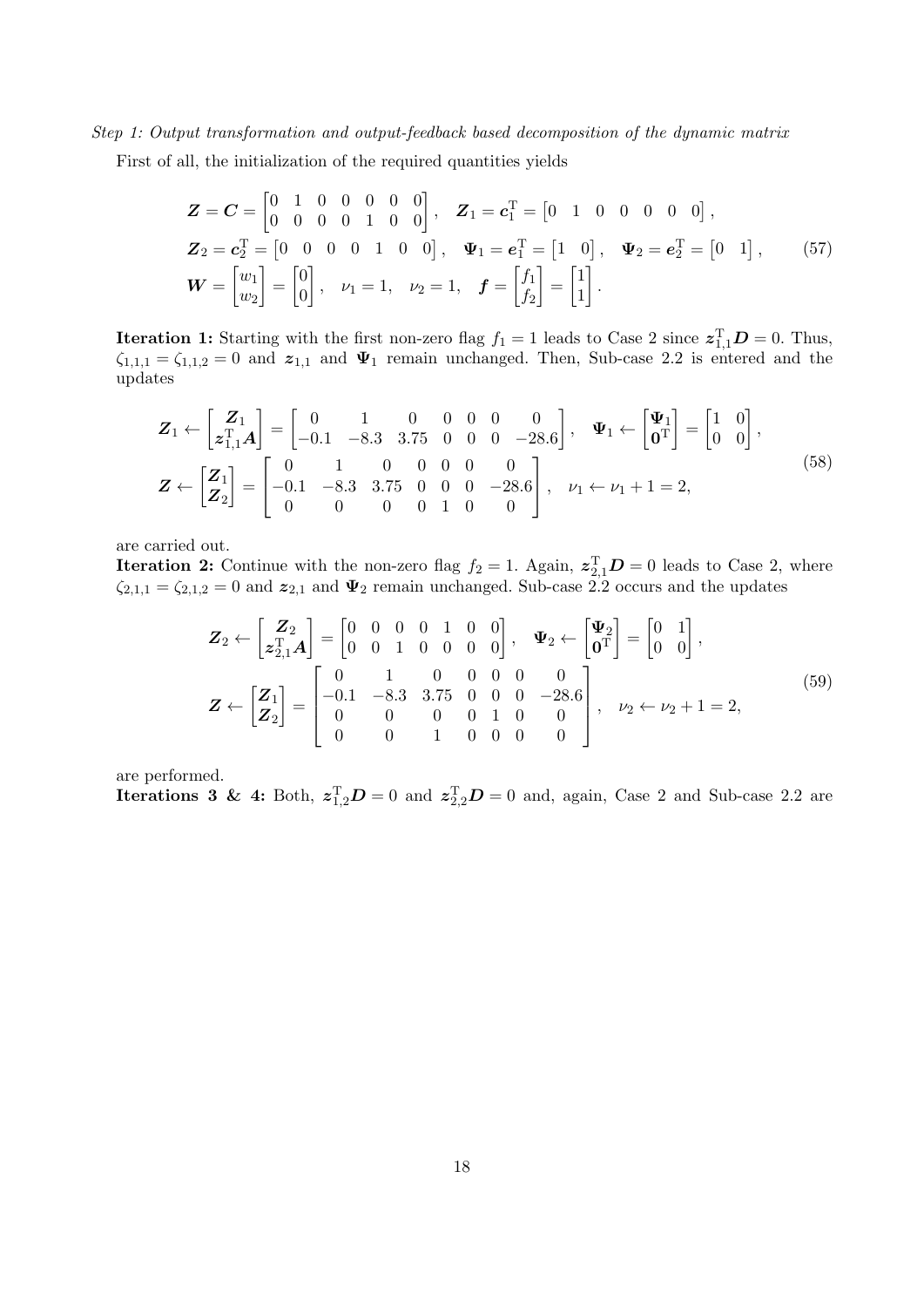entered which yield the updates

$$
Z_{1} \leftarrow \begin{bmatrix} Z_{1} \\ z_{1,2}^{T} A \end{bmatrix} = \begin{bmatrix} 0 & 1 & 0 & 0 & 0 & 0 & 0 & 0 \\ -0.1 & -8.3 & 3.75 & 0 & 0 & 0 & -28.6 \\ 2.2475 & 68.89 & -30.225 & -0.981 & 0 & -35.085 & 380.38 \end{bmatrix},
$$
  
\n
$$
\Psi_{1} \leftarrow \begin{bmatrix} \Psi_{1} \\ \mathbf{0}^{T} \end{bmatrix} = \begin{bmatrix} 1 & 0 \\ 0 & 0 \\ 0 & 0 \end{bmatrix},
$$
  
\n
$$
Z_{2} \leftarrow \begin{bmatrix} Z_{2} \\ z_{2,2}^{T} A \end{bmatrix} = \begin{bmatrix} 0 & 0 & 0 & 0 & 1 & 0 & 0 \\ 0 & 0 & 1 & 0 & 0 & 0 \\ 0.37 & 0 & -0.64 & 0 & 0 & -9.5 & 0 \end{bmatrix}, \quad \Psi_{2} \leftarrow \begin{bmatrix} \Psi_{2} \\ \mathbf{0}^{T} \end{bmatrix} = \begin{bmatrix} 0 & 1 \\ 0 & 0 \\ 0 & 0 \end{bmatrix}, \quad (60)
$$
  
\n
$$
Z \leftarrow \begin{bmatrix} Z_{1} \\ Z_{2} \end{bmatrix} = \begin{bmatrix} 0 & 1 & 0 & 0 & 0 & 0 & 0 \\ 2.2475 & 68.89 & -30.225 & -0.981 & 0 & -35.085 & 380.38 \\ 2.2475 & 68.89 & -30.225 & -0.981 & 0 & -35.085 & 380.38 \\ 0 & 0 & 0 & 0 & 1 & 0 & 0 & 0 \\ 0.37 & 0 & -0.64 & 0 & 0 & -9.5 & 0 \end{bmatrix},
$$
  
\n
$$
\nu_{1} \leftarrow \nu_{1} + 1 = 3, \quad \nu_{2} \leftarrow \nu_{2} + 1 = 3.
$$

**Iteration 5:** Again, the non-zero flag  $f_1 = 1$  is considered. Since  $z_{1,3}^T D = -701.7$  increases the rank of  $W$ , Case 1 is applied, i.e.,

$$
f_1 \leftarrow 0, \quad \mathbf{W} \leftarrow \begin{bmatrix} w_1 \\ w_2 \end{bmatrix} = \begin{bmatrix} -701.7 \\ 0 \end{bmatrix}.
$$
 (61)

**Iteration 6:** The flag  $f_2 = 1$  is the only remaining non-zero flag. Considering  $\boldsymbol{z}_{2,3}^T \boldsymbol{D} = -190$  leads to Case 2, since  $\bm{z}_{2,3}^{\text{T}}\bm{D}$  can be expressed in terms of the rows of  $\bm{W}$ , i.e.,  $\bm{z}_{2,3}^{\text{T}}\bm{D} = \zeta_{2,3,1}w_1 + \zeta_{2,3,2}w_2$ , where

$$
\zeta_{2,3,1} = 0.2708, \quad \zeta_{2,3,2} = 0. \tag{62}
$$

Updating the rows of  $\mathbb{Z}_2$  yields

$$
z_{2,1}^{\mathrm{T}} \leftarrow z_{2,1}^{\mathrm{T}} - \zeta_{2,3,1} z_{1,1}^{\mathrm{T}} = [0 \ -0.2708 \ 0 \ 0 \ 1 \ 0 \ 0]
$$
  
\n
$$
z_{2,2}^{\mathrm{T}} \leftarrow z_{2,2}^{\mathrm{T}} - \zeta_{2,3,1} z_{1,2}^{\mathrm{T}} = [0.0271 \ 2.2474 \ -0.0154 \ 0 \ 0 \ 0 \ 7.7441]
$$
  
\n
$$
z_{2,3}^{\mathrm{T}} \leftarrow z_{2,3}^{\mathrm{T}} - \zeta_{2,3,1} z_{1,3}^{\mathrm{T}} = [-0.2386 \ -18.6534 \ 7.5441 \ 0.2656 \ 0 \ 0 \ -102.9959].
$$
  
\n(63)

Furthermore,

$$
\Psi_2 \leftarrow \Psi_2 - \zeta_{2,3,1} \Psi_1 = \begin{bmatrix} -0.2708 & 1\\ 0 & 0\\ 0 & 0 \end{bmatrix}
$$
(64)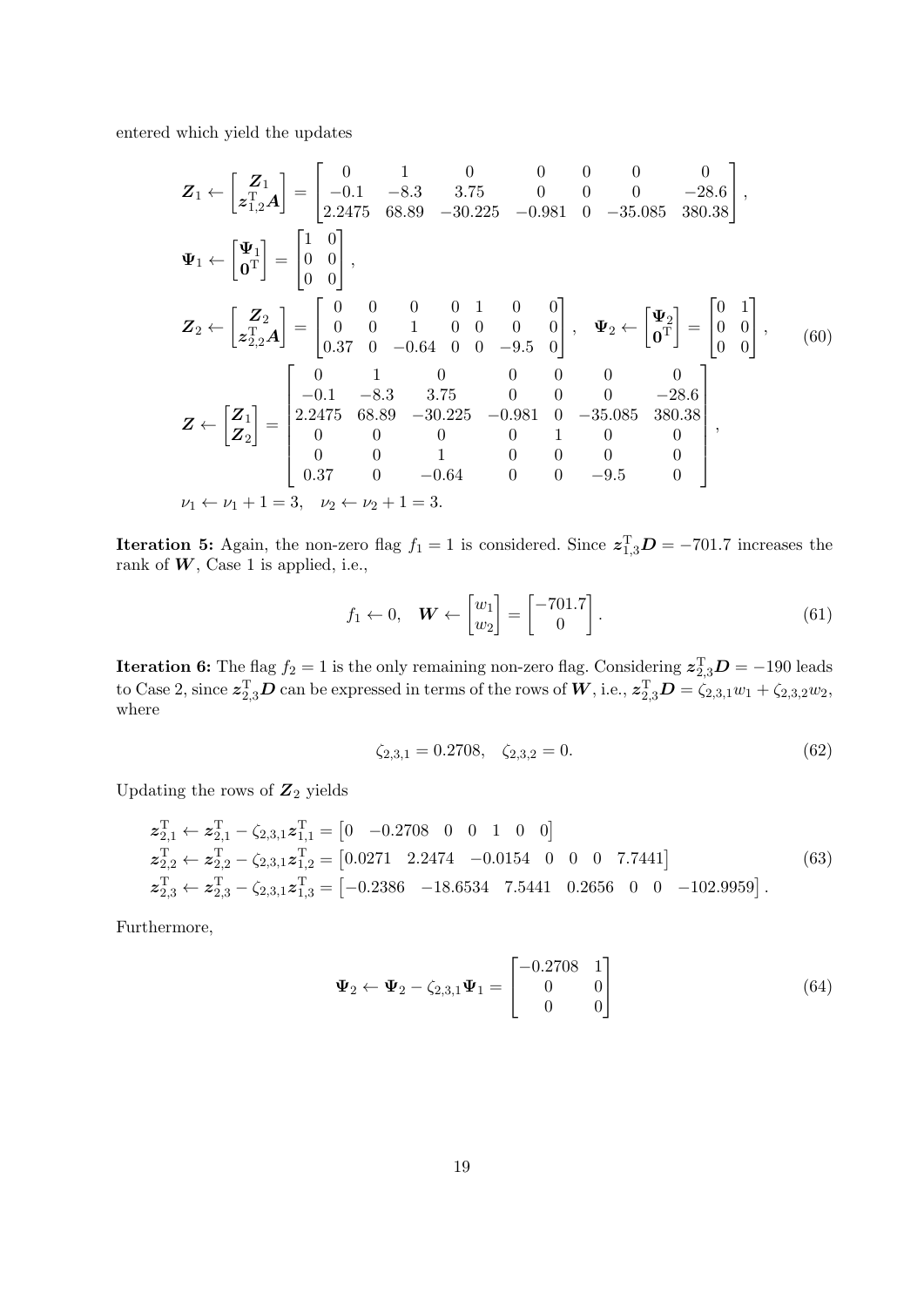is updated. Then, Sub-case 2.2 occurs, i.e.,

$$
\mathbf{Z}_{2} \leftarrow \begin{bmatrix} \mathbf{Z}_{2} \\ z_{2}^{T} \\ z_{3}^{T} \\ z_{4} \end{bmatrix} = \begin{bmatrix} 0 & -0.2708 & 0 & 0 & 1 & 0 & 0 \\ 0.0271 & 2.2474 & -0.0154 & 0 & 0 & 0 & 7.7441 \\ -0.2386 & -18.6534 & 7.5441 & 0.2656 & 0 & 0 & -102.9959 \\ 4.7282 & 155.089 & -66.9061 & -2.3403 & 0 & -70.3803 & 1048.467 \end{bmatrix},
$$
\n
$$
\mathbf{\Psi}_{2} \leftarrow \begin{bmatrix} \mathbf{\Psi}_{2} \\ \mathbf{0}^{T} \\ \mathbf{0}^{T} \end{bmatrix} = \begin{bmatrix} 0 & 1 & 0 & 0 & 0 & 0 & 0 \\ 0 & 0 & 0 & 0 & 0 & 0 & 0 \\ 0 & 0 & 0 & 0 & 0 & -28.6 \\ 2.2475 & 68.89 & -30.225 & -0.981 & 0 & -35.085 & 380.38 \\ 2.2475 & 68.89 & -30.225 & -0.981 & 0 & -35.085 & 380.38 \\ 0.0271 & 2.2474 & -0.0154 & 0 & 0 & 0 & 7.7441 \\ -0.2386 & -18.6534 & 7.5441 & 0.2656 & 0 & 0 & -102.9959 \\ 4.7282 & 155.089 & -66.9061 & -2.3403 & 0 & -70.3803 & 1048.467 \end{bmatrix},
$$
\n
$$
\mathbf{\Psi}_{2} \leftarrow \mathbf{\nu}_{2} + 1 = 4,
$$
\n(65)

**Iteration 7:** The flag  $f_2 = 1$  is still non-zero. Hence,  $z_{2,4}^T D = -1407.6058$  is examined which results in Case 2 since  $z_{2,4}^{T}D = \zeta_{2,4,1}w_1 + \zeta_{2,4,2}w_2$  with

$$
\zeta_{2,4,1} = 2.006, \quad \zeta_{2,4,2} = 0. \tag{66}
$$

The rows of  $\mathbb{Z}_2$  are updated as

$$
z_{2,2}^{\mathrm{T}} \leftarrow z_{2,2}^{\mathrm{T}} - \zeta_{2,4,1} z_{1,1}^{\mathrm{T}} = [0.0271 \quad 0.2414 \quad -0.0154 \quad 0 \quad 0 \quad 0 \quad 7.7441]
$$
  
\n
$$
z_{2,3}^{\mathrm{T}} \leftarrow z_{2,3}^{\mathrm{T}} - \zeta_{2,4,1} z_{1,2}^{\mathrm{T}} = [-0.038 \quad -2.0037 \quad 0.0216 \quad 0.2656 \quad 0 \quad 0 \quad -45.6244] \tag{67}
$$
  
\n
$$
z_{2,4}^{\mathrm{T}} \leftarrow z_{2,4}^{\mathrm{T}} - \zeta_{2,4,1} z_{1,3}^{\mathrm{T}} = [0.2197 \quad 16.896 \quad -6.2749 \quad -0.3724 \quad 0 \quad 0 \quad 285.427]
$$

and

$$
\Psi_2 \leftarrow \Psi_2 - \zeta_{2,4,1} \begin{bmatrix} \mathbf{0}^{\mathrm{T}} \\ \Psi_1 \end{bmatrix} = \begin{bmatrix} -0.2708 & 1 \\ -2.006 & 0 \\ 0 & 0 \\ 0 & 0 \end{bmatrix} . \tag{68}
$$

Then, Sub-case 2.1 is entered and, hence,

$$
\mathbf{Z} \leftarrow \begin{bmatrix} \mathbf{Z}_1 \\ \mathbf{Z}_2 \end{bmatrix} = \begin{bmatrix} 0 & 1 & 0 & 0 & 0 & 0 & 0 \\ -0.1 & -8.3 & 3.75 & 0 & 0 & 0 & -28.6 \\ 2.2475 & 68.89 & -30.225 & -0.981 & 0 & -35.085 & 380.38 \\ 0 & -0.2708 & 0 & 0 & 1 & 0 & 0 \\ 0.0271 & 0.2414 & -0.0154 & 0 & 0 & 0 & 7.7441 \\ -0.038 & -2.0037 & 0.0216 & 0.2656 & 0 & 0 & -45.6244 \\ 0.2197 & 16.896 & -6.2749 & -0.3724 & 0 & 0 & 285.427 \end{bmatrix}
$$
(69)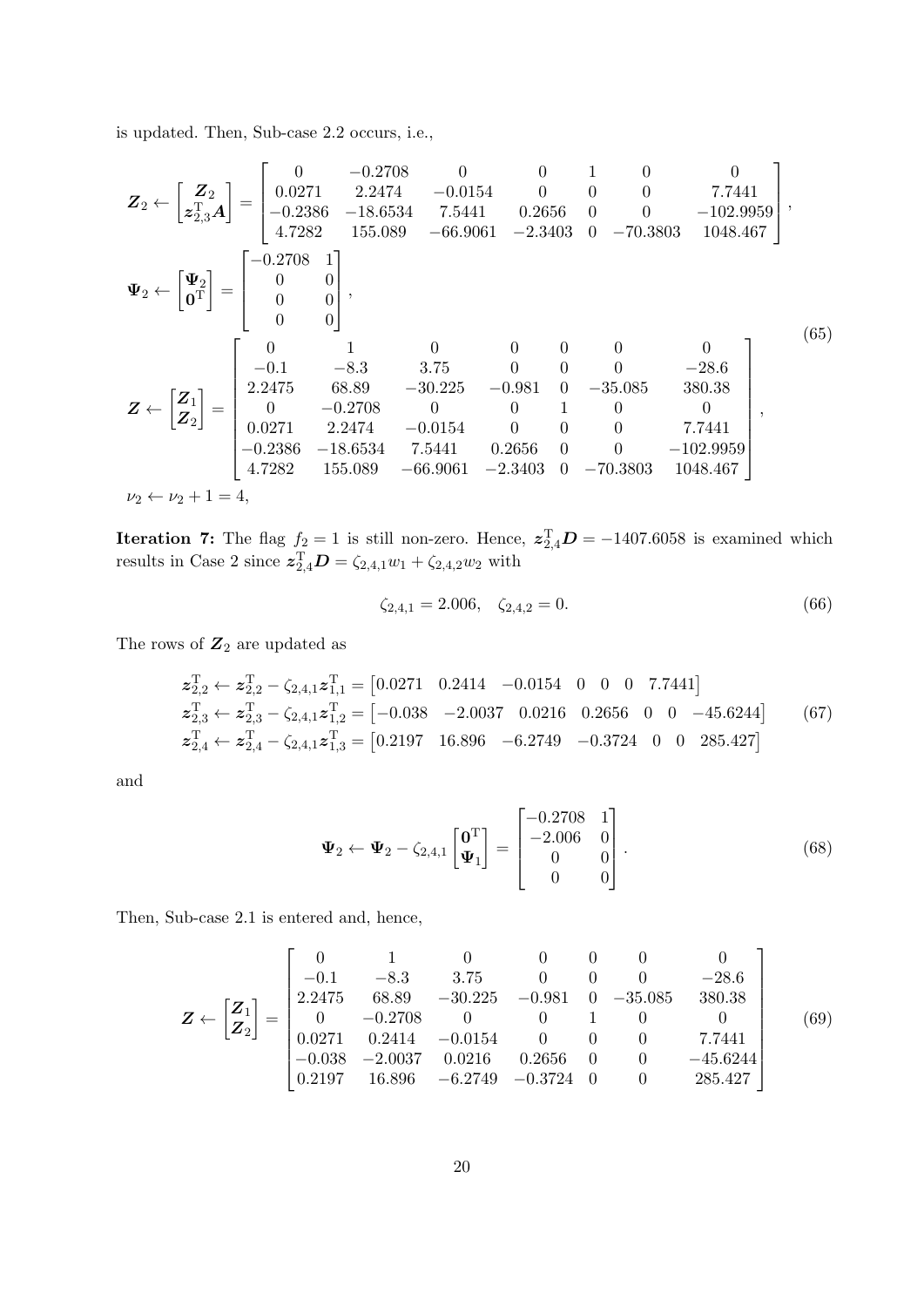is updated and the corresponding flag is set to zero, i.e.,

$$
f_2 \leftarrow 0. \tag{70}
$$

It is noted that now  $f = 0$  and, thus, the iterative procedure is stopped. Furthermore, Z given in (69) has become an invertible  $n \times n$  matrix and  $\nu_1 + \nu_2 = n$ . From  $\nu_2 = 4 > \nu_1 = 3$  it follows that  $j_1 = 2$  and  $j_2 = 1$  and, thus,

$$
\mu_1 = \nu_2 = 4, \quad \mu_2 = \nu_1 = 3, \quad \Gamma = \begin{bmatrix} \psi_{1,1}^{\mathrm{T}} \\ \psi_{1,1}^{\mathrm{T}} \\ \psi_{1,1}^{\mathrm{T}} \end{bmatrix} = \begin{bmatrix} -0.2708 & 1 \\ 1 & 0 \end{bmatrix}, \quad \Xi = \mathbf{Z}^{-1} \begin{bmatrix} \psi_{1,2}^{\mathrm{T}} \\ \psi_{1,3}^{\mathrm{T}} \\ \psi_{2,2}^{\mathrm{T}} \\ \psi_{2,3}^{\mathrm{T}} \\ \psi_{2,4}^{\mathrm{T}} \\ 0 \end{bmatrix} = \begin{bmatrix} 0 & 0 \\ 0 & 0 \\ 0 & 0 \\ -2.006 & 0 \\ 0 & 0 \\ 0 & 0 \end{bmatrix}.
$$
\n(71)

Finally, the matrices of the auxiliary system are given by

$$
\check{A} = A + \Xi C = \begin{bmatrix}\n-0.3 & 0 & -33 & 9.81 & 0 & -5.4 & 0 \\
-0.1 & -8.3 & 3.75 & 0 & 0 & 0 & -28.6 \\
0.37 & 0 & -0.64 & 0 & 0 & -9.5 & 0 \\
0 & 1 & 0 & 0 & 0 & 0 & 0 \\
0 & -2.006 & 1 & 0 & 0 & 0 & 0 \\
0 & 0 & 0 & 0 & 0 & -10 & 0 \\
0 & 0 & 0 & 0 & 0 & -5\n\end{bmatrix}, \quad \check{C} = \Gamma C = \begin{bmatrix}\n0 & 0 \\
-0.2708 & 1 \\
0 & 0 \\
1 & 0 \\
1 & 0 \\
0 & 0 \\
0 & 0\n\end{bmatrix}.
$$
\n(72)

Step 2: Calculation of p columns of the state transformation matrix

Calculation of the matrix

$$
\mathcal{O}_{R} = \begin{bmatrix} \check{c}_{1}^{T} \\ \check{c}_{1}^{T} \check{A} \\ \check{c}_{1}^{T} \check{A}^{2} \\ \check{c}_{1}^{T} \check{A}^{3} \\ \check{c}_{2}^{T} \check{A} \\ \check{c}_{2}^{T} \check{A}^{2} \end{bmatrix} = \begin{bmatrix} 0 & -0.2708 & 0 & 0 & 1 & 0 & 0 \\ 0.0271 & 0.2414 & -0.0154 & 0 & 0 & 0 & 7.7441 \\ -0.038 & -2.0037 & 0.0216 & 0.2656 & 0 & 0 & -45.6244 \\ 0.2197 & 16.896 & -6.2749 & -0.3724 & 0 & 0 & 285.427 \\ 0 & 1 & 0 & 0 & 0 & 0 & 0 \\ \check{c}_{2}^{T} \check{A}^{2} & -0.1 & -8.3 & 3.75 & 0 & 0 & 0 & -28.6 \\ 2.2475 & 68.89 & -30.225 & -0.981 & 0 & -35.085 & 380.38 \end{bmatrix} \tag{73}
$$

allows for determining the columns  $t_4$  and  $t_7$  of the state transformation matrix  $T$  as

t<sup>4</sup> t<sup>7</sup> = O−<sup>1</sup> R e<sup>4</sup> e<sup>7</sup> = −1.6452 0 0 0 0 0 0.7529 0 0 0 −0.0641 −0.0285 0.0058 0 . (74)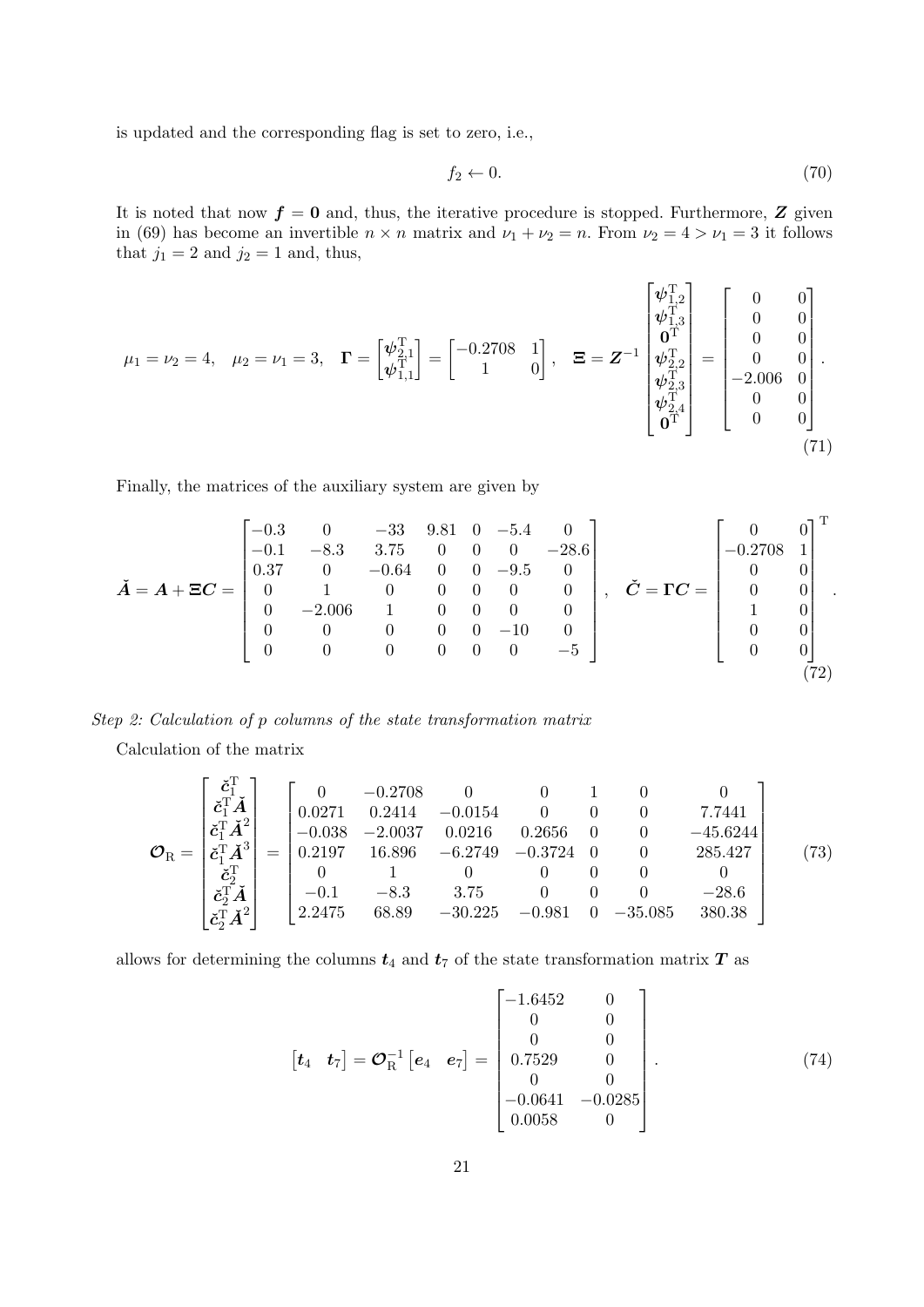Step 3: Calculation of the coefficients  $\beta_{j,k,l}$ 

The coefficients  $b_{1,2,l}$  are calculated in the following way:

(a) In the given example, the matrix  $H^{(1)}$  consists of one single submatrix which actually is a scalar and equal to one, i.e.,

$$
\boldsymbol{H}^{(1)} = \left[ \boldsymbol{H}_{2,2}^{(1)} \right] = 1. \tag{75}
$$

(b) The corresponding vector  $\mathbf{w}^{(1)}$  is also scalar in this case and is given by

$$
\boldsymbol{w}^{(1)} = \left[ \boldsymbol{w}_2^{(1)} \right] = \boldsymbol{\check{c}}_2^{\mathrm{T}} \boldsymbol{\check{A}}^3 \boldsymbol{t}_4 = -14.9336. \tag{76}
$$

(c) The coefficient  $\beta_{1,2,3}$  is given by

$$
\boldsymbol{\beta}^{(1)} = \beta_{1,2,3} = \left(\boldsymbol{H}^{(1)}\right)^{-1} \boldsymbol{w}^{(1)} = -14.9336. \tag{77}
$$

The remaining coefficients are set to zero, i.e.,  $\beta_{1,2,1} = \beta_{1,2,2} = 0$ .

### Step 4: Construction of the state transformation matrix

The remaining columns of  $T$  are given by

$$
t_{1} = \tilde{A}^{3} t_{4} - \beta_{1,2,3} \tilde{A}^{2} t_{7},
$$
  
\n
$$
t_{2} = \tilde{A}^{2} t_{4} - \beta_{1,2,3} \tilde{A} t_{7},
$$
  
\n
$$
t_{3} = \tilde{A} t_{4} - \beta_{1,2,3} t_{7},
$$
  
\n
$$
t_{5} = \tilde{A}^{2} t_{7},
$$
  
\n
$$
t_{6} = \tilde{A} t_{7},
$$
  
\n(78)

which finally yields the state transformation matrix

$$
\boldsymbol{T} = \begin{bmatrix}\n-20.2951 & -3.6294 & 8.2259 & -1.6452 & -10.5207 & 0.1539 & 0 \\
0 & 0 & 0 & 0 & 1 & 0 & 0 \\
18.4529 & 1 & 0 & 0 & -2.8241 & 0.2708 & 0 \\
0 & 0 & 0 & 0.7529 & 0 & 0 & 0 \\
1 & 0 & 0 & 0 & 0.2708 & 0 & 0 \\
21.5113 & -2.1511 & 0.2151 & -0.0641 & -2.8502 & 0.285 & -0.0285 \\
-0.719 & 0.1438 & -0.0288 & 0.0058 & 0 & 0 & 0\n\end{bmatrix}.
$$
(79)

Applying the state transformation  $\bar{x} = T^{-1}x$  and the output transformation  $\bar{y} = \Gamma y$  yields the system

$$
\dot{\bar{x}} = \bar{A}\bar{x} + \bar{B}u + \bar{D}\Delta,
$$
  
\n
$$
\bar{y} = \bar{C}\bar{x},
$$
\n(80)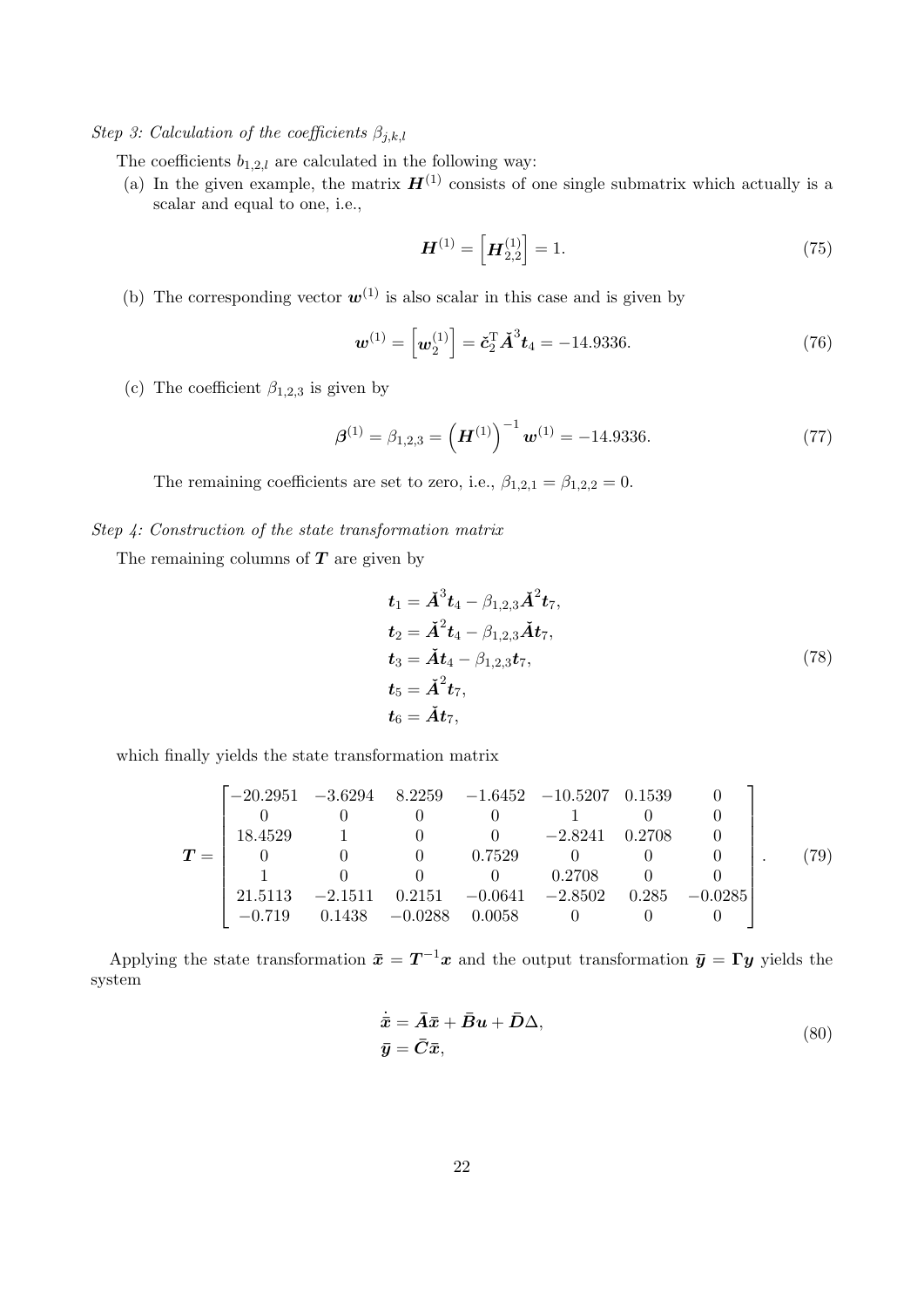in the proposed observer normal form, where the matrices

$$
\bar{A} = \begin{bmatrix}\n-6.4019 & 1 & 0 & 0 & 2.006 & 0 & 0 \\
-7.0093 & 0 & 1 & 0 & 11.1769 & 0 & 0 \\
0 & 0 & 0 & 1 & 6 & 0 & 0 \\
\hline\n& 91.7924 & 0 & 0 & 0 & -17.8381 & 1 & 0 \\
593.4635 & 0 & 0 & 0 & -271.7324 & 0 & 1 \\
0 & 0 & 0 & -14.9336 & -1220.7850 & 0 & 0\n\end{bmatrix}, \quad \bar{D} = \begin{bmatrix}\n0 \\
0 \\
0 \\
0 \\
0 \\
0 \\
-701.7\n\end{bmatrix}, \quad \bar{C} = \begin{bmatrix}\n1 & 0 \\
0 & 0 \\
0 & 0 \\
0 & 0 \\
0 & 0 \\
0 & 0\n\end{bmatrix}, (81)
$$

are calculated according to (21) and

$$
\bar{B} = T^{-1}B = \begin{bmatrix} 0 & 0 \\ 0 & 77.44050 \\ 0 & 39.5191 \\ 0 & 0 \\ 0 & 0 \\ 0 & -286 \\ -701.7 & -8406.3602 \end{bmatrix}.
$$
 (82)

## 5.2. Design of a robust observer

In order to reconstruct the state vector  $\bar{x}$  despite the unknown input  $\Delta$ , a robust observer is designed according to Section 3.2 which yields

$$
\dot{\hat{\overline{x}}} = \overline{A}\hat{\overline{x}} + \overline{B}u + \overline{\Pi}\sigma_{\overline{y}} + \overline{l}(\sigma_{\overline{y}}),
$$
  

$$
\hat{\overline{y}} = \overline{C}\hat{\overline{x}},
$$
 (83)

where

$$
\boldsymbol{\sigma}_{\bar{\boldsymbol{y}}} = \bar{\boldsymbol{y}} - \hat{\boldsymbol{y}} = \begin{bmatrix} \sigma_1 & \sigma_5 \end{bmatrix}^\mathrm{T} \tag{84}
$$

is the output error,

$$
\overline{\mathbf{\Pi}} = \begin{bmatrix}\n-6.4019 & 2.006 \\
-7.0093 & 11.1769 \\
0 & 6 \\
0 & 1.3281 \\
91.7924 & -17.8381 \\
593.4635 & -271.7324 \\
0 & -1220.7850\n\end{bmatrix}
$$
\n(85)

is the linear output injection matrix and

$$
\bar{l}(\sigma_{\bar{y}}) = \begin{bmatrix} \kappa_{1,3}|\sigma_1|^{\frac{3}{4}} & \kappa_{1,2}|\sigma_1|^{\frac{1}{2}} & \kappa_{1,1}|\sigma_1|^{\frac{1}{4}} & \kappa_{1,0}|\sigma_1|^{0} & \kappa_{2,2}|\sigma_5|^{\frac{2}{3}} & \kappa_{2,1}|\sigma_5|^{\frac{1}{3}} & \kappa_{2,0}|\sigma_5|^{0} \end{bmatrix}^{\mathrm{T}} (86)
$$

is the nonlinear output injection vector. Note that the control input  $u$  is known and, thus, is taken into account by the observer (83). Then, the resulting estimation error dynamics do not depend on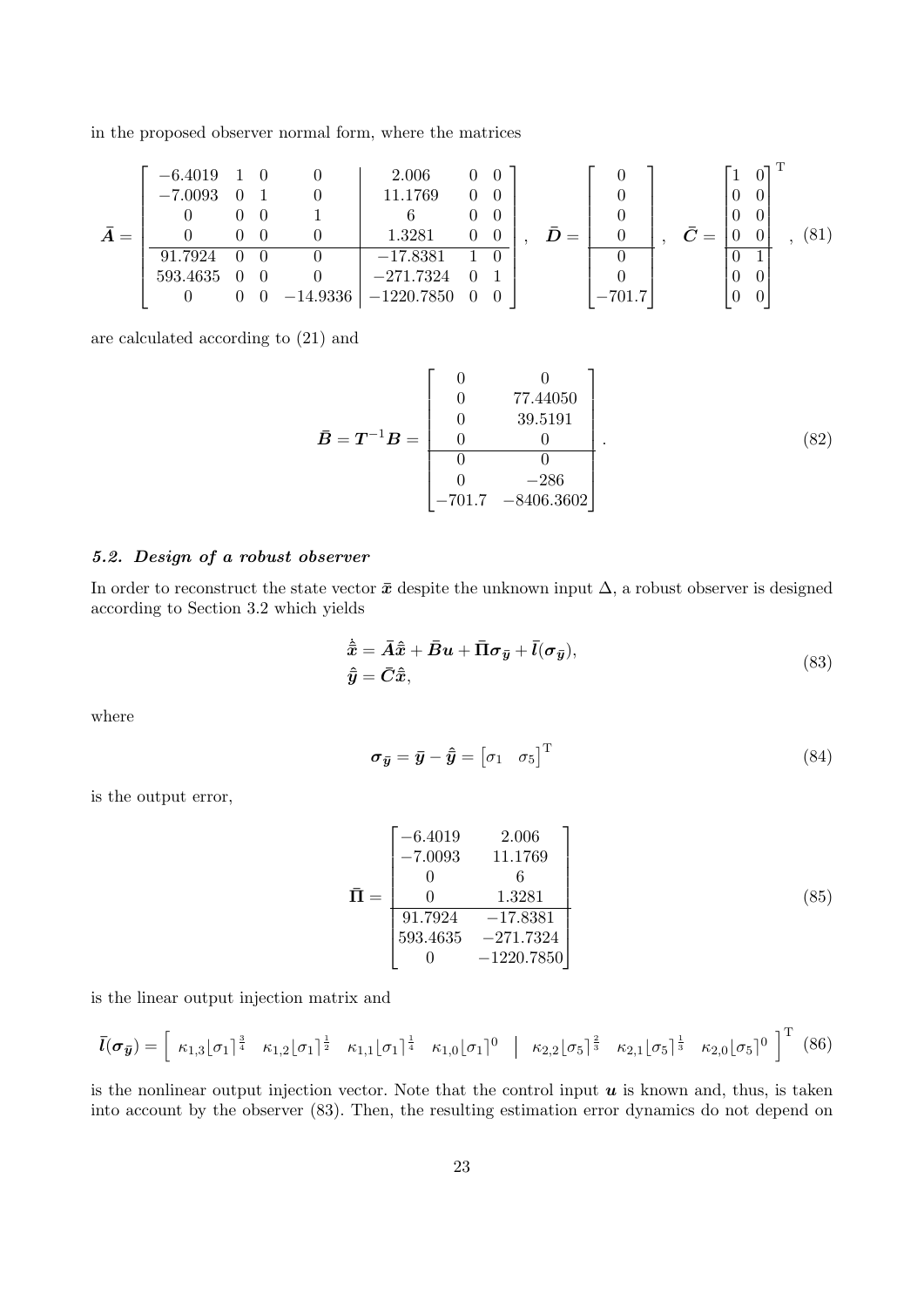u. Furthermore, since the unknown input  $\Delta$  does not directly act on the first subsystem, it is also possible to choose the nonlinear output injection of the first subsystem according to e.g. a non-robust but continuous finite-time differentiator (Cruz-Zavala & Moreno, 2016), i.e.,

$$
\bar{l}(\sigma_{\bar{y}}) \sim \bar{l}'(\sigma_{\bar{y}}) = \begin{bmatrix} \kappa'_{1,3}[\sigma_1]^{\frac{r_2}{r_1}} & \kappa'_{1,2}[\sigma_1]^{\frac{r_3}{r_1}} & \kappa'_{1,1}[\sigma_1]^{\frac{r_4}{r_1}} & \kappa'_{1,0}[\sigma_1]^{\frac{r_5}{r_1}} \end{bmatrix} \begin{bmatrix} \kappa_{2,2}[\sigma_5]^{\frac{2}{3}} & \kappa_{2,1}[\sigma_5]^{\frac{1}{3}} & \kappa_{2,0}[\sigma_5]^0 \end{bmatrix}^T, \tag{87}
$$

where  $r_i = 1 - (n - i)q$ ,  $i = 1, ..., n + 1$  are the so-called dilation coefficients and the parameter  $q \in (-1,0)$  is the homogeneity degree to be chosen.

Remark 5.1. Note that both, the observer order and the number of tuning parameters, are equal to the system order  $n = 7$  whereas other comparable approaches for this system class drastically increase the observer order and the number of tuning parameters. For instance, the method proposed in (Tranninger et al., 2019) would result in an observer of order 41 with 48 tuning parameters for the given example.

### 5.3. Simulation

In the simulation, the unknown input

$$
\Delta = 0.008 + 0.01\sin(2t) + 0.002\cos(13t) \tag{88}
$$

with an amplitude bounded by  $L = 0.02$  is considered. Furthermore, no control signal is applied to the system, i.e.,  $u = 0$ , which results in unbounded state variables due to the unstable eigenvalues of A. The observer parameters

$$
\kappa_{1,3} = 5.3348, \quad \kappa_{1,2} = 13.1556, \quad \kappa_{1,1} = 17.2047, \quad \kappa_{1,0} = 11,
$$
  
\n $\kappa_{2,2} = 9.6484, \quad \kappa_{2,1} = 49.369, \quad \kappa_{2,0} = 123.4992,$ \n(89)

of the nonlinear output injection (86) are chosen according to (Shtessel et al., 2014, Section 6.7). Note that the necessary condition  $\kappa_{2,0} > L|\bar{d}_{7,1}| = 14.0340$  given in Theorem 3.2 is satisfied.

The initial state vector of the plant is selected as  $x(0) = \begin{bmatrix} -0.5 & 0.1 & 0.02 & 0.2 & -0.1 & -0.3 & 0.2 \end{bmatrix}^T$ and the initial observer state vector is set to  $\hat{\bar{x}}(0) = \mathbf{0}$ . The estimation error variables  $\eta_i = x_i - \hat{x}_i$ ,  $i = 1, \ldots, 7$  obtained by a numerical simulation are shown in Figure 1. After a finite convergence time of approximately 2 s, the error variables vanish despite the unknown input  $\Delta$  and, thus, the state variables are exactly reconstructed.

#### 5.4. Reconstruction of the unknown input and robust state-feedback control

For fault detection applications and robust state-feedback control, the knowledge of the unknown input  $\Delta$  in addition to the state variables is highly beneficial. The method for the robust observer design proposed in this article can be exploited in order to reconstruct the unknown input ∆. For this purpose, the state vector is augmented by  $\Delta$ , i.e.,

$$
\boldsymbol{\chi} = \begin{bmatrix} \boldsymbol{x}^{\mathrm{T}} & \Delta \end{bmatrix}^{\mathrm{T}}.
$$
\n(90)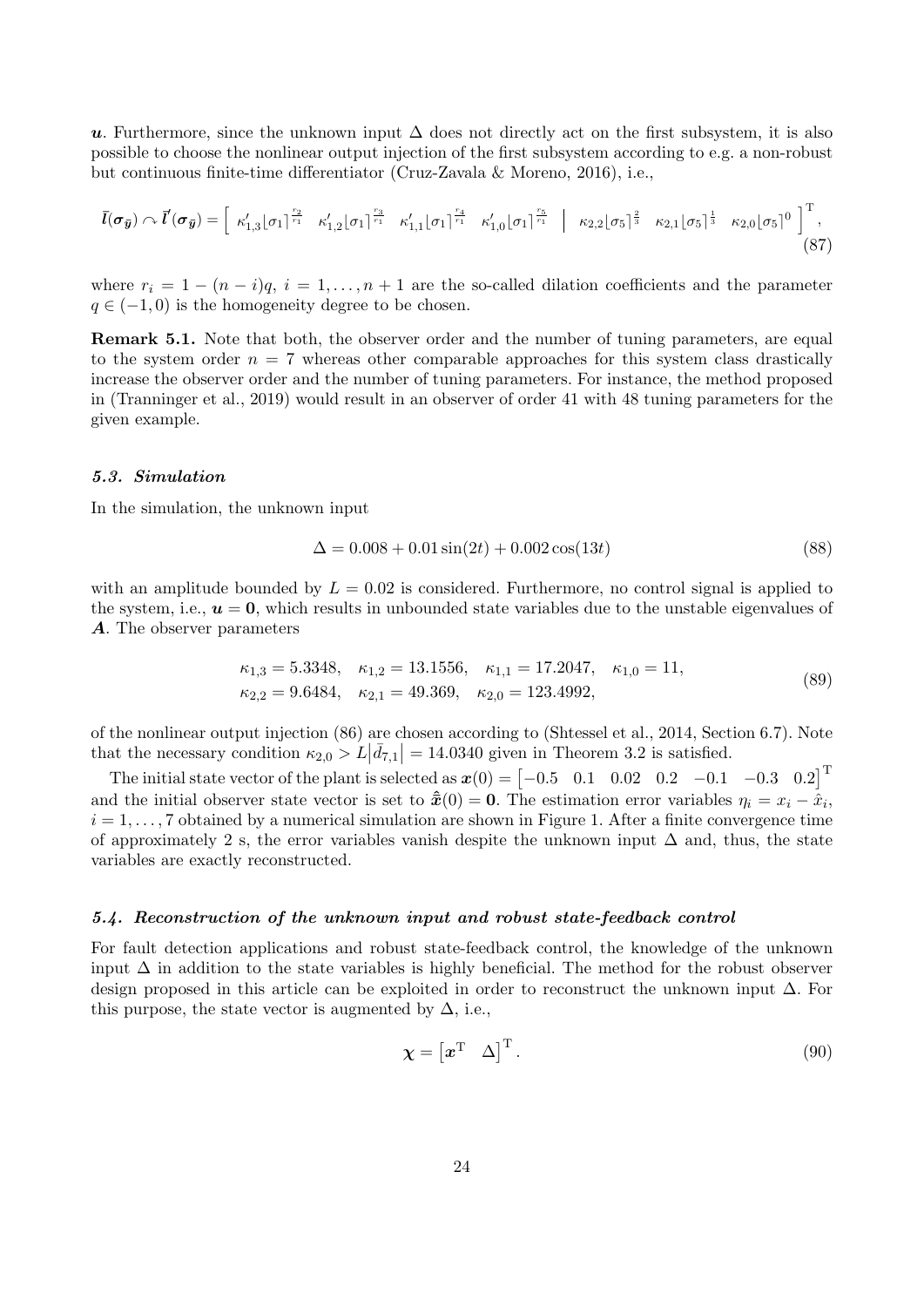Rewriting the plant in terms of the augmented state vector yields

$$
\dot{\chi} = A_{\chi}\chi + B_{\chi}u + D_{\chi}\dot{\Delta}, \ny = C_{\chi}\chi,
$$
\n(91)

where

$$
\boldsymbol{A}_{\chi} = \begin{bmatrix} \boldsymbol{A} & \boldsymbol{D} \\ \mathbf{0}^{\mathrm{T}} & 0 \end{bmatrix}, \quad \boldsymbol{B}_{\chi} = \begin{bmatrix} \boldsymbol{B} \\ \mathbf{0}^{\mathrm{T}} \end{bmatrix}, \quad \boldsymbol{D}_{\chi} = \begin{bmatrix} 0 \\ 1 \end{bmatrix}, \quad \boldsymbol{C}_{\chi} = \begin{bmatrix} \boldsymbol{C} & \mathbf{0} \end{bmatrix}.
$$
\n
$$
(92)
$$

Since the original system (55) is strongly observable, also the augmented system (91) with the unknown input  $\dot{\Delta}$  is strongly observable which can be easily shown by considering the rank of its Rosenbrock matrix, i.e.,

rank 
$$
P_{\chi}(s) = \text{rank } \begin{bmatrix} sI_n - A & -D & 0 \\ 0^{\text{T}} & s & 1 \\ C & 0 & 0 \end{bmatrix} = \text{rank } \begin{bmatrix} sI_n - A & -D \\ C & 0 \end{bmatrix} + 1 = \text{rank } P(s) + 1.
$$
 (93)

Thus, the augmented system (91) can be transformed into the proposed observer normal form. The application of the transformation algorithm yields the matrices of the corresponding system in the



Figure 1.: Estimation error variables  $\eta_i = x_i - \hat{x}_i$ ,  $i = 1, \ldots, 7$ . The estimation error variables vanish within finite-time despite the unknown input  $\Delta$ .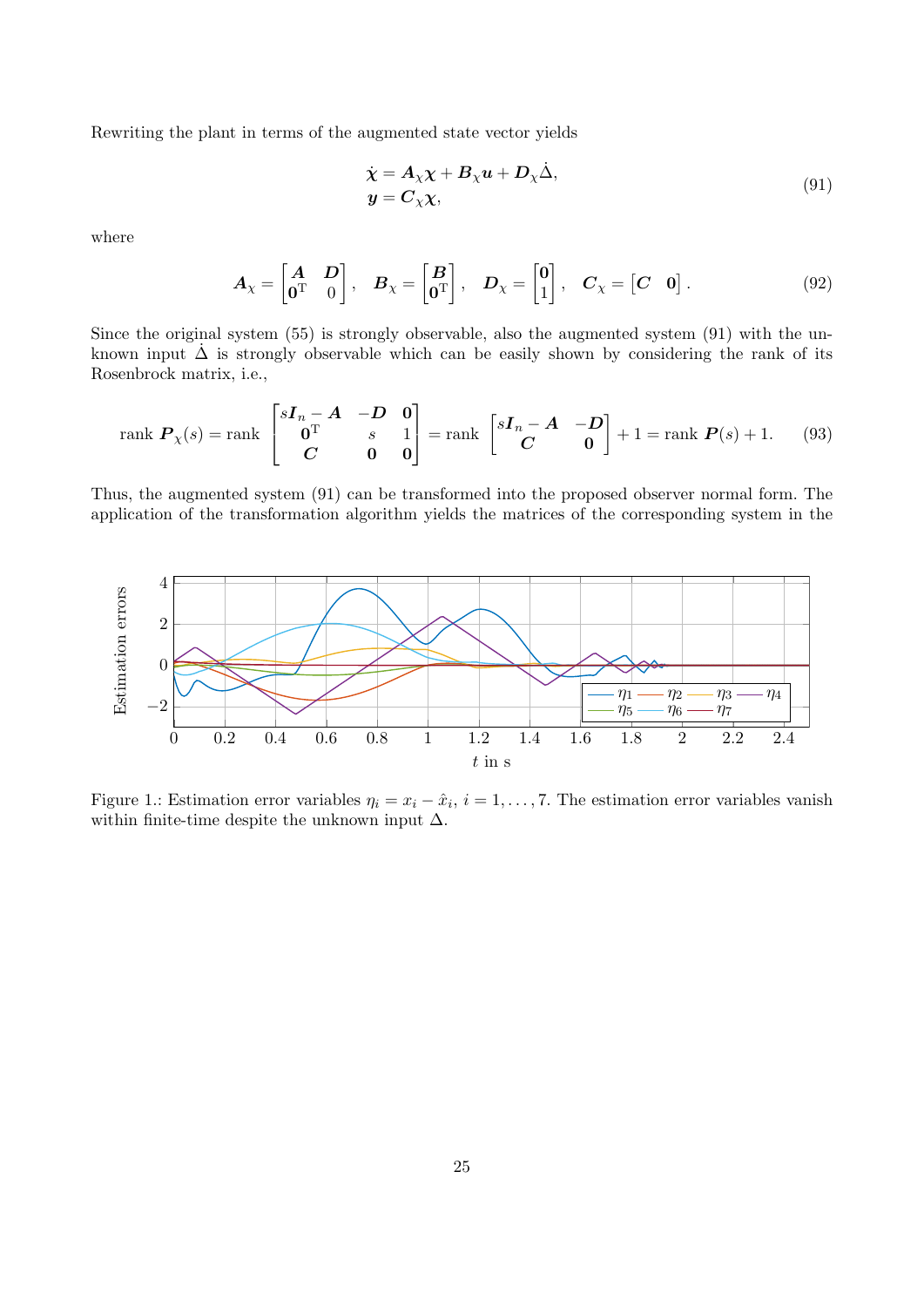proposed observer normal form given by

$$
\bar{A}_{\chi} = \begin{bmatrix}\n-17.8381 & 1 & 0 & 0 & 91.7924 & 0 & 0 & 0 \\
-271.7324 & 0 & 1 & 0 & 593.4635 & 0 & 0 & 0 \\
-1220.785 & 0 & 0 & 1 & 0 & 0 & 0 & 0 \\
-19.8337 & 0 & 0 & 0 & 0 & 0 & 0 & 0 \\
2.006 & 0 & 0 & 0 & -6.4019 & 1 & 0 & 0 \\
11.1769 & 0 & 0 & 0 & -7.0093 & 0 & 1 & 0 \\
6 & 0 & 0 & 0 & 0 & 0 & 0 & 0 \\
1.328 & 0 & 0 & 0 & 0 & 0 & 0\n\end{bmatrix}, \quad \bar{D}_{\chi} = \begin{bmatrix}\n0 \\
0 \\
-701.7 \\
0 \\
0 \\
0 \\
0\n\end{bmatrix},
$$
\n
$$
\bar{B}_{\chi} = \begin{bmatrix}\n0 & 0 \\
-701.7 \\
-701.7 \\
-8406.3602 \\
0 & 0 & 0\n\end{bmatrix}, \quad \bar{C}_{\chi} = \begin{bmatrix}\n1 & 0 & 0 & 0 & 0 & 0 & 0 \\
0 & 0 & 0 & 0 & 0 & 0 \\
0 & 0 & 0 & 0 & 1 & 0 & 0 \\
0 & 0 & 0 & 0 & 1 & 0 & 0 & 0\n\end{bmatrix}.
$$
\n(94)

Furthermore, the amplitude of  $\Delta$  is bounded by  $L_{\Delta} = 0.046$  which again allows for the construction of a robust observer for the system in the proposed observer normal form according to Section 3.2. In the simulation, the observer parameters

$$
\kappa_{1,3} = 9.9838, \quad \kappa_{1,2} = 46.0741, \quad \kappa_{1,1} = 112.7629, \quad \kappa_{1,0} = 134.9229, \n\kappa_{2,3} = 5.3348, \quad \kappa_{2,2} = 13.1556, \quad \kappa_{2,1} = 17.2047, \quad \kappa_{2,0} = 11,
$$
\n(95)

are chosen according to (Shtessel et al., 2014, Section 6.7). Again, the necessary condition  $\kappa_{1,0} > L_{\Delta} |\bar{d}_{\chi,4,1}| = 32.2782$  given in Theorem 3.2 is satisfied. Since  $\Delta$  acts as a matched disturbance, i.e.,  $\mathbf{D} = \mathbf{B}\mathbf{h}$  with  $\mathbf{h} = \begin{bmatrix} 1 & 0 \end{bmatrix}^T$ , its estimate  $\hat{\Delta}$  can be incorporated in the control law in order to compensate for the effects of the unknown input and achieve a robust stabilization of the state variables. A linear state-feedback controller given by

$$
\mathbf{u} = -\begin{bmatrix} \mathbf{K} & \mathbf{h} \end{bmatrix} \hat{\mathbf{\chi}} \tag{96}
$$

is applied, where the state-feedback matrix K is designed for the nominal plant with  $\Delta \equiv 0$  and  $\hat{\chi} = \begin{bmatrix} \hat{x}^T & \hat{\Delta} \end{bmatrix}^T$  contains the estimates of the state variables and the unknown input. The particular choice

$$
\boldsymbol{K} = \begin{bmatrix} -0.0235 & 0.0036 & -0.2040 & 0.0356 & -0.1392 & 0.2471 & -0.0689 \\ -0.0258 & -0.0749 & 0.8998 & -0.6702 & -0.9164 & -0.7995 & -0.1821 \end{bmatrix},
$$
(97)

keeps the stable plant eigenvalues and transfers the unstable plant eigenvalues  $s_1 = 0$  and  $s_2 = 0.1219$ of **A** to  $s'_1 = -1$  and  $s'_2 = -2$  in the nominal closed-loop system with the dynamic matrix  $\mathbf{A}-\mathbf{B}\mathbf{K}$ . The initial state vector of the plant is again selected as  $x(0) = \begin{bmatrix} -0.5 & 0.1 & 0.02 & 0.2 & -0.1 & -0.3 & 0.2 \end{bmatrix}^T$ and the initial observer state vector is set to  $\hat{\chi}(0) = 0$ . Figure 2 shows the state variables, the estimation error variables and the estimate of the unknown input  $\Delta$  obtained from numerical simulations.

After a finite convergence time of approximately 2.5 s the estimation errors vanish despite the unknown input  $\Delta$  and, thus, exact estimates of the state variables and the unknown input are obtained. Moreover, the state variables converge asymptotically to zero despite the unknown input once the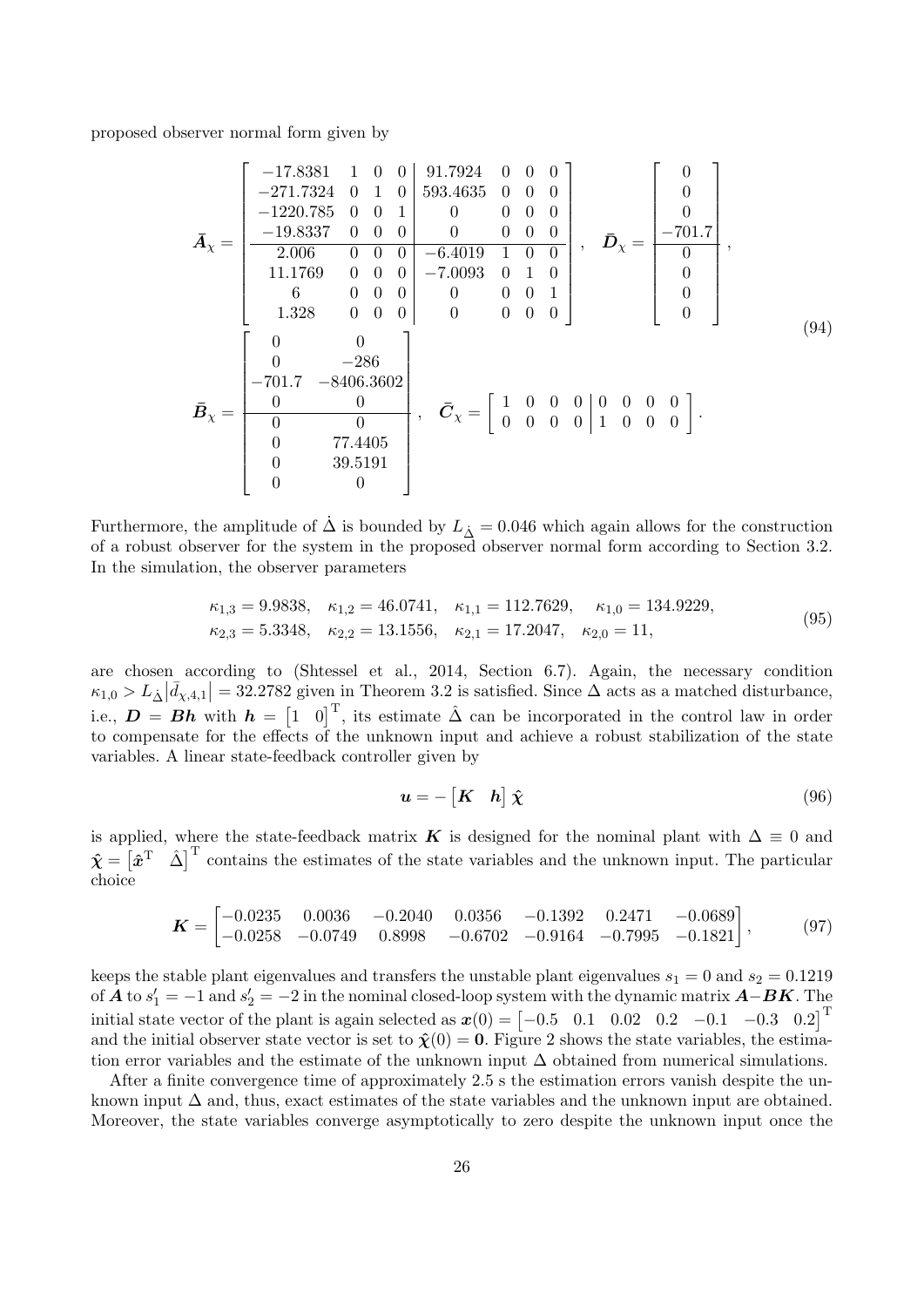

Figure 2.: State variables  $x_i$  of the plant, estimation errors  $\eta_i = x_i - \hat{x}_i$  and estimate  $\hat{\Delta}$  of the unknown input  $\Delta$ . The observer provides exact estimates of the plant states and the unknown input within a finite time and the states variables of the plant converge to zero asymptotically despite the unknown input.

observer has converged. Note that the state variables of the plant stay bounded, since the estimation errors stay bounded during convergence of the observer and the plant under consideration is linear and does not offer a finite escape time.

#### 6. Conclusion and outlook

In this article, a novel observer normal form for strongly observable multivariable LTI systems with unknown inputs has been proposed. In contrast to classical approaches, this observer normal form explicitly considers the impact of the unknown inputs, which allows for a straight-forward construction of a RED-based observer. This observer provides theoretically exact estimates of the plant's state variables within finite time even in the presence of unknown bounded inputs. In contrast to many classical unknown input observers, the so-called observer matching condition is not prerequisite for the design of the observer. Moreover, the boundedness of the plant's state variables is also not required for global finite-time stability of the estimation error dynamics which allows for its application to unstable plants. In contrast to already existing sliding mode approaches which do not require bounded state variables, the observer order and the number of tuning parameters are not unnecessarily increased beyond the plant order. Furthermore, no additional restrictive conditions concerning the plant's observability indices and its output relative degree have to be satisfied.

The proposed method can be exploited for the reconstruction of unknown inputs with bounded derivatives which has been demonstrated by means of a simulation example. This approach in com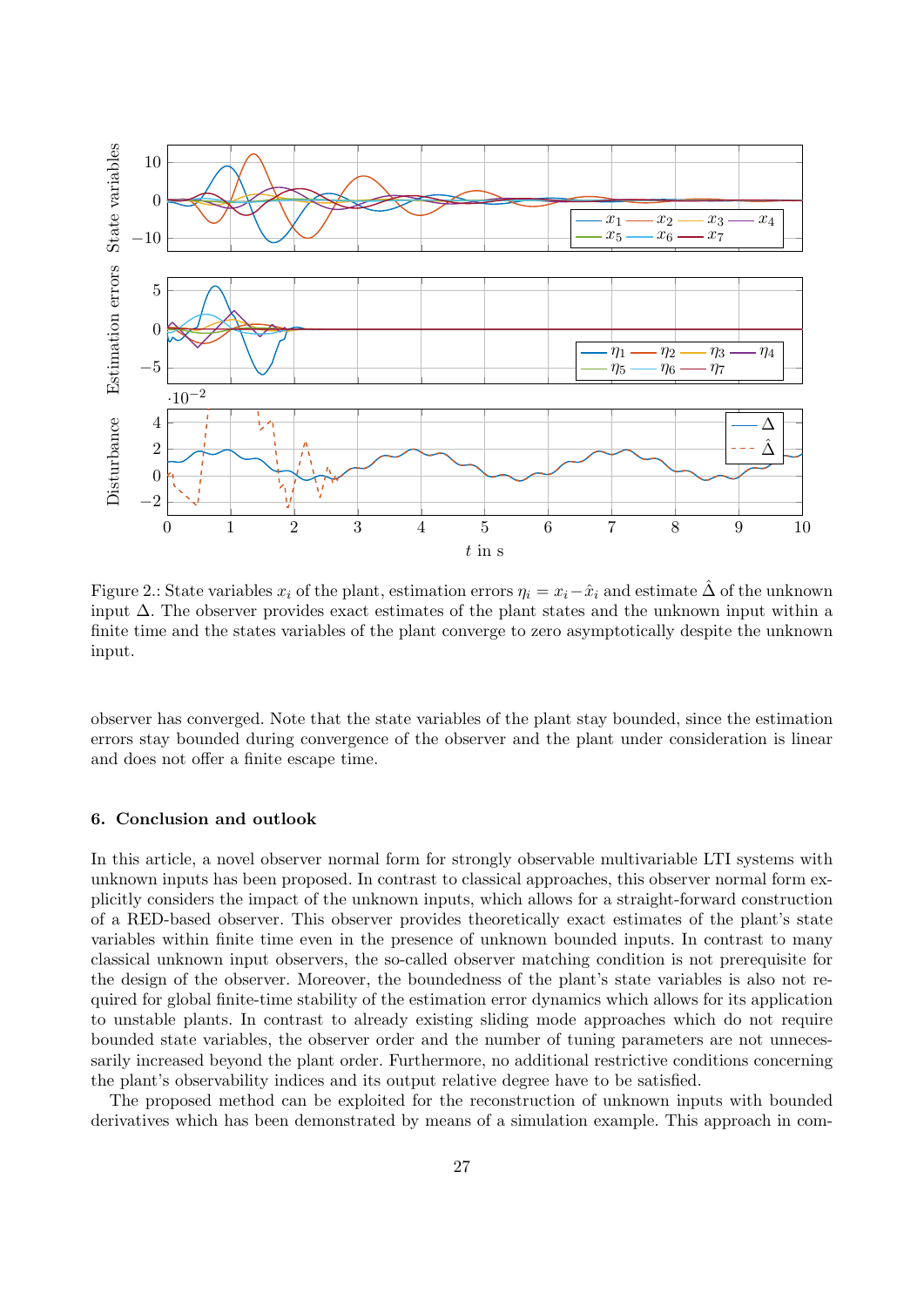bination with a linear state-feedback controller allows for the robust stabilization of the plant in the presence of matched disturbances.

The proposed observer can be regarded as a multivariable generalization of the observer proposed in (Niederwieser et al., 2019). In the case of a single-output system the proposed observer normal form coincides with the well-known transposed observable canonical form for linear single-output systems. Furthermore, the proposed observer normal form allows to combine different observer concepts.

Future work should investigate the estimation performance of the proposed observer in the presence of measurement noise and model uncertainties. For this purpose, simulation studies and real-world experiments could be carried out in order to compare it with other robust estimation approaches which are applicable to the same class of systems, e.g. (Fridman et al., 2011; Tranninger et al., 2019).

#### Acknowledgement

The authors would like to thank Roland Falkensteiner for the constructive discussions and the important input during the coffee breaks.

### Published article version

This is an Accepted Manuscript of an article published by Taylor & Francis in International Journal of Systems Science on 06 Apr 2022, available at: https://doi.org/10.1080/00207721.2022.2046201.

#### Data availability statement

Data sharing is not applicable to this article as no new data were created or analyzed in this study.

#### Funding

This work was supported by the European Union's Horizon 2020 research and innovation programme under the Marie Skłodowska-Curie Grant agreement 734832. The financial support by the Christian Doppler Research Association, Austria, the Austrian Federal Ministry for Digital and Economic Affairs and the National Foundation for Research, Technology and Development, Austria is gratefully acknowledged. This work was partially supported by the Graz University of Technology LEAD project "Dependable Internet of Things in Adverse Environments".

### References

- Barbot, J.-P., Boukhobza, T., & Djemai, M. (1996). Sliding mode observer for triangular input form. In Proceedings of 35th IEEE Conference on Decision and Control (Vol. 2, pp. 1489–1490).
- Bejarano, F. J., & Fridman, L. (2010). High order sliding mode observer for linear systems with unbounded unknown inputs. International Journal of Control, 83 (9), 1920–1929.
- Chen, B. M., Lin, Z., & Shamash, Y. (2004). Linear systems theory: a structural decomposition approach. Springer Science & Business Media.
- Cruz-Zavala, E., & Moreno, J. A. (2016). Lyapunov functions for continuous and discontinuous differentiators. IFAC-PapersOnLine, 49 (18), 660 - 665. (10th IFAC Symposium on Nonlinear Control Systems NOLCOS 2016)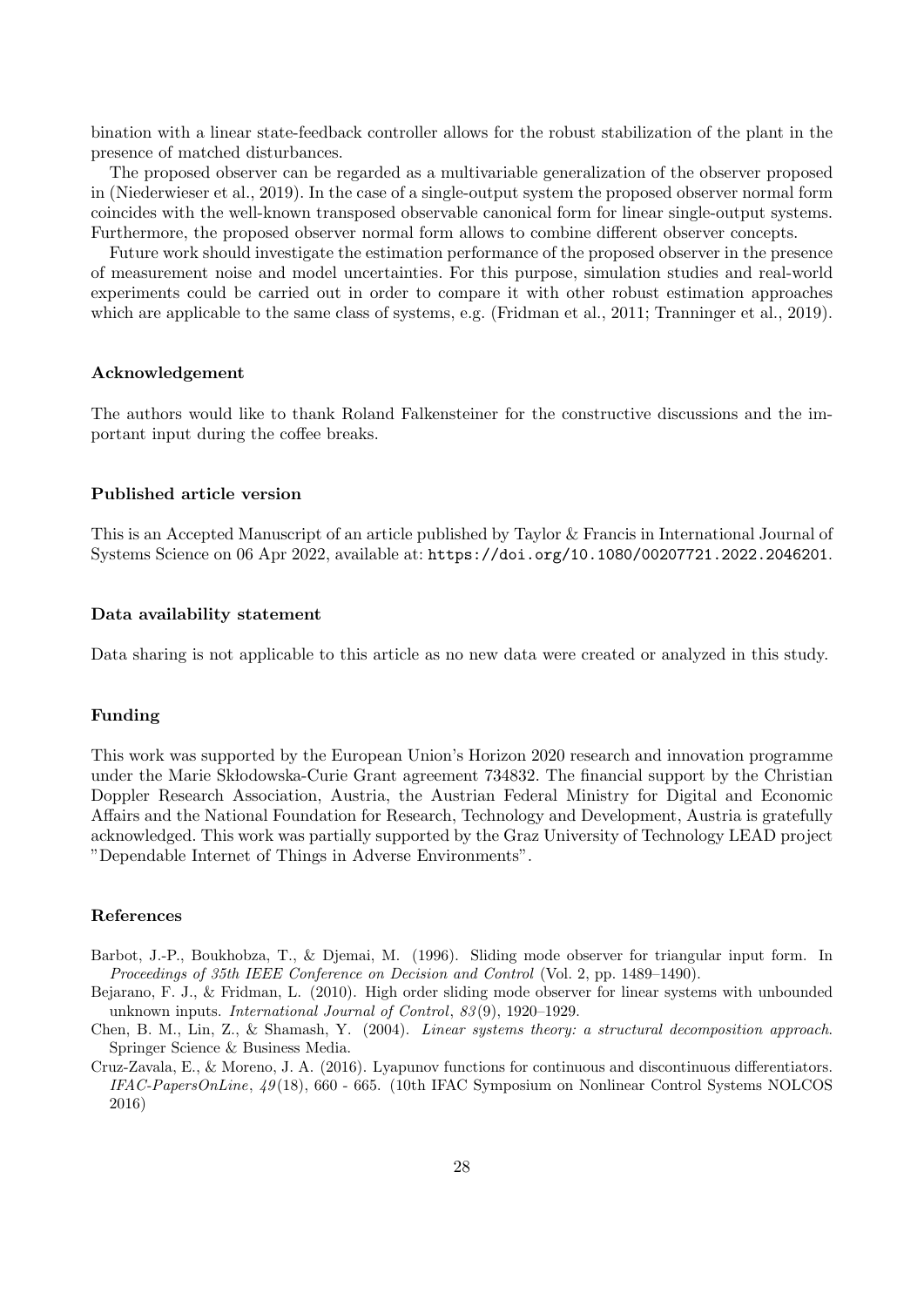- Darouach, M., Zasadzinski, M., & Xu, S. J. (1994). Full-order observers for linear systems with unknown inputs. IEEE Transactions on Automatic Control, 39 (3), 606–609.
- Davila, J., Fridman, L., Pisano, A., & Usai, E. (2009). Finite-time state observation for non-linear uncertain systems via higher-order sliding modes. International Journal of Control, 82 (8), 1564–1574.
- Davila, J., Tranninger, M., & Fridman, L. (2021). Finite-time state-observer for a class of linear time-varying systems with unknown inputs. IEEE Transactions on Automatic Control.
- De Loza, A. F., Bejarano, F. J., & Fridman, L. (2013). Unmatched uncertainties compensation based on highorder sliding mode observation. International Journal of Robust and nonlinear control, 23 (7), 754–764.
- Edwards, C., & Spurgeon, S. (1998). Sliding mode control: theory and applications. Crc Press.
- Ferreira de Loza, A., Fridman, L., Aguilar, L., & Iriarte, R. (2019). High-order sliding-mode observer–based input-output linearization. International Journal of Robust and Nonlinear Control, 29 (10), 3183–3199.
- Filippov, A. (2013). Differential equations with discontinuous righthand sides control systems. Berlin Heidelberg: Springer Science & Business Media.
- Floquet, T., & Barbot, J. (2004). A sliding mode approach of unknown input observers for linear systems. In 43rd IEEE Conference on Decision and Control (Vol. 2, pp. 1724–1729).
- Floquet, T., & Barbot, J.-P. (2006). An observability form for linear systems with unknown inputs. International Journal of Control,  $79(2)$ , 132-139.
- Floquet, T., & Barbot, J.-P. (2007). Super twisting algorithm-based step-by-step sliding mode observers for nonlinear systems with unknown inputs. International Journal of Systems Science, 38 (10), 803–815.
- Floquet, T., Edwards, C., & Spurgeon, S. K. (2007). On sliding mode observers for systems with unknown inputs. International Journal of Adaptive Control and Signal Processing, 21 (8-9), 638–656.
- Fridman, L., Davila, J., & Levant, A. (2011). High-order sliding-mode observation for linear systems with unknown inputs. Nonlinear Analysis: Hybrid Systems, 5 (2), 189–205.
- Fridman, L., Levant, A., & Davila, J. (2006). High-order sliding-mode observation and identification for linear systems with unknown inputs. In Proceedings of the 45th IEEE Conference on Decision and Control (pp. 5567–5572).
- Gupta, R., & Fairman, F. (1974). Luenberger's canonical form revisited. IEEE Transactions on Automatic Control,  $19(4)$ ,  $440-441$ .
- Hautus, M. L. (1983). Strong detectability and observers. Linear Algebra and its Applications, 50 , 353–368.
- Julier, S. J., & Uhlmann, J. K. (1997). New extension of the Kalman filter to nonlinear systems. In Signal processing, sensor fusion, and target recognition VI (Vol. 3068, pp. 182–193).
- Kalman, R. (1960, 01). A new approach to linear filtering and prediction problems. Transactions of the ASME - Journal of basic Engineering, 82, 35-45.
- Kalman, R. E., & Bucy, R. S. (1961). New results in linear filtering and prediction theory.
- Khalil, H. K., & Praly, L. (2014). High-gain observers in nonlinear feedback control. International Journal of Robust and Nonlinear Control, 24 (6), 993–1015.
- Koshkouei, A. J., & Zinober, A. S. (2004). Sliding mode state observation for non-linear systems. International Journal of Control, 77 (2), 118–127.
- Kudva, P., Viswanadham, N., & Ramakrishna, A. (1980). Observers for linear systems with unknown inputs. IEEE Transactions on Automatic Control, 25 (1), 113–115.
- Levant, A. (1998). Robust exact differentiation via sliding mode technique. Automatica, 34 (3), 379–384.
- Levant, A. (2003a). Higher-order sliding modes, differentiation and output-feedback control. International Journal of Control, 76 (9-10), 924–941.
- Levant, A. (2003b). Higher-order sliding modes, differentiation and output-feedback control. International Journal of Control, 76 (9-10), 924–941.
- Li, J., & Zhang, Q. (2018). A linear switching function approach to sliding mode control and observation of descriptor systems. Automatica, 95, 112–121.
- Luenberger, D. (1967). Canonical forms for linear multivariable systems. IEEE Transactions on Automatic  $Control, 12(3), 290-293.$
- Mudge, S., & Patton, R. (1988). Analysis of the technique of robust eigenstructure assignment with application to aircraft control. In IEE Proceedings D (Control Theory and Applications) (Vol. 135, pp. 275–281).
- Niederwieser, H., Koch, S., & Reichhartinger, M. (2019). A Generalization of Ackermann's Formula for the Design of Continuous and Discontinuous Observers. In 2019 IEEE 58th Conference on Decision and Control  $(CDC)$  (pp. 6930–6935).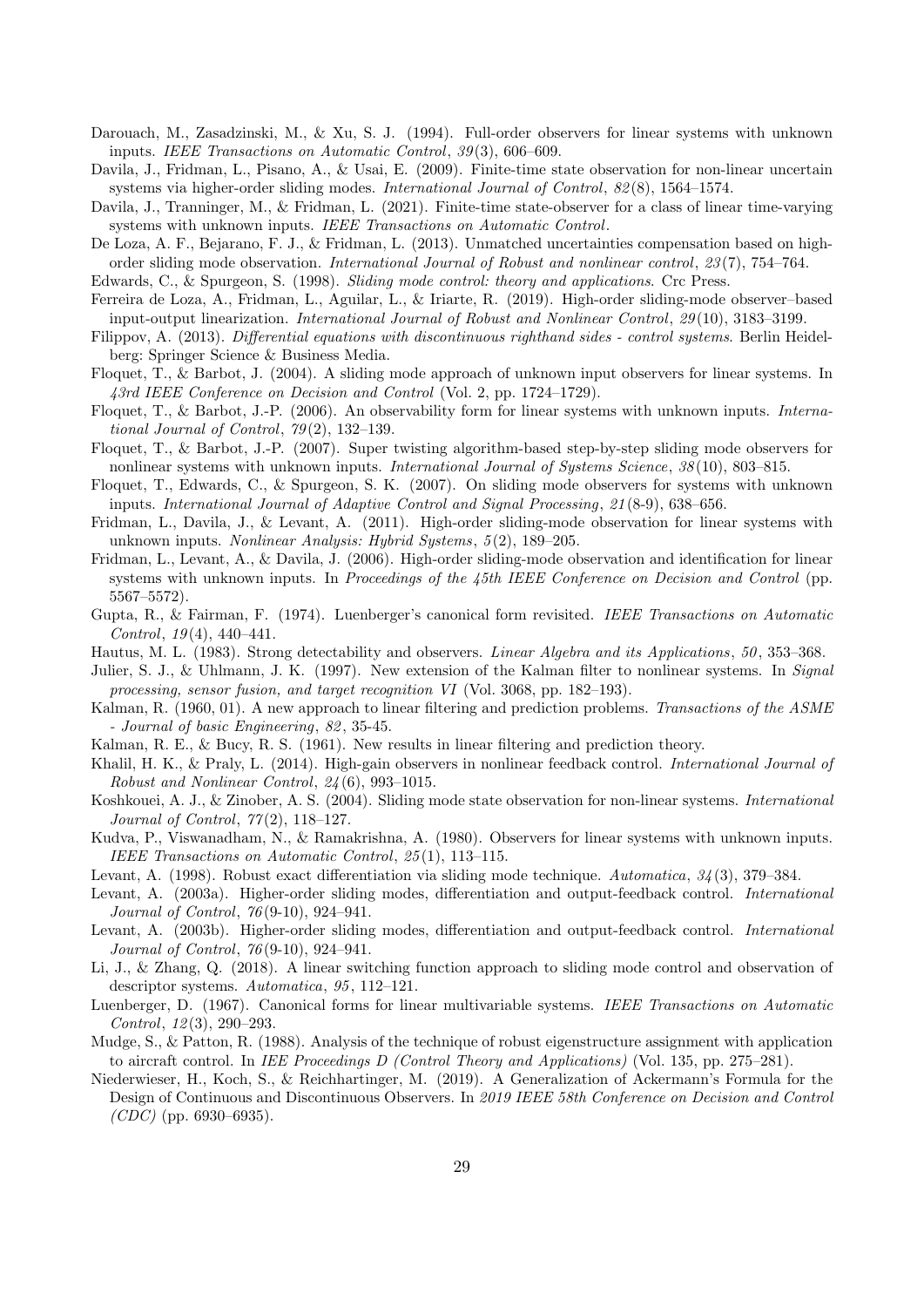- Patton, R. J., Frank, P. M., & Clarke, R. N. (1989). Fault diagnosis in dynamic systems: Theory and application. USA: Prentice-Hall, Inc.
- Perruquetti, W., Floquet, T., & Moulay, E. (2008, Feb). Finite-time observers: Application to secure communication. IEEE Transactions on Automatic Control, 53 (1), 356-360.
- Reichhartinger, M., & Spurgeon, S. (2018). An arbitrary-order differentiator design paradigm with adaptive gains. International Journal of Control, 91 (9), 2028–2042.
- Ríos, H. (2020). State estimation for a class of uncertain nonlinear systems: a finite-time observer approach. International Journal of Control, 1–9.
- R´ıos, H., Mera, M., Efimov, D., & Polyakov, A. (2017). Robust output-control for uncertain linear systems: Homogeneous differentiator-based observer approach. International Journal of Robust and Nonlinear Control,  $27(11)$ , 1895-1914.
- Sanchez, T., & Moreno, J. A. (2021). Homogeneous output-feedback control with disturbance-observer for a class of nonlinear systems. International Journal of Robust and Nonlinear Control, 31 (9), 3686–3707.
- Sannuti, P., & Saberi, A. (1987). Special coordinate basis for multivariable linear systems—finite and infinite zero structure, squaring down and decoupling. *International Journal of Control*,  $45(5)$ , 1655–1704.
- Shtessel, Y., Edwards, C., Fridman, L., & Levant, A. (2014). Sliding mode control and observation (Vol. 10). Springer.
- Sorenson, H. (1985). Kalman filtering: Theory and application. New York: IEEE Press.
- Tranninger, M., Seeber, R., Steinberger, M., & Horn, M. (2019). Exact State Reconstruction for LTI-Systems with Non-Differentiable Unknown Inputs. In 2019 18th European Control Conference (ECC) (pp. 3096– 3102).
- Tranninger, M., Zhuk, S., Steinberger, M., Fridman, L. M., & Horn, M. (2018). Sliding Mode Tangent Space Observer for LTV Systems with Unknown Inputs. In 2018 IEEE Conference on Decision and Control (CDC) (pp. 6760–6765).
- Utkin, V., Guldner, J., & Shi, J. (2009). Sliding mode control in electro-mechanical systems. CRC press.
- Utkin, V., Guldner, J., & Shijun, M. (1999). Sliding mode control in electro-mechanical systems (Vol. 34). CRC press.
- Walcott, B., & Zak, S. (1987). State observation of nonlinear uncertain dynamical systems. IEEE Transactions on Automatic Control, 32 (2), 166–170.
- Wan, E. A., & Van Der Merwe, R. (2000). The unscented Kalman filter for nonlinear estimation. In Proceedings of the IEEE 2000 Adaptive Systems for Signal Processing, Communications, and Control Symposium (pp. 153–158).
- Yang, B., Hu, Y., Huang, H., Shu, H., Yu, T., & Jiang, L. (2017). Perturbation estimation based robust state feedback control for grid connected DFIG wind energy conversion system. International Journal of Hydrogen Energy, 42 (33), 20994–21005.
- Yang, F., & Wilde, R. W. (1988). Observers for linear systems with unknown inputs. IEEE Transactions on Automatic Control, 33 (7), 677–681.

### Appendix A. Systems with direct feed-through

In the following, the handling of systems with direct feed-through, which is already mentioned in Remark 2.1, is described in more detail.

### A.1. Reformulation as system without direct feed-through

In order to obtain an equivalent representation of system (8) without direct feed-through, the algorithm proposed in (Chen et al., 2004, Section 5.4, page 155) is applied. First, regular transformation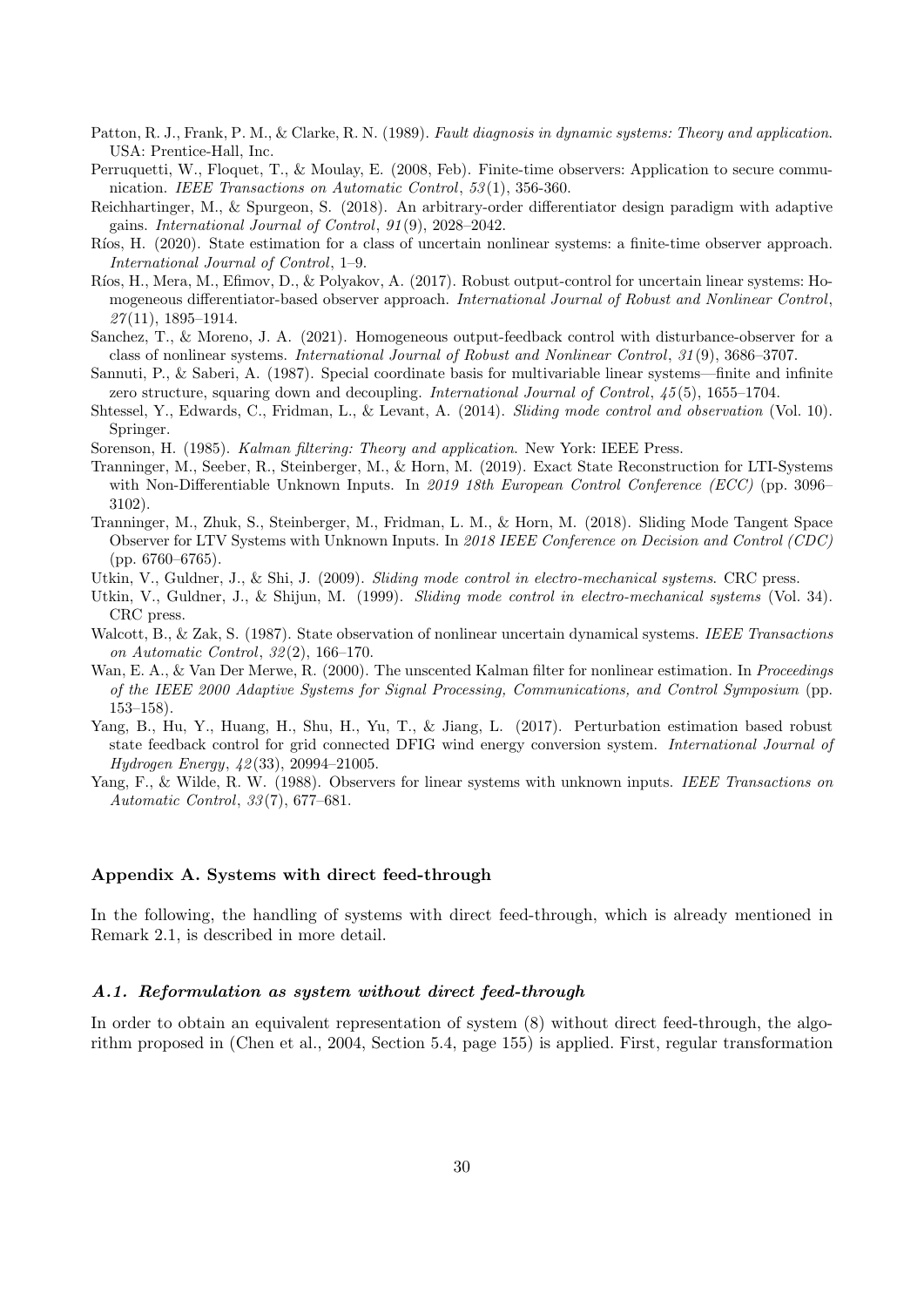matrices  $U \in \mathbb{R}^{p \times p}$  for the output and  $V \in \mathbb{R}^{m \times m}$  for the input are chosen such that

$$
\boldsymbol{U}\boldsymbol{F}\boldsymbol{V} = \begin{bmatrix} \boldsymbol{I}_{m_{\mathrm{F}}} & \boldsymbol{0} \\ \boldsymbol{0} & \boldsymbol{0} \end{bmatrix},\tag{A1}
$$

where  $m_F = \text{rank } F$ . The application of the output and input transformation

$$
\tilde{\mathbf{y}} = \mathbf{U}\mathbf{y} = \begin{bmatrix} \tilde{\mathbf{y}}_0 \\ \tilde{\mathbf{y}}_1 \end{bmatrix}, \qquad \tilde{\mathbf{\Delta}} = \mathbf{V}^{-1}\mathbf{\Delta} = \begin{bmatrix} \tilde{\mathbf{\Delta}}_0 \\ \tilde{\mathbf{\Delta}}_1 \end{bmatrix}, \tag{A2}
$$

allows to represent system (8) in terms of the new output  $\tilde{y}$  and the new input  $\tilde{\Delta}$ , i.e.,

$$
\dot{\boldsymbol{x}} = \boldsymbol{A}\boldsymbol{x} + \begin{bmatrix} \tilde{\boldsymbol{D}}_0 & \tilde{\boldsymbol{D}}_1 \end{bmatrix} \begin{bmatrix} \tilde{\boldsymbol{\Delta}}_0 \\ \tilde{\boldsymbol{\Delta}}_1 \end{bmatrix},
$$
\n(A3a)

$$
\begin{bmatrix} \tilde{y}_0 \\ \tilde{y}_1 \end{bmatrix} = \begin{bmatrix} \tilde{C}_0 \\ \tilde{C}_1 \end{bmatrix} x + \begin{bmatrix} I_{m_F} & 0 \\ 0 & 0 \end{bmatrix} \begin{bmatrix} \tilde{\Delta}_0 \\ \tilde{\Delta}_1 \end{bmatrix},
$$
\n(A3b)

where  $\tilde{D}_0 \in \mathbb{R}^{n \times m_F}$ ,  $\tilde{D}_1 \in \mathbb{R}^{n \times (m-m_F)}$ ,  $\tilde{C}_0 \in \mathbb{R}^{m_F \times n}$  and  $\tilde{C}_1 \in \mathbb{R}^{(m-m_F)\times n}$  are matrices of full rank. The output equation (A3b) is solved for

$$
\tilde{\Delta}_0 = \tilde{\boldsymbol{y}}_0 - \tilde{\boldsymbol{C}}_0 \boldsymbol{x} \tag{A4}
$$

and substituted into (A3a) which yields

$$
\dot{x} = Ax + \tilde{D}_0 \left( \tilde{y}_0 - \tilde{C}_0 x \right) + \tilde{D}_1 \tilde{\Delta}_1.
$$
 (A5)

Combining (A5) and the remaining outputs  $\tilde{\mathbf{y}}_1$  given in (A3b) finally results in a system representation without direct feed-through

$$
\dot{x} = \tilde{A}x + \tilde{D}_1\tilde{\Delta}_1 + \tilde{D}_0\tilde{y}_0,
$$
  
\n
$$
\tilde{y}_1 = \tilde{C}_1x,
$$
\n(A6)

where  $\tilde{A} = A - \tilde{D}_0 \tilde{C}_0$ .

### A.2. Preservation of strong observability

Since the strong observability property is invariant w.r.t. to regular transformations of the output and the input, strong observability of system (A3) directly follows from the strong observability of the original system (8). In other words, the Rosenbrock matrix of system (A3) satisfies

$$
\text{rank}\begin{bmatrix} s\boldsymbol{I}_n - \boldsymbol{A} & -\tilde{\boldsymbol{D}}_0 & -\tilde{\boldsymbol{D}}_1 \\ \tilde{\boldsymbol{C}}_0 & \boldsymbol{I}_{m_F} & \boldsymbol{0} \\ \tilde{\boldsymbol{C}}_1 & \boldsymbol{0} & \boldsymbol{0} \end{bmatrix} = n + m \qquad \forall s \in \mathbb{C}.
$$
 (A7)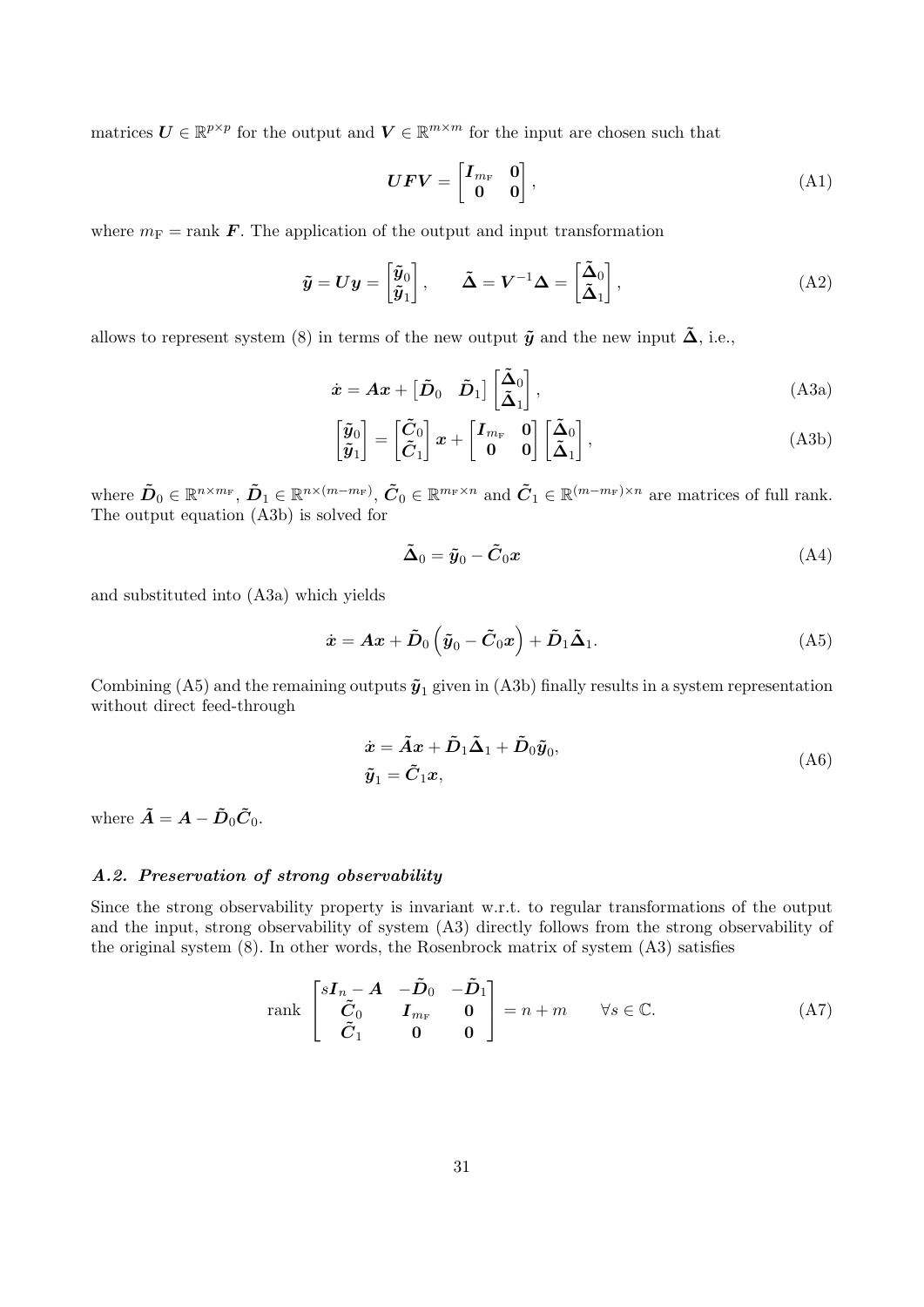Furthermore, consider the Rosenbrock matrix

$$
\tilde{P}(s) = \begin{bmatrix} sI_n - (A - \tilde{D}_0\tilde{C}_0) & -\tilde{D}_1 \\ \tilde{C}_1 & 0 \end{bmatrix}
$$
 (A8)

of the system (A6) with the known input  $\tilde{\mathbf{y}}_0$ . It directly follows that

rank 
$$
\tilde{P}(s)
$$
 = rank  $\begin{bmatrix} sI_n - (A - \tilde{D}_0\tilde{C}_0) & -\tilde{D}_1 \\ 0 & 0 \\ \tilde{C}_1 & 0 \end{bmatrix}$  =  
\n= rank  $\begin{bmatrix} sI_n - A & -\tilde{D}_0 & -\tilde{D}_1 \\ \tilde{C}_0 & I_{m_F} & 0 \\ \tilde{C}_1 & 0 & 0 \end{bmatrix} \begin{bmatrix} I_n & 0 \\ -\tilde{C}_0 & 0 \\ 0 & I_{m-m_F} \end{bmatrix}$  =  
\n $\stackrel{(A7)}{=} \text{rank} \begin{bmatrix} I_n & 0 \\ -\tilde{C}_0 & 0 \\ 0 & I_{m-m_F} \end{bmatrix} = n + m - m_F = n + \text{rank } \tilde{D}_1 \quad \forall s \in \mathbb{C},$ 

and, thus, system (A6) is strongly observable (Hautus, 1983).

#### Appendix B. Proof of Lemma 4.1

In the following, the parts (a) to (f) of Lemma 4.1 are proven.

# B.1. Proof of Lemma  $\frac{1}{4}$ .1(a)

Since Step 1 relies on the steps SCB.1, SCB.2 and SCB.3 of the decomposition algorithm proposed in (Chen et al., 2004, Section 5.3, pages 119-127) this proof mainly refers to the results given in the cited book. Therein, a structural decomposition of a general LTI system of the form (1) into four parts is presented. In the context of this article the strongly observable parts (labelled as b and d in (Chen et al., 2004)) need to be considered. The regular output transformation (20) and the regular state  $\text{transformation }\bm{\tilde{x}}=\begin{bmatrix}\bm{\tilde{x}}_1^{\text{T}}&\dots&\bm{\tilde{x}}_p^{\text{T}}\end{bmatrix}^{\text{T}}=\bm{Z}\bm{x}\text{ decompose the system into }p\text{ coupled chains of integrators}$ of the form

$$
\dot{\tilde{x}}_j = \begin{bmatrix}\n0 & 1 & 0 & \dots & 0 \\
\vdots & \ddots & \ddots & \ddots & \vdots \\
\vdots & & \ddots & \ddots & 0 \\
0 & \dots & \dots & 0 & 1 \\
0 & \dots & \dots & \dots & 0\n\end{bmatrix} \tilde{x}_j + \begin{bmatrix}\n0^T \\
\vdots \\
0^T \\
0^T\n\end{bmatrix} \tilde{x} - \tilde{\Xi}_j y + \begin{bmatrix}\n0^T \\
\vdots \\
0^T \\
0^T\n\end{bmatrix} \Delta,
$$
\n(B1)\n
$$
\bar{y}_j = \begin{bmatrix}\n1 & 0 & \dots & 0\n\end{bmatrix} \tilde{x}_j,
$$

with one single output  $\bar{y}_j$ , some linear combination of  $\Delta$  as unknown input and some couplings  $\tilde{a}_j^T\tilde{x}$ in the last differential equation. In this representation,  $\Delta$  either occurs explicitly only in the  $\mu_j^{\text{th}}$ derivative of  $\bar{y}_j$  or does not explicitly act on the jth subsystem at all if  $\tilde{d}_j^{\rm T} = \mathbf{0}^{\rm T}$ , i.e., under the output injection  $\tilde{\Xi}_j y$  the relative degree of  $\bar{y}_j$  w.r.t.  $\Delta$ , if it exists, is equal or larger than  $\mu_j$ . Thus,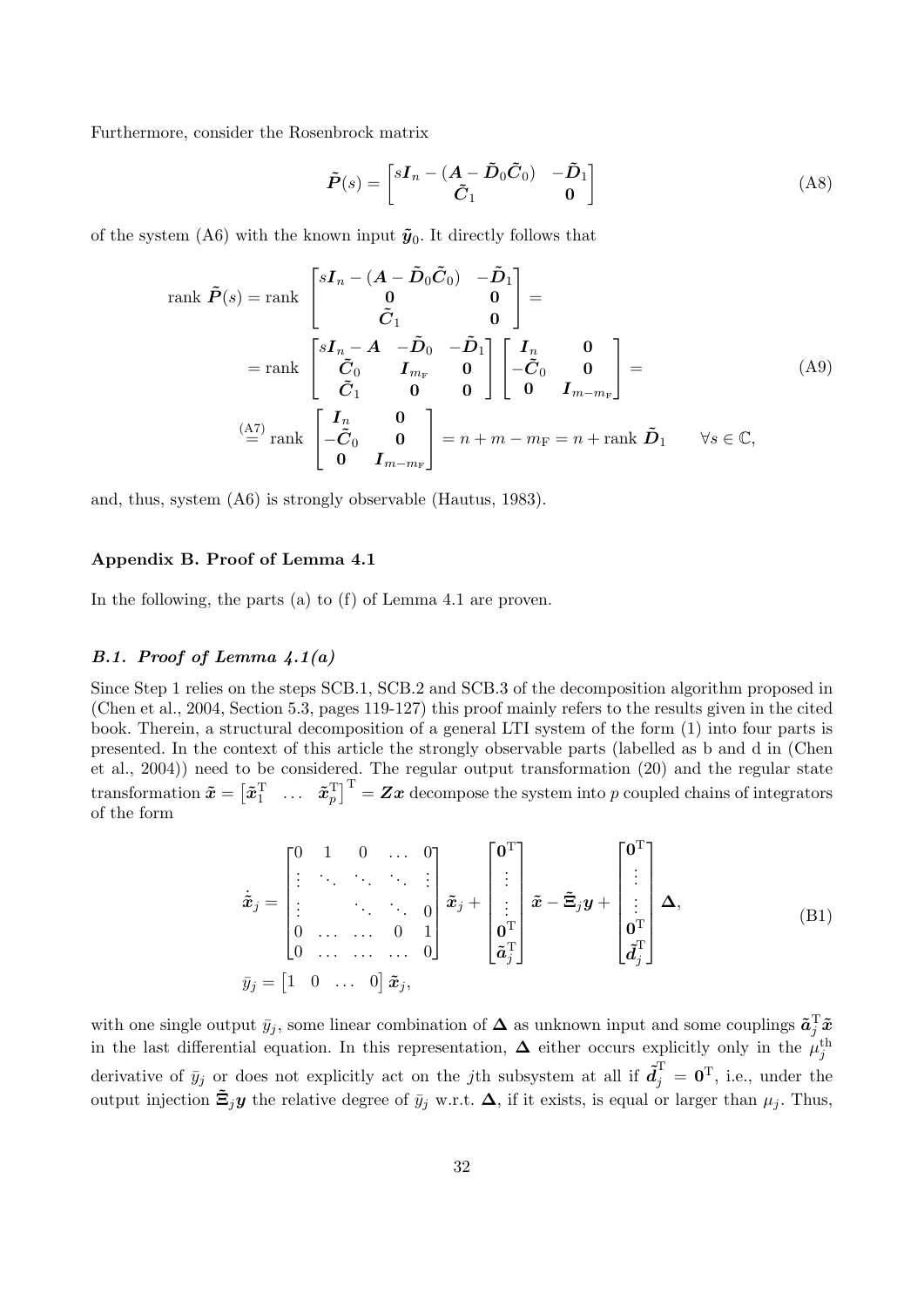by applying the output injection  $\Xi y = Z^{-1} \left[ \tilde{\Xi}_1^{\mathrm{T}} \right]$  $\begin{matrix} \texttt{T} \ \texttt{1} \ \ \ \ \ \dots \ \ \ \tilde{\Xi}_p^\text{T} \end{matrix}$  $\int_{p}^{T}$   $\left| \mathbf{y} \right|$  and the output transformation (20) to the original system (1) one exactly obtains the auxiliary system (23) satisfying the conditions (26) and (27).

# B.2. Proof of Lemma 4.1(b)

In order to show that the transformation matrix  $T$  given in (46) is non-singular, a procedure similar to the one in (Luenberger, 1967) is applied. Consider constants  $\xi_{j,i}$  such that the linear combination of the column vectors of the transformation matrix  $T$  equals the zero vector, i.e.,

$$
\sum_{j=1}^{p} \sum_{i=0}^{\mu_j - 1} \xi_{j,i} \mathbf{t}_{\mu_1 + \dots + \mu_j - i} = \mathbf{0}.
$$
 (B2)

Substituting  $t_{\mu_1+\cdots+\mu_j-i}$  according to (54) and multiplication of both sides with  $c_j^T \tilde{A}^{\bar{i}}$  from the lefthand side yields

$$
\sum_{j=1}^{p} \sum_{i=0}^{\mu_j - 1} \xi_{j,i} \left( \tilde{c}_{\bar{j}}^{\mathrm{T}} \tilde{A}^{i + \bar{i}} t_{\mu_1 + \dots + \mu_j} - \sum_{r=j+1}^{p} \sum_{q=1}^{i} \beta_{j,r,\mu_j - q} \tilde{c}_{\bar{j}}^{\mathrm{T}} \tilde{A}^{i - q + \bar{i}} t_{\mu_1 + \dots + \mu_r} \right) = 0.
$$
 (B3)

Due to the choice of the vectors  $t_{\mu_1}, t_{\mu_1+\mu_2}, \ldots, t_n$  in (47), they satisfy

$$
\begin{bmatrix}\n\ddot{\epsilon}_{1}^{T} \\
\vdots \\
\dot{\epsilon}_{1}^{T}\ddot{A}^{\mu_{1}-1} \\
\dot{\epsilon}_{2}^{T}\ddot{A}^{\mu_{2}-1} \\
\vdots \\
\dot{\epsilon}_{p}^{T}\ddot{A}^{\mu_{2}-1}\n\end{bmatrix}\n\begin{bmatrix}\n\ddot{\epsilon}_{1} & \ddots & \ddots & 0 \\
\ddots & \ddots & \ddots & \ddots \\
\ddots & \ddots & \ddots & \ddots \\
\ddots & \ddots & \ddots & \ddots \\
\ddots & \ddots & \ddots & \ddots \\
\ddots & \ddots & \ddots & \ddots \\
\ddots & \ddots & \ddots & \ddots \\
\ddots & \ddots & \ddots & \ddots \\
\ddots & \ddots & \ddots & \ddots \\
\ddots & \ddots & \ddots & \ddots \\
\ddots & \ddots & \ddots & \ddots \\
\ddots & \ddots & \ddots & \ddots \\
\ddots & \ddots & \ddots & \ddots \\
\ddots & \ddots & \ddots & \ddots \\
\ddots & \ddots & \ddots & \ddots \\
\ddots & \ddots & \ddots & \ddots\n\end{bmatrix}.\n\qquad (B4)
$$

Consider equation (B3) for  $\bar{i} = 0$ . Taking into account (B4) reduces (B3) to

$$
\xi_{\bar{j},\mu_{\bar{j}}-1} = 0 \quad \text{for} \quad \bar{j} = 1,2,\dots,p. \tag{B5}
$$

Furthermore, consider equation (B3) for  $\bar{i} = 1$ . Taking into account (B4) and (B5) reduces (B3) to

$$
\xi_{\bar{j},\mu_{\bar{j}}-2} = 0
$$
 for  $\bar{j} = 1, 2, ..., p.$  (B6)

Continuing in this way,  $\xi_{i,i} = 0$  can be shown for  $j = 1, 2, \ldots, p$ ,  $i = 0, 1, \ldots, \mu_j - 1$ . Hence, it can be concluded that the columns of the transformation matrix  $T$  are linearly independent and, thus,  $T$ is non-singular. Note that this proof does not require any restrictions regarding the coefficients  $\beta_{j,k,l}$ and, thus, T is non-singular regardless of the values of  $\beta_{j,k,l}$ .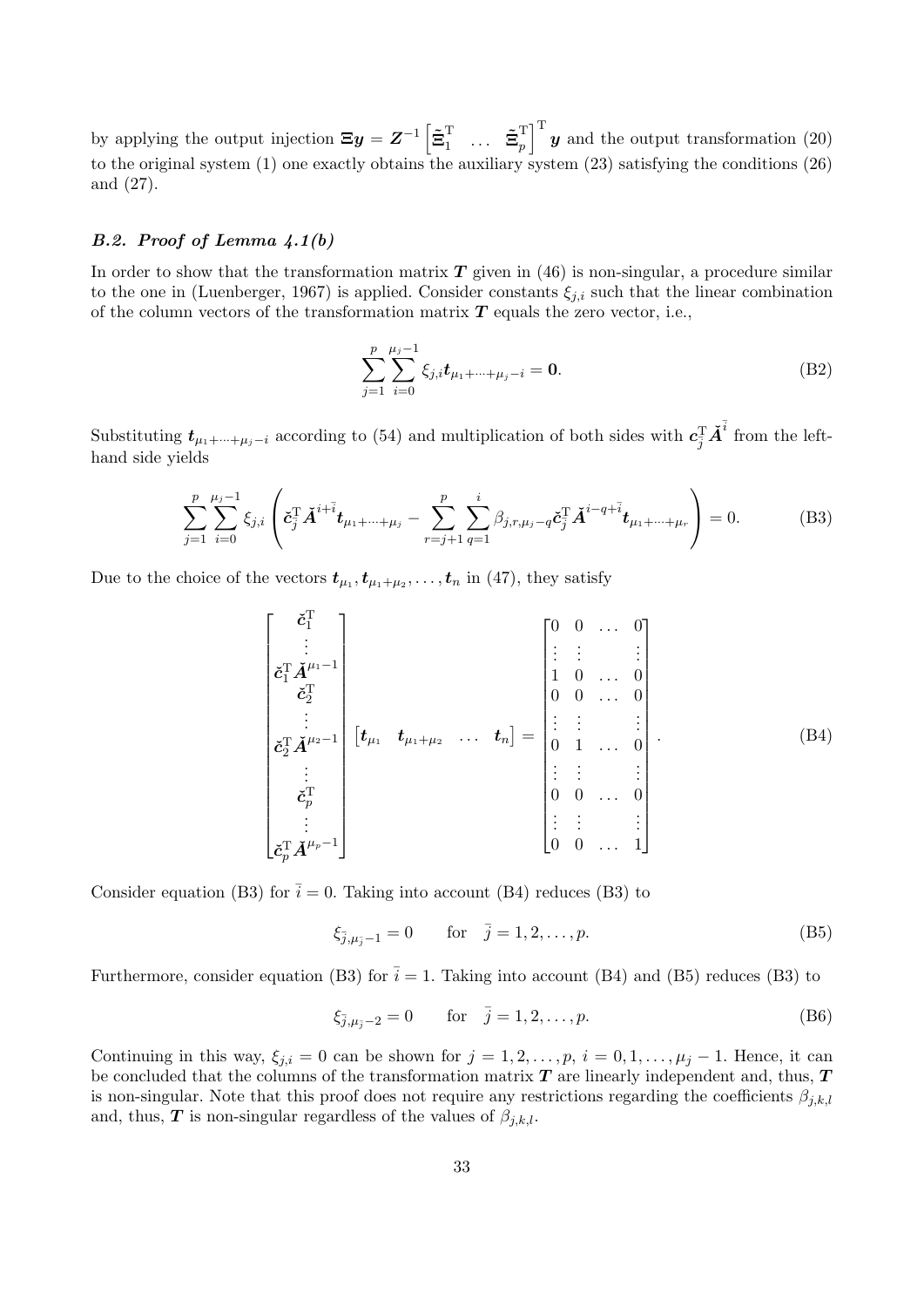# B.3. Proof of Lemma  $4.1(c)$

The existence of a unique solution  $\beta^{(j)}$  of the system of equations (51) is ensured, if and only if the matrices  $\mathbf{H}^{(j)}$  are non-singular in any case for  $j = 1, \ldots, p - 1$ . Consider the determinant

$$
\det \boldsymbol{H}^{(j)} \stackrel{\text{(48)}}{=} \begin{vmatrix} \boldsymbol{H}_{j+1,j+1}^{(j)} & \cdots & \boldsymbol{H}_{j+1,p-1}^{(j)} & \boldsymbol{H}_{j+1,p}^{(j)} \\ \vdots & \ddots & \vdots & \vdots \\ \boldsymbol{H}_{p-1,j+1}^{(j)} & \cdots & \boldsymbol{H}_{p-1,p-1}^{(j)} & \boldsymbol{H}_{p-1,p}^{(j)} \\ \boldsymbol{H}_{p,j+1}^{(j)} & \cdots & \boldsymbol{H}_{p,p-1}^{(j)} & \boldsymbol{H}_{p,p}^{(j)} \end{vmatrix} . \tag{B7}
$$

Since the block  $H_{p,p}^{(j)}$  of size  $(\mu_j - \mu_p) \times (\mu_j - \mu_p)$  is an upper unitriangular matrix, see (49), its determinant satisfies

$$
\det \mathbf{H}_{p,p}^{(j)} = 1. \tag{B8}
$$

Furthermore, its inverse always exists and is again upper unitriangular, i.e.,

$$
\boldsymbol{H}_{p,p}^{(j)^{-1}} = \begin{bmatrix} 1 & * & \cdots & * \\ 0 & \ddots & \ddots & \vdots \\ \vdots & \ddots & \ddots & * \\ 0 & \cdots & 0 & 1 \end{bmatrix},
$$
 (B9)

which allows to rewrite the determinant (B7) in terms of the Schur complement of  $\mathbf{H}_{p,p}^{(j)}$ , i.e.,

$$
\det \mathbf{H}^{(j)} = \underbrace{\det \mathbf{H}_{p,p}^{(j)}}_{\stackrel{\text{(BS)}{=} 1}{=} \left| \begin{bmatrix} \mathbf{H}_{j+1,j+1}^{(j)} & \cdots & \mathbf{H}_{j+1,p-1}^{(j)} \\ \vdots & \ddots & \vdots \\ \mathbf{H}_{p-1,j+1}^{(j)} & \cdots & \mathbf{H}_{p-1,p-1}^{(j)} \end{bmatrix} - \begin{bmatrix} \mathbf{H}_{j+1,p}^{(j)} \\ \vdots \\ \mathbf{H}_{p-1,p}^{(j)} \end{bmatrix} \mathbf{H}_{p,p}^{(j)-1} \left[ \mathbf{H}_{p,j+1}^{(j)} & \cdots & \mathbf{H}_{p,p-1}^{(j)} \right] \right| =
$$
\n
$$
= \begin{vmatrix} \mathbf{H}_{j+1,j+1}^{(j)} & \mathbf{H}_{j+1,p}^{(j)} & \mathbf{H}_{p,j+1}^{(j)} & \cdots & \mathbf{H}_{j+1,p-1}^{(j)} & \mathbf{H}_{j+1,p-1}^{(j)} & \mathbf{H}_{p,p-1}^{(j)} \\ \vdots & \vdots & \ddots & \vdots \\ \mathbf{H}_{p-1,j+1}^{(j)} & \mathbf{H}_{p-1,p}^{(j)} & \mathbf{H}_{p,p}^{(j)} & \mathbf{H}_{p,j+1}^{(j)} & \cdots & \mathbf{H}_{p-1,p-1}^{(j)} & \mathbf{H}_{p-1,p}^{(j)} & \mathbf{H}_{p,p-1}^{(j)} \end{bmatrix}.
$$
\n(B10)

Furthermore, due to the special structure of the blocks  $H_{r,p}^{(j)}$ ,  $H_{p,s}^{(j)}$  given in (49) and  $H_{p,p}^{(j)}$  indicated in (B9), the blocks

$$
\boldsymbol{H}_{r,s}^{(j,1)} = \boldsymbol{H}_{r,s}^{(j)} - \boldsymbol{H}_{r,p}^{(j)} \boldsymbol{H}_{p,p}^{(j)}^{-1} \boldsymbol{H}_{p,s}^{(j)} \quad \text{for} \quad r = j+1,\dots,p-1, \quad s = j+1,\dots,p-1,
$$
 (B11)

of the matrix in (B10) offer exactly the same structure as the original blocks  $\boldsymbol{H}_{r,s}^{(j)}$ , i.e., the zero elements and also the ones on the main diagonal for the case  $r = s$  of the original matrix  $H^{(j)}$ are preserved. Thus, it is again possible to rewrite the determinant (B10) in terms of the Schur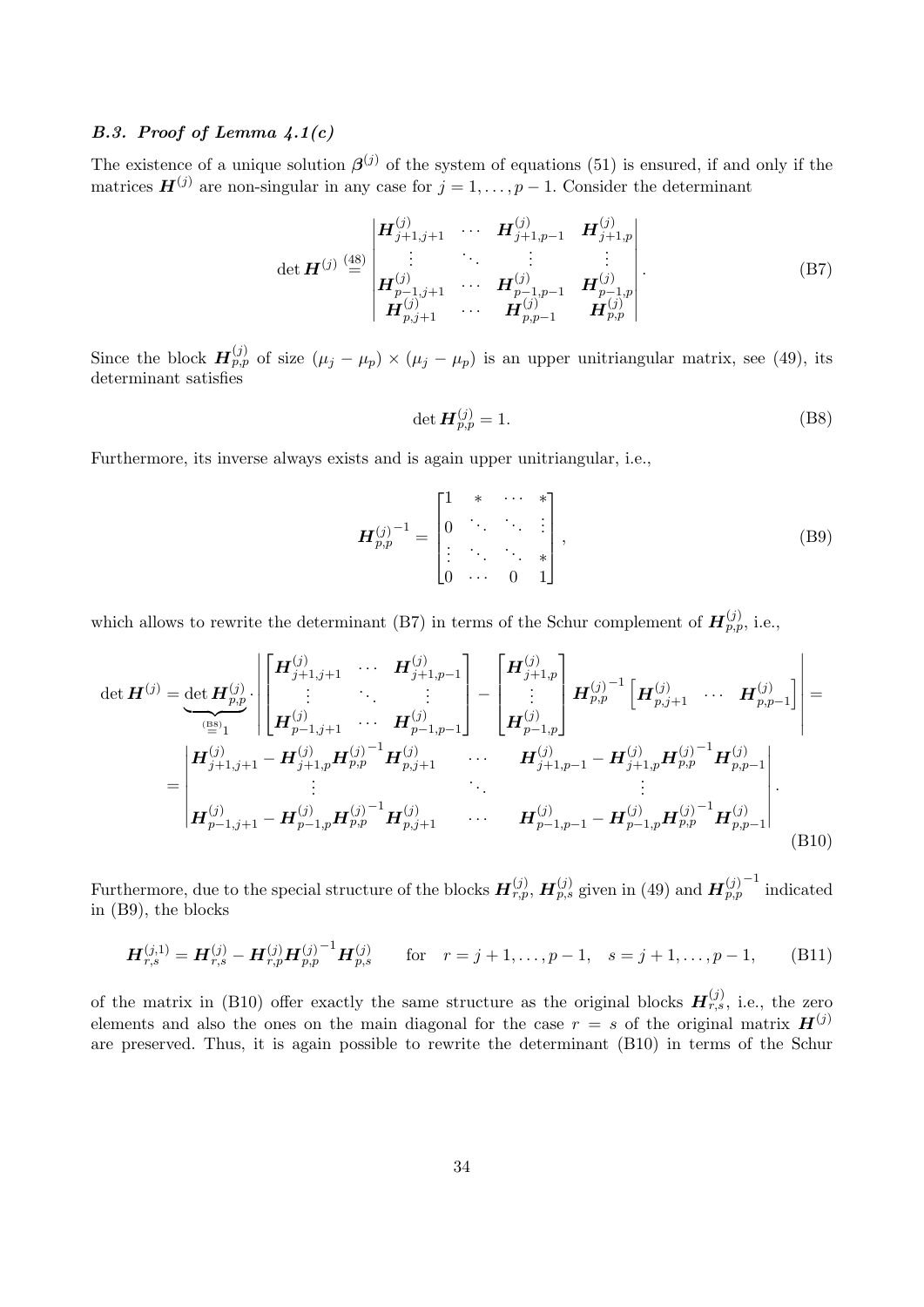complement of  $\mathbf{H}_{p-1,p-1}^{(j,1)}$  which is again upper unitriangular, i.e.,

$$
\det \boldsymbol{H}^{(j)} = \underbrace{\det \boldsymbol{H}_{p-1,p-1}^{(j,1)}}_{=1} \cdot \begin{bmatrix} \boldsymbol{H}_{j+1,j+1}^{(j,1)} & \cdots & \boldsymbol{H}_{j+1,p-2}^{(j,1)} \\ \vdots & \ddots & \vdots \\ \boldsymbol{H}_{p-2,j+1}^{(j,1)} & \cdots & \boldsymbol{H}_{p-2,p-2}^{(j,1)} \end{bmatrix} - \begin{bmatrix} \boldsymbol{H}_{j+1,p-1}^{(j,1)} \\ \vdots \\ \boldsymbol{H}_{p-2,p-1}^{(j,1)} \end{bmatrix} \boldsymbol{H}_{p-1,p-1}^{(j,1)} \cdot \begin{bmatrix} \boldsymbol{H}_{p-1,j+1}^{(j,1)} & \cdots & \boldsymbol{H}_{p-1,p-2}^{(j,1)} \end{bmatrix} = \\ = \begin{bmatrix} \boldsymbol{H}_{j+1,j+1}^{(j,1)} - \boldsymbol{H}_{j+1,p-1}^{(j,1)} \boldsymbol{H}_{p-1,p-1}^{(j,1)} & \boldsymbol{H}_{p-1,j+1}^{(j,1)} & \cdots & \boldsymbol{H}_{j+1,p-2}^{(j,1)} - \boldsymbol{H}_{j+1,p-1}^{(j,1)} \boldsymbol{H}_{p-1,p-2}^{(j,1)} \\ \vdots & \ddots & \vdots \\ \boldsymbol{H}_{p-2,j+1}^{(j,1)} - \boldsymbol{H}_{p-2,p-1}^{(j,1)} \boldsymbol{H}_{p-1,p-1}^{(j,1)} & \boldsymbol{H}_{p-1,j+1}^{(j,1)} & \cdots & \boldsymbol{H}_{p-2,p-2}^{(j,1)} - \boldsymbol{H}_{p-2,p-1}^{(j,1)} \boldsymbol{H}_{p-1,p-1}^{(j,1)} & \boldsymbol{H}_{p-1,p-2}^{(j,1)} \end{bmatrix} .
$$
\n(B12)

Again, the blocks

$$
\boldsymbol{H}_{r,s}^{(j,2)} = \boldsymbol{H}_{r,s}^{(j,1)} - \boldsymbol{H}_{r,p-1}^{(j,1)} \boldsymbol{H}_{p-1,p-1}^{(j,1)}^{-1} \boldsymbol{H}_{p-1,s}^{(j,1)} \quad \text{for} \quad r = j+1,\ldots,p-2, \quad s = j+1,\ldots,p-2,
$$
\n(B13)

of the matrix in (B12) offer the same structure as  $\mathbf{H}_{r,s}^{(j,1)}$  and, thus, also as the original blocks  $\mathbf{H}_{r,s}^{(j)}$ , which again allows to rewrite the determinant in (B12) in terms of the Schur complement of the upper unitriangular matrix  $\mathbf{H}_{n-2}^{(j,2)}$  $p-2, p-2$  and so on. Continuing this way until

$$
\det \boldsymbol{H}^{(j)} = \underbrace{\det \boldsymbol{H}^{(j,p-j-2)}_{j+2,j+2}}_{=1} \cdot \left| \boldsymbol{H}^{(j,p-j-2)}_{j+1,j+1} - \boldsymbol{H}^{(j,p-j-2)}_{j+1,j+2} \boldsymbol{H}^{(j,p-j-2)}_{j+2,j+2} \right| =
$$
\n
$$
= \det \boldsymbol{H}^{(j,p-j-1)}_{j+1,j+1} = 1 \neq 0,
$$
\n(B14)

it finally follows that  $H^{(j)}$  is non-singular and, thus, there always exists a unique solution of the system of equations (51).

## B.4. Proof of Lemma  $4.1(d)$

Multiplication of (21a) with  $T$  from the left-hand side and substitution of  $\vec{A}$  by the decomposition (22) yields

$$
T\bar{A} = \check{A}T - \Xi CT.
$$
 (B15)

The results of Lemma 4.1(f) and the insertion of the identity matrix  $\Gamma^{-1}\Gamma$  allow to simplify the term ΞCT to

$$
\Xi CT = \Xi \Gamma^{-1} \underbrace{\Gamma CT}_{\stackrel{(21c)}{=} \overline{C}} \stackrel{(11d)}{=} \Xi \Gamma^{-1} \begin{bmatrix} e_1^T \\ e_{\mu_1+1}^T \\ \vdots \\ e_{\mu_1+\cdots+\mu_{p-1}+1}^T \end{bmatrix} =
$$
\n
$$
= \begin{bmatrix} \tilde{\alpha}_1 & 0_{n \times (\mu_1-1)} \end{bmatrix} \tilde{\alpha}_2 \quad 0_{n \times (\mu_2-1)} \end{bmatrix} \dots \begin{bmatrix} \tilde{\alpha}_p & 0_{n \times (\mu_p-1)} \end{bmatrix},
$$
\n(B16)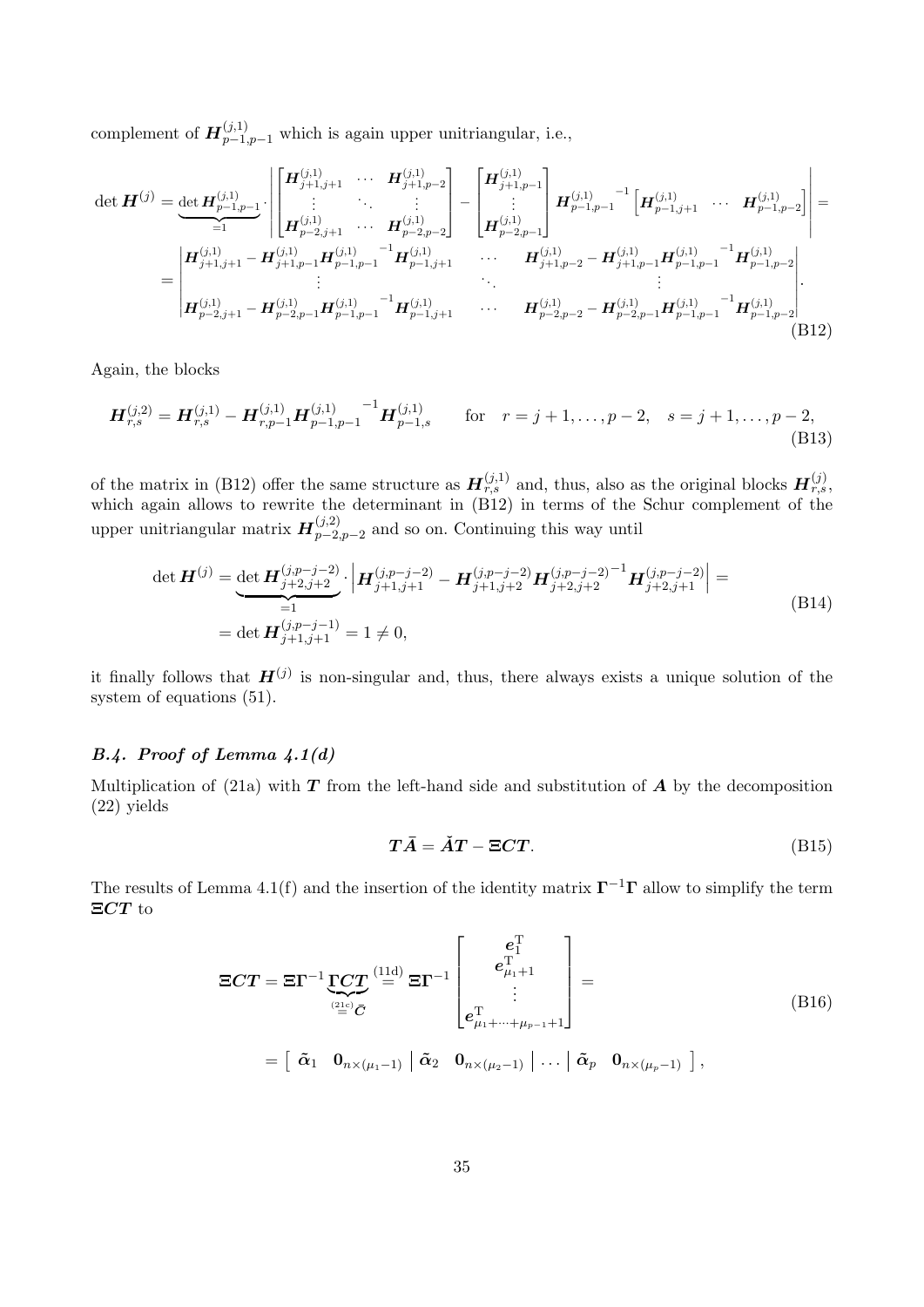where  $\tilde{\boldsymbol{\alpha}}_j \in \mathbb{R}^n$ ,  $j = 1, \ldots, p$ . Using (B16) and the definitions of  $\bar{\boldsymbol{A}}$  in (11b) and  $\boldsymbol{T}$  in (46) allows to express equation (B15) in terms of its column vectors, i.e.,

$$
\begin{bmatrix}\n\boldsymbol{T}\alpha_1 & \boldsymbol{t}_1 + \sum_{r=2}^p \beta_{1,r,1} \boldsymbol{t}_{\mu_1 + \dots + \mu_r} & \dots & \boldsymbol{t}_{\mu_1 - 1} + \sum_{r=2}^p \beta_{1,r,\mu_1 - 1} \boldsymbol{t}_{\mu_1 + \dots + \mu_r}\n\end{bmatrix}\n\boldsymbol{T}\alpha_2 & \boldsymbol{t}_{\mu_1 + 1} + \sum_{r=3}^p \beta_{2,r,1} \boldsymbol{t}_{\mu_1 + \dots + \mu_r} & \dots & \boldsymbol{t}_{\mu_1 + \mu_2 - 1} + \sum_{r=3}^p \beta_{2,r,\mu_2 - 1} \boldsymbol{t}_{\mu_1 + \dots + \mu_r}\n\begin{bmatrix}\n\dots & \boldsymbol{T}\alpha_p & \boldsymbol{t}_{\mu_1 + \dots + \mu_{p-1} + 1} & \dots & \boldsymbol{t}_{n-1}\n\end{bmatrix}\n= \begin{bmatrix}\n\boldsymbol{A} \boldsymbol{t}_1 - \boldsymbol{\tilde{\alpha}}_1 & \boldsymbol{A} \boldsymbol{t}_2 & \dots & \boldsymbol{A} \boldsymbol{t}_{\mu_1}\n\end{bmatrix}\n\boldsymbol{A} \boldsymbol{t}_{\mu_1 + 2} & \dots & \boldsymbol{A} \boldsymbol{t}_{\mu_1 + \mu_2}\n\begin{bmatrix}\n\dots & \boldsymbol{A} \boldsymbol{t}_{\mu_1 + \dots + \mu_{p-1} + 1} - \boldsymbol{\tilde{\alpha}}_p & \boldsymbol{A} \boldsymbol{t}_{\mu_1 + \dots + \mu_{p-1} + 2} & \dots & \boldsymbol{A} \boldsymbol{t}_n\n\end{bmatrix},
$$
\n(B17)

where  $\boldsymbol{\alpha}_j = \begin{bmatrix} \alpha_{j,1} & \dots & \alpha_{j,n} \end{bmatrix}^{\mathrm{T}}, j = 1, 2, \dots, p$ . It follows from (B17) that the matrix  $\bar{\boldsymbol{A}}$  offers the desired structure (11b) if

$$
\boldsymbol{t}_{\mu_1+\cdots+\mu_j-i} + \sum_{r=j+1}^p \beta_{j,r,\mu_j-i} \boldsymbol{t}_{\mu_1+\cdots+\mu_r} = \tilde{\boldsymbol{A}} \boldsymbol{t}_{\mu_1+\cdots+\mu_j-i+1}
$$
(B18)

for  $j = 1, 2, \ldots, p$ ,  $i = 1, 2, \ldots, \mu_j - 1$ , is satisfied. This is shown by finally substituting  $t_{\mu_1 + \cdots + \mu_j - i}$ and  $t_{\mu_1+\cdots+\mu_j-i+1}$  into (B18) according to (54), i.e.,

$$
\tilde{A}^{i}t_{\mu_{1}+\cdots+\mu_{j}} - \sum_{r=j+1}^{p} \sum_{q=1}^{i} \beta_{j,r,\mu_{j}-q} \tilde{A}^{i-q}t_{\mu_{1}+\cdots+\mu_{r}} + \sum_{r=j+1}^{p} \beta_{j,r,\mu_{j}-i}t_{\mu_{1}+\cdots+\mu_{r}} =
$$
\n
$$
= \tilde{A}\left(\tilde{A}^{i-1}t_{\mu_{1}+\cdots+\mu_{j}} - \sum_{r=j+1}^{p} \sum_{q=1}^{i-1} \beta_{j,r,\mu_{j}-q} \tilde{A}^{i-q-1}t_{\mu_{1}+\cdots+\mu_{r}}\right),
$$
\n(B19)

which is true for all  $j = 1, 2, ..., p, i = 1, ..., \mu_j - 1$ .

# B.5. Proof of Lemma 4.1(e)

Insertion of the identity matrix  $\mathcal{O}_R^{-1}\mathcal{O}_R$  into the transformation rule (21b) for the unknown-input matrix  $\bar{D}$  of the transformed system yields

$$
\bar{\boldsymbol{D}} \stackrel{\text{(21b)}}{=} \boldsymbol{T}^{-1} \boldsymbol{D} = \boldsymbol{T}^{-1} \boldsymbol{O}_{R}^{-1} \boldsymbol{O}_{R} \boldsymbol{D}.
$$
 (B20)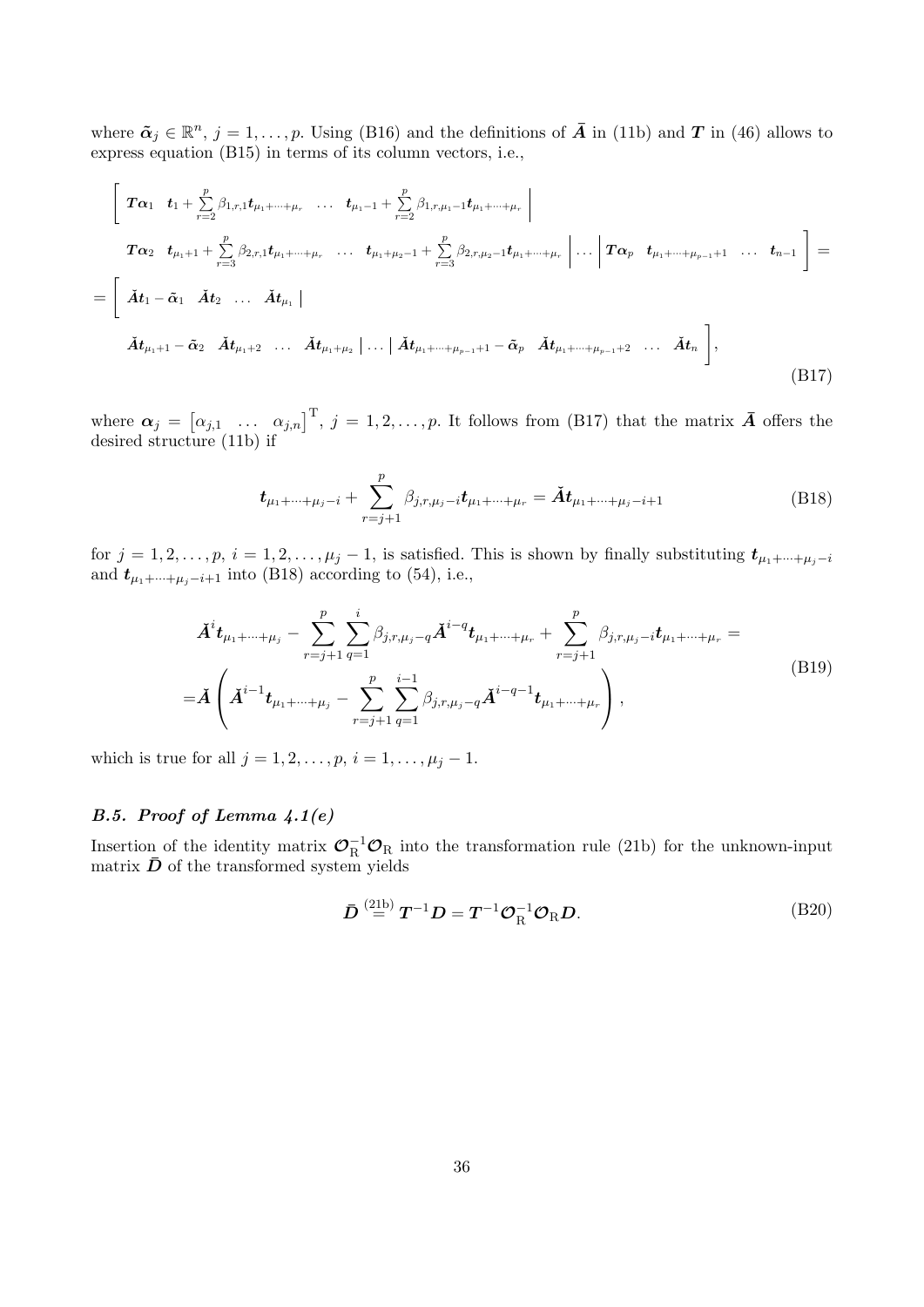Note that  $\mathcal{O}_R$  is invertible which directly follows from Lemma 4.1(a). Condition (27) allows to express the product  $\mathcal{O}_R D$  as

$$
\mathcal{O}_{R}D \stackrel{\text{(25)}}{=} \frac{\begin{bmatrix} \check{c}_{1}^{T}D \\ \vdots \\ \check{c}_{1}^{T}\check{A}^{\mu_{1}-2}D \\ \vdots \\ \check{c}_{p}^{T}D \end{bmatrix}}{\begin{bmatrix} \check{c}_{1}^{T}\check{A}^{\mu_{1}-1}D \\ \vdots \\ \check{c}_{p}^{T}D \end{bmatrix}} \stackrel{\text{(27)}}{=} \frac{\begin{bmatrix} 0^{T} \\ \vdots \\ 0^{T} \\ \vdots \\ \vdots \\ 0^{T} \end{bmatrix}}{\begin{bmatrix} \check{c}_{1}^{T}\check{A}^{\mu_{1}-1}D \\ \vdots \\ \vdots \\ \check{c}_{p}^{T}\check{A}^{\mu_{p}-2}D \end{bmatrix}} = \sum_{j=1}^{p} e_{\mu_{1}+\cdots+\mu_{j}} \check{c}_{j}^{T}\check{A}^{\mu_{j}-1}D. \quad (B21)
$$

Substituting (B21) into (B20) and taking into account (47) yields

$$
\bar{D} \stackrel{\text{(B21)}}{=} \sum_{j=1}^{p} T^{-1} \mathcal{O}_{R}^{-1} e_{\mu_{1} + \dots + \mu_{j}} \tilde{c}_{j}^{T} \tilde{A}^{\mu_{j}-1} D =
$$
\n
$$
\stackrel{\text{(47)}}{=} \sum_{j=1}^{p} T^{-1} t_{\mu_{1} + \dots + \mu_{j}} \tilde{c}_{j}^{T} \tilde{A}^{\mu_{j}-1} D.
$$
\n(B22)

The vector  $t_{\mu_1+\cdots+\mu_j}$  corresponds to the  $(\mu_1+\cdots+\mu_j)^{\text{th}}$  column of T, i.e.,  $t_{\mu_1+\cdots+\mu_j} = Te_{\mu_1+\cdots+\mu_j}$ , which allows to simplify (B22) to

$$
\bar{D} = \sum_{j=1}^{p} T^{-1} T e_{\mu_1 + \dots + \mu_j} \check{c}_j^{\mathrm{T}} \check{A}^{\mu_j - 1} D = \sum_{j=1}^{p} e_{\mu_1 + \dots + \mu_j} \check{c}_j^{\mathrm{T}} \check{A}^{\mu_j - 1} D = \frac{\begin{bmatrix} 0^{\mathrm{T}} \\ \vdots \\ 0^{\mathrm{T}} \\ \vdots \\ 0^{\mathrm{T}} \\ \vdots \\ 0^{\mathrm{T}} \\ \vdots \\ 0^{\mathrm{T}} \end{bmatrix}}}{\begin{bmatrix} 0^{\mathrm{T}} \\ \vdots \\ 0^{\mathrm{T}} \\ \vdots \\ 0^{\mathrm{T}} \\ \vdots \\ 0^{\mathrm{T}} \\ \vdots \\ 0^{\mathrm{T}} \end{bmatrix}}, \qquad (B23)
$$

which finally completes the proof.

# B.6. Proof of Lemma 4.1(f)

The output matrix  $\bar{C}$  of the transformed system can be expressed by its elements, i.e.,

$$
\bar{C} \stackrel{\text{(21c)}}{=} \Gamma C T \stackrel{\text{(24)}}{=} \begin{bmatrix} \check{c}_1^{\mathrm{T}} \\ \vdots \\ \check{c}_p^{\mathrm{T}} \end{bmatrix} \begin{bmatrix} t_1 & \dots & t_n \end{bmatrix} = \begin{bmatrix} \check{c}_1^{\mathrm{T}} t_1 & \dots & \check{c}_1^{\mathrm{T}} t_n \\ \vdots & & \vdots \\ \check{c}_p^{\mathrm{T}} t_1 & \dots & \check{c}_p^{\mathrm{T}} t_n \end{bmatrix}, \tag{B24}
$$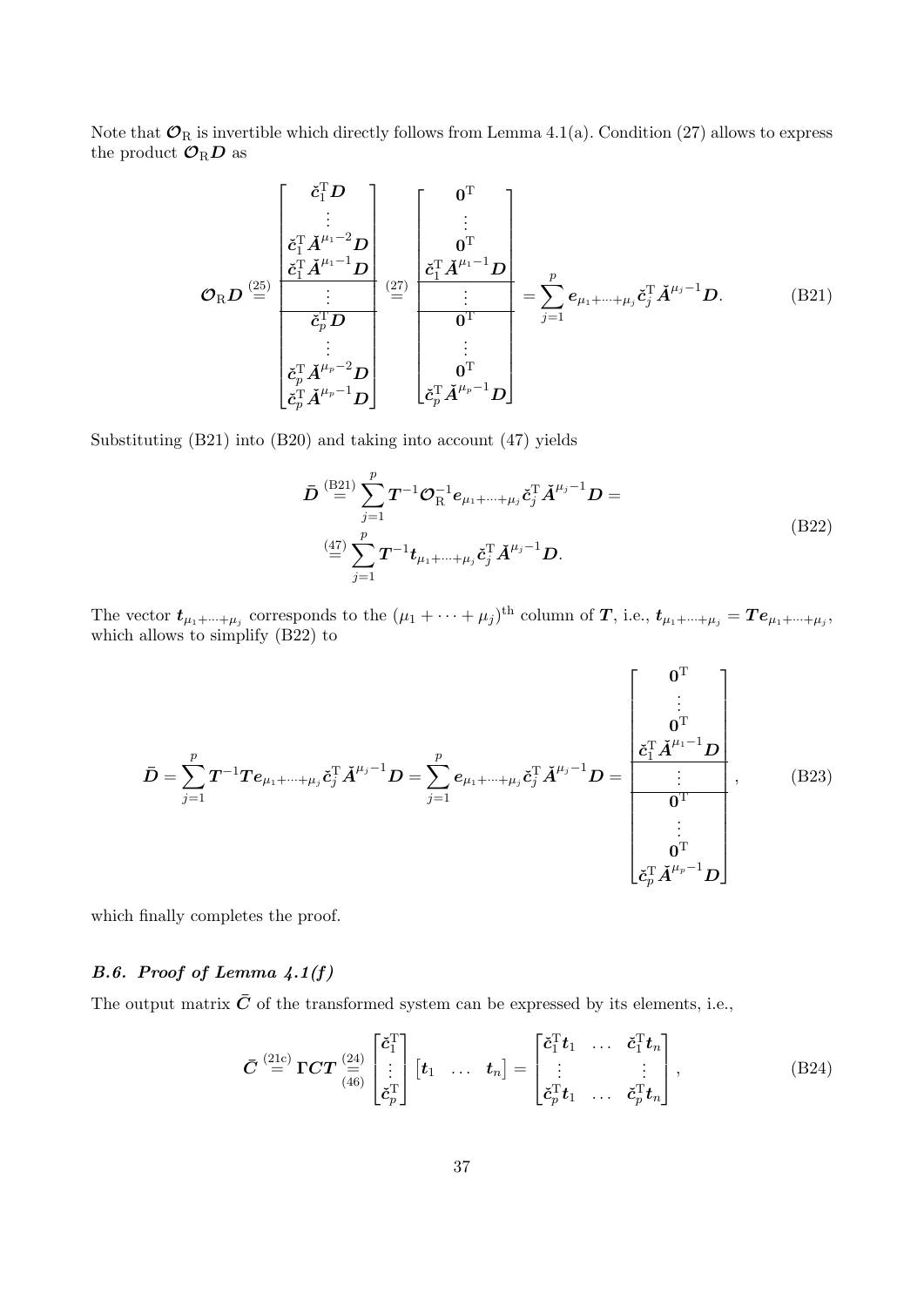where the single elements can be described as

$$
\check{\mathbf{c}}_{\bar{j}}^{\mathrm{T}} \mathbf{t}_{\mu_1 + \dots + \mu_j - i} \stackrel{(54)}{=} \check{\mathbf{c}}_{\bar{j}}^{\mathrm{T}} \check{\mathbf{A}}^i \mathbf{t}_{\mu_1 + \dots + \mu_j} - \sum_{r=j+1}^p \sum_{q=1}^i \beta_{j,r,\mu_j - q} \check{\mathbf{c}}_{\bar{j}}^{\mathrm{T}} \check{\mathbf{A}}^{i-q} \mathbf{t}_{\mu_1 + \dots + \mu_r}
$$
(B25)

for  $\bar{j} = 1, \ldots, p$ ,  $j = 1, \ldots, p$  and  $i = 0, \ldots, \mu_j - 1$ . In the following, the scalar product  $\tilde{c}_{\bar{j}}^{\mathrm{T}} t_{\mu_1 + \cdots + \mu_j - i}$ given in (B25) is considered for the cases (a)  $\bar{j} < j$ , (b)  $\bar{j} = j$  and (c)  $\bar{j} > j$ :

(a) For  $\bar{j} < j$ , all the terms on the right-hand side of (B25) vanish which follows directly from (B4), i.e.,

$$
\check{\mathbf{c}}_{\bar{j}}^{\mathrm{T}}\mathbf{t}_{\mu_1+\dots+\mu_j-i} = \underbrace{\check{\mathbf{c}}_{\bar{j}}^{\mathrm{T}}\check{\mathbf{A}}^i\mathbf{t}_{\mu_1+\dots+\mu_j}}_{\stackrel{(\mathbb{B}^4)}{=}0} - \sum_{r=j+1}^p \sum_{q=1}^i \beta_{j,r,\mu_j-q} \underbrace{\check{\mathbf{c}}_{\bar{j}}^{\mathrm{T}}\check{\mathbf{A}}^{i-q}\mathbf{t}_{\mu_1+\dots+\mu_r}}_{\stackrel{(\mathbb{B}^4)}{=}0} = 0
$$
\n(B26)

for  $\bar{j} = 1, \ldots, p - 1, j = \bar{j} + 1, \ldots, p$  and  $i = 0, \ldots, \mu_j - 1$ . (b) For  $\bar{j} = j$ , (B25) simplifies to

$$
\check{\mathbf{c}}_{j}^{\mathrm{T}}\mathbf{t}_{\mu_{1}+\cdots+\mu_{j}-i} = \check{\mathbf{c}}_{j}^{\mathrm{T}}\check{A}^{i}\mathbf{t}_{\mu_{1}+\cdots+\mu_{j}} - \sum_{r=j+1}^{p} \sum_{q=1}^{i} \beta_{j,r,\mu_{j}-q} \underbrace{\check{\mathbf{c}}_{j}^{\mathrm{T}}\check{A}^{i-q}\mathbf{t}_{\mu_{1}+\cdots+\mu_{r}}}_{\stackrel{\text{(B4)}}{=\!\!=} 0} = \check{\mathbf{c}}_{j}^{\mathrm{T}}\check{A}^{i}\mathbf{t}_{\mu_{1}+\cdots+\mu_{j}} \stackrel{\text{(B4)}}{=} \begin{cases} 1 & \text{if } i = \mu_{j} - 1 \\ 0 & \text{else} \end{cases} \tag{B27}
$$

for  $j = 1, \ldots, p, i = 0, \ldots, \mu_j - 1$ .

(c) In the case  $\overline{j} > j$ , only the coefficients  $\beta_{j,r,\mu_j-q}$  whose indices satisfy  $\mu_j - q \ge \mu_r$  are nonzero, see (53), and make a contribution to the sum in (B25) which allows to change the upper limit of the summation w.r.t. the index  $q$  as

$$
\check{\mathbf{c}}_{\bar{j}}^{\mathrm{T}} \mathbf{t}_{\mu_1 + \dots + \mu_j - i} = \check{\mathbf{c}}_{\bar{j}}^{\mathrm{T}} \check{\mathbf{A}}^i \mathbf{t}_{\mu_1 + \dots + \mu_j} - \sum_{r=j+1}^p \sum_{q=1}^{\mu_j - \mu_r} \beta_{j,r,\mu_j - q} \check{\mathbf{c}}_{\bar{j}}^{\mathrm{T}} \check{\mathbf{A}}^{i-q} \mathbf{t}_{\mu_1 + \dots + \mu_r}
$$
(B28)

for  $\bar{j} = 2, ..., p, j = 1, ..., \bar{j} - 1, i = 0, ..., \mu_j - 1$ . Since the term  $\sum$ p  $r = j + 1$  $\sum_{r=1}^{\mu_j-\mu_r}$  $\sum_{q=1}^{\infty} \beta_{j,r,\mu_j-q} \tilde{\bm{c}}_j^{\mathrm{T}} \tilde{\bm{A}}^{i-q} \bm{t}_{\mu_1+\cdots+\mu_r}$  reassembles the left-hand side of the  $((\bar{j} - j + 1)\mu_j - (\mu_{j+1} + \cdots + \mu_{\bar{j}}) - i)^{\text{th}}$  equation (51), it equals the corresponding righthand side of (51), i.e.,

$$
\sum_{r=j+1}^{p} \sum_{q=1}^{\mu_j - \mu_r} \beta_{j,r,\mu_j - q} \tilde{c}_j^{\mathrm{T}} \tilde{A}^{i-q} t_{\mu_1 + \dots + \mu_r} = \tilde{c}_j^{\mathrm{T}} \tilde{A}^i t_{\mu_1 + \dots + \mu_j}
$$
(B29)

for  $\bar{j} = 2, \ldots, p, j = 1, \ldots, \bar{j} - 1, i = 0, \ldots, \mu_j - 1$ . Substituting (B29) into (B28) yields

$$
\check{\mathbf{c}}_{\bar{j}}^{\mathrm{T}} \mathbf{t}_{\mu_1 + \dots + \mu_j - i} = \check{\mathbf{c}}_{\bar{j}}^{\mathrm{T}} \check{\mathbf{A}}^i \mathbf{t}_{\mu_1 + \dots + \mu_j} - \check{\mathbf{c}}_{\bar{j}}^{\mathrm{T}} \check{\mathbf{A}}^i \mathbf{t}_{\mu_1 + \dots + \mu_j} = 0 \tag{B30}
$$